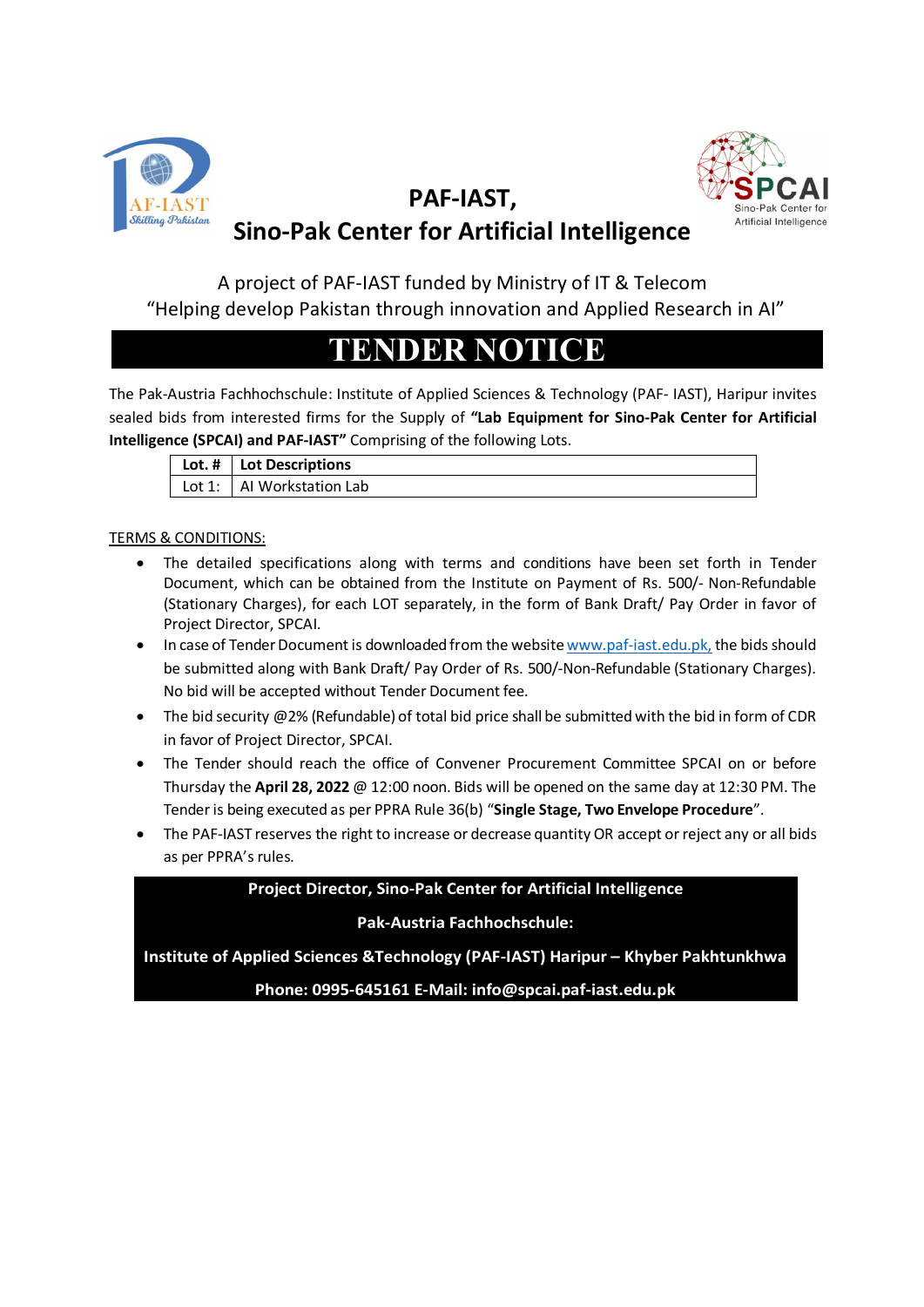





# Pak-Austria Fachhochschule: Institute of Applied Sciences & Technology, Haripur

KHYBER PAKHTUNKHWA

## Tender Document "Lab Equipment for Sino-Pak Center for Artificial Intelligence (SPCAI) and PAF-IAST"

Submission of Bids: Thursday, April 28, 2022 @ 12:00 noon Bid Opening: Thursday, April 28, 2022 @ 12:30 PM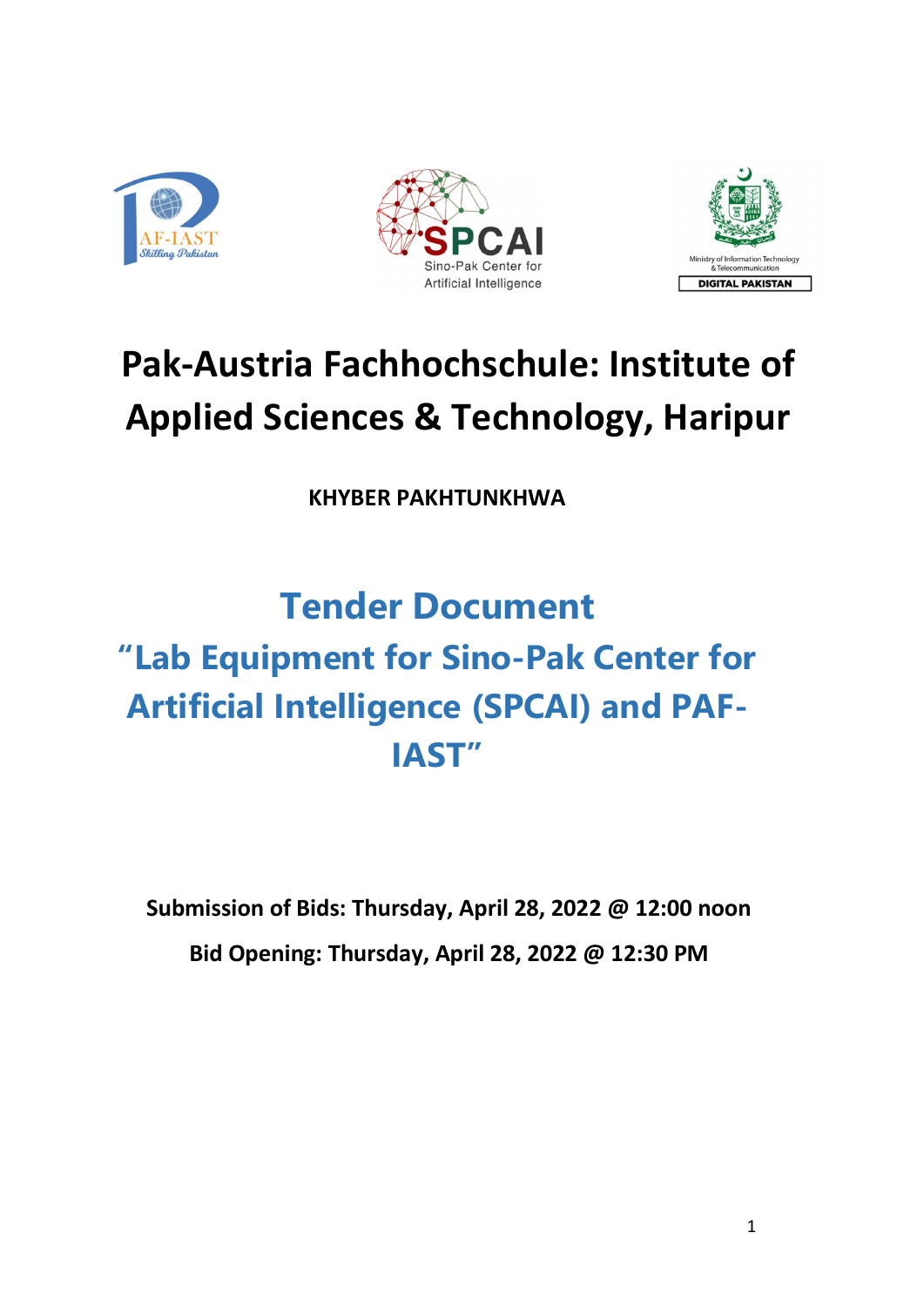## Contents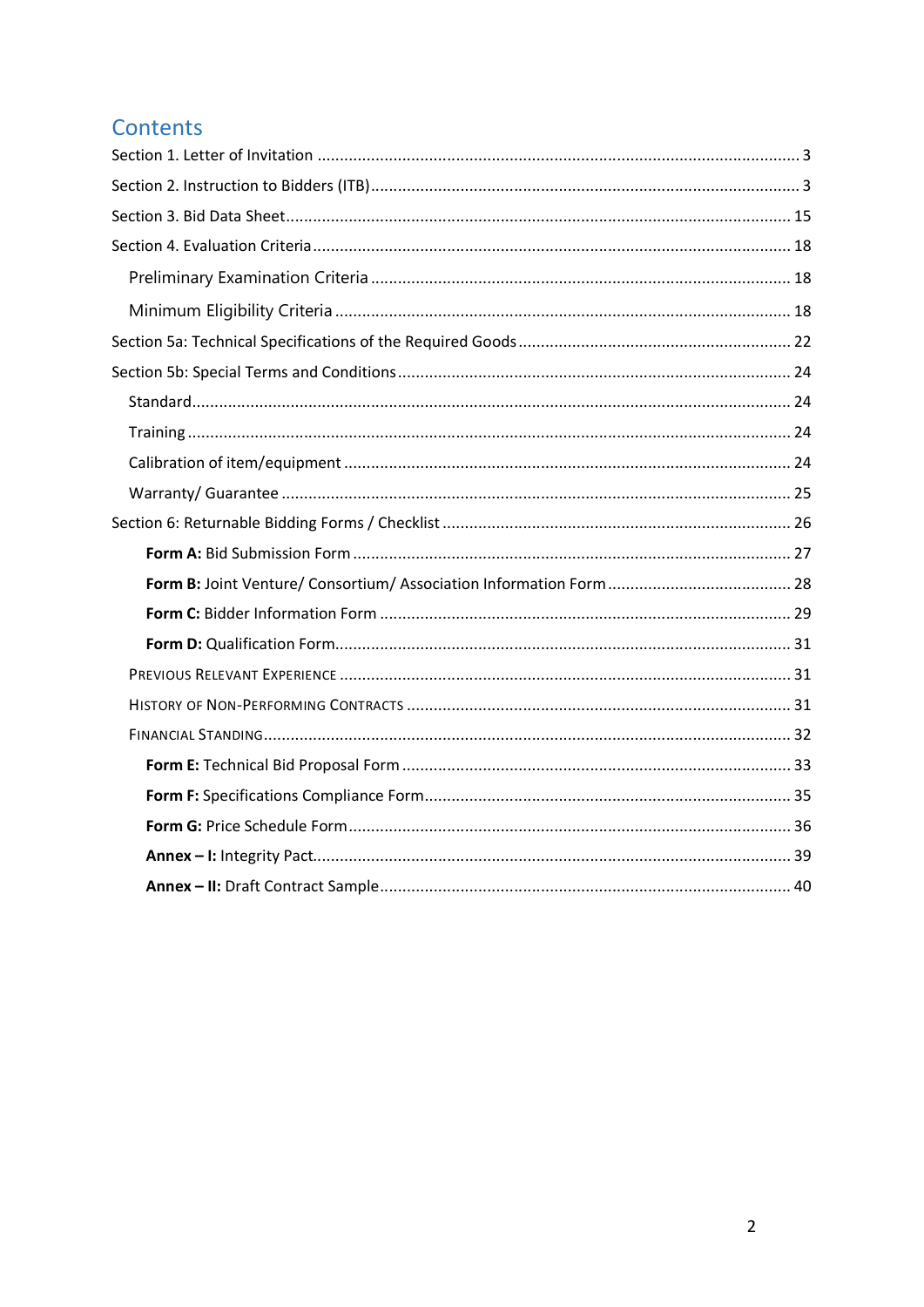## Section 1. Letter of Invitation

The Pak-Austria Fachhochschule: Institute of Applied Sciences & Technology (PAF- IAST), Haripur invites sealed bids from interested firms for the "Lab Equipment for Sino-Pak Center for Artificial Intelligence (SPCAI) and PAF-IAST" under the following Lots.

#### Lot. 1: AI Workstation Lab

The bidder must be registered and duly recognized in Pakistan and be registered with FBR; possess Manufacturer's status or Distributor/ Dealer status with authorization from Manufacturer/ Principal specific for this tender, with sufficient financial, technical and human resources to take up the task assigned and complete the same within prescribed time limit on the finalization of contract with PAF- IAST.

Tender document containing instructions to bidders covering definitions, introduction/ background of the Project, scope of work, general terms and conditions, and special terms, procedure for submission of bids, opening of bid, evaluation criteria, and other related information, can be obtained against a written request on company's letterhead, from Pak-Austria Fachhochschule: Institute of Applied Sciences & Technology, Haripur – Pakistan. Cost of the document is Rs. 500/- Non-refundable (Stationery charges) for each LOT separately. Tender document can also be downloaded from http://www.paf-iast.edu.pk/ free of cost, however, the Bid should also be submitted along with Pay Order/ Demand Draft of Rs. 500/- (Stationery Charges). No bid will be accepted without Tender Document fee.

Bidder(s) interested in participating in the tender process are advised to submit their Bid Proposal(s), along with the Earnest Money amounting 2% of their Bid Value in the shape of CDR, in accordance with the instructions in this tender document. Bid Proposal(s) must reach PAF-IAST, Haripur on Thursday the April 28, 2022 by 1200 hrs. Any late Bid(s) shall not be accepted and returned unopened. Accepted Bids will be opened on the same day at 1230 hrs, in presence of bidders who chose to attend. In case of sudden holiday on bid opening day, bids will be opened on next working day. The Tender shall be executed in accordance with PPRA Rule 36(b) "Single Stage, Two Envelope Procedure".

This advertisement is also available on PAF: IAST and PPRA websites http://www.pafiast.edu.pk/ & http://www.ppra.gov.pk.

Project Director Sino-Pak Center for Artificial Intelligence (SPCAI) Pak-Austria Fachhochschule: Institute of Applied Sciences & Technology (PAF-IAST) ,Mang Hairpur – Khyber Pakhtunkhwa Phone:0995-934040 E-Mail: info@spcai.paf-iast.edu.pk

## Section 2. Instruction to Bidders (ITB)

| <b>A. GENERAL TERMS</b> |  |                                                                                                                                                                                                              |  |
|-------------------------|--|--------------------------------------------------------------------------------------------------------------------------------------------------------------------------------------------------------------|--|
| 1. Introduction         |  | Bidders shall adhere to all the requirements of this ITB, including any<br>amendments made in writing by PAF-IAST. This ITB will be governed under<br>Clause 36(b) "Single Stage, Two Envelope Procedure" of |  |

l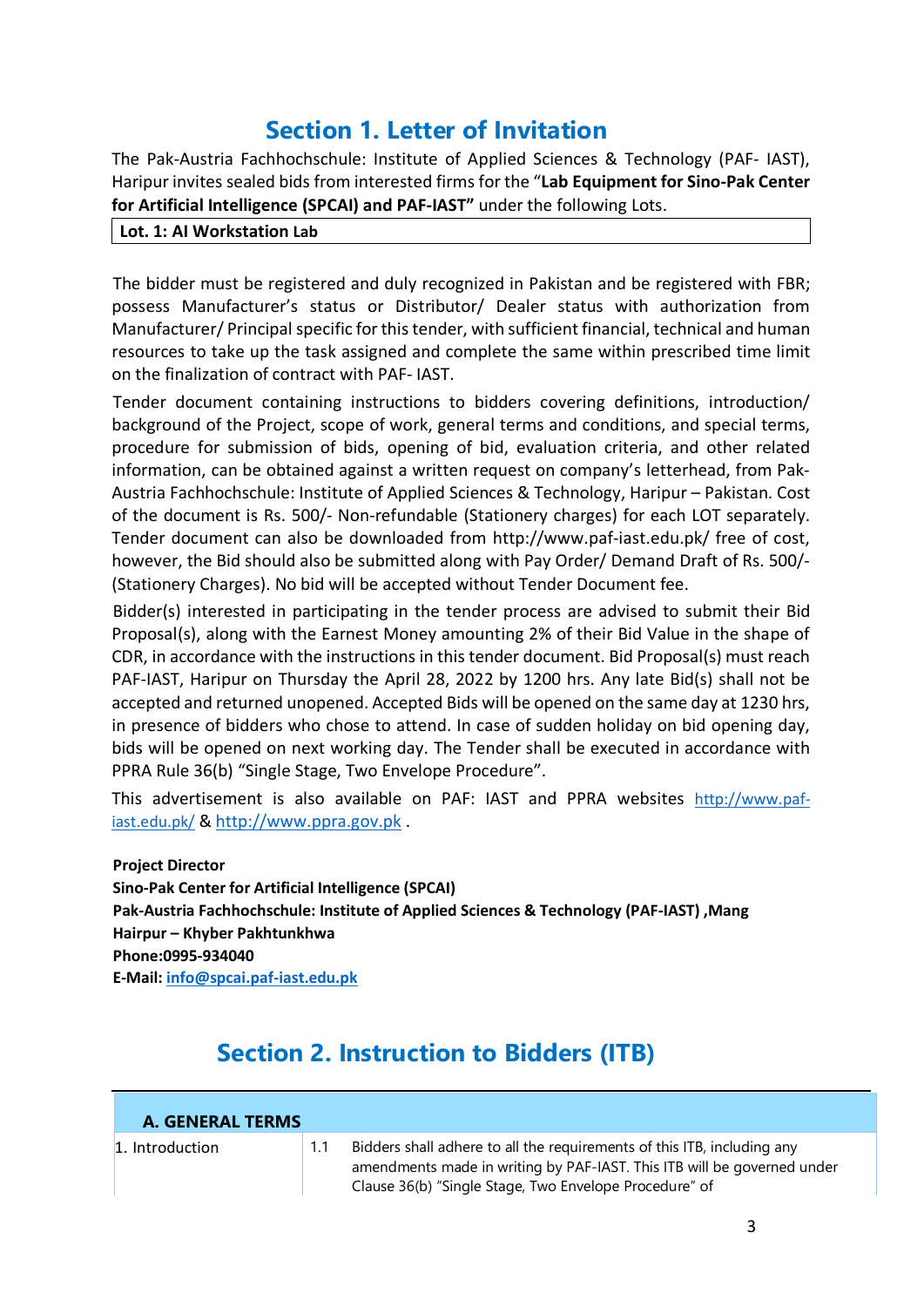|                                                        | Public Procurement Regulatory Authority.                                                                                                                                                                                                                                                                                                                                                   |
|--------------------------------------------------------|--------------------------------------------------------------------------------------------------------------------------------------------------------------------------------------------------------------------------------------------------------------------------------------------------------------------------------------------------------------------------------------------|
|                                                        | Any Bid submitted will be regarded as an offer by the Bidder and does not<br>1.2<br>constitute or imply the acceptance of the Bid by PAF-IAST. The Institute is under<br>no obligation to award a contract to any Bidder as a result of this ITB.                                                                                                                                          |
|                                                        | PAF-IAST reserves the right to cancel the procurement process at any stage<br>1.3<br>without any liability of any kind for PAF-IAST, upon notice to the bidders or<br>publication of cancellation notice on PAF- IAST website.                                                                                                                                                             |
| 2. Fraud & Corruption,<br><b>Gifts and Hospitality</b> | 2.1<br>PAF-IAST strictly enforces a policy of zero tolerance on proscribed practices,<br>including fraud, corruption, collusion, unethical or unprofessional practices, and<br>obstruction of PAF-IAST vendors and requires all bidders/ vendors observe the<br>highest standard of ethics during the procurement process and contract<br>implementation.                                  |
|                                                        | 2.2<br>Bidders/vendors shall not offer gifts or hospitality of any kind to PAF-IAST staff<br>members including recreational trips to sporting or cultural events, theme parks<br>or offers of holidays, transportation, or invitations to extravagant lunches or<br>dinners.                                                                                                               |
|                                                        | 2.3<br>In pursuance of this policy, PAF-IAST:                                                                                                                                                                                                                                                                                                                                              |
|                                                        | (a) Shall reject a bid if it determines that the selected bidder has engaged in any<br>corrupt or fraudulent practices in competing for the contract in question;                                                                                                                                                                                                                          |
|                                                        | (b) Shall declare a vendor ineligible, either indefinitely or for a stated period, to be<br>awarded a contract if at any time it determines that the vendor has engaged in<br>any corrupt or fraudulent practices in competing for, or in executing a PAF- IAST<br>contract; or counseling or canvassing staff or elected representatives; or<br>engaging in collusion with other bidders. |
| 3. Eligibility                                         | 3.1 A Bidder should not be suspended, debarred, or otherwise identified as ineligible<br>by any Government/ Semi-government/ or any other international Organization.<br>Bidders are therefore required to disclose to PAF-IAST whether they are subject<br>to any sanction or temporary suspension imposed by these organizations.                                                        |
|                                                        | 3.2 It is the Bidder's responsibility to ensure that its employees, sub-contractors, service<br>providers, suppliers and/ or their employees meet the eligibility requirements as<br>established by PAF-IAST.                                                                                                                                                                              |
| 4. General Terms                                       | The Bidder should be registered with Sales Tax and Income Tax Department.<br>4.1                                                                                                                                                                                                                                                                                                           |
|                                                        | 4.2<br>The Bidder should have not been blacklisted by any Government/ semi<br>Government organization.                                                                                                                                                                                                                                                                                     |
|                                                        | 4.3<br>There should be no litigation against the bidder/ firm.                                                                                                                                                                                                                                                                                                                             |
|                                                        |                                                                                                                                                                                                                                                                                                                                                                                            |
| <b>B. PREPARATION OF BIDS</b>                          |                                                                                                                                                                                                                                                                                                                                                                                            |
| 5. General<br>Considerations                           | 5.1<br>In preparing the Bid, the Bidder is expected to examine the ITB in detail. Material<br>deficiencies in providing the information requested in the ITB may result in<br>rejection of the Bid.                                                                                                                                                                                        |
|                                                        | 5.2<br>The Bidder will not be permitted to take advantage of any errors or omissions in<br>the ITB. Should such errors or omissions be discovered, the Bidder must notify<br>the Project Director, SPCAI accordingly.                                                                                                                                                                      |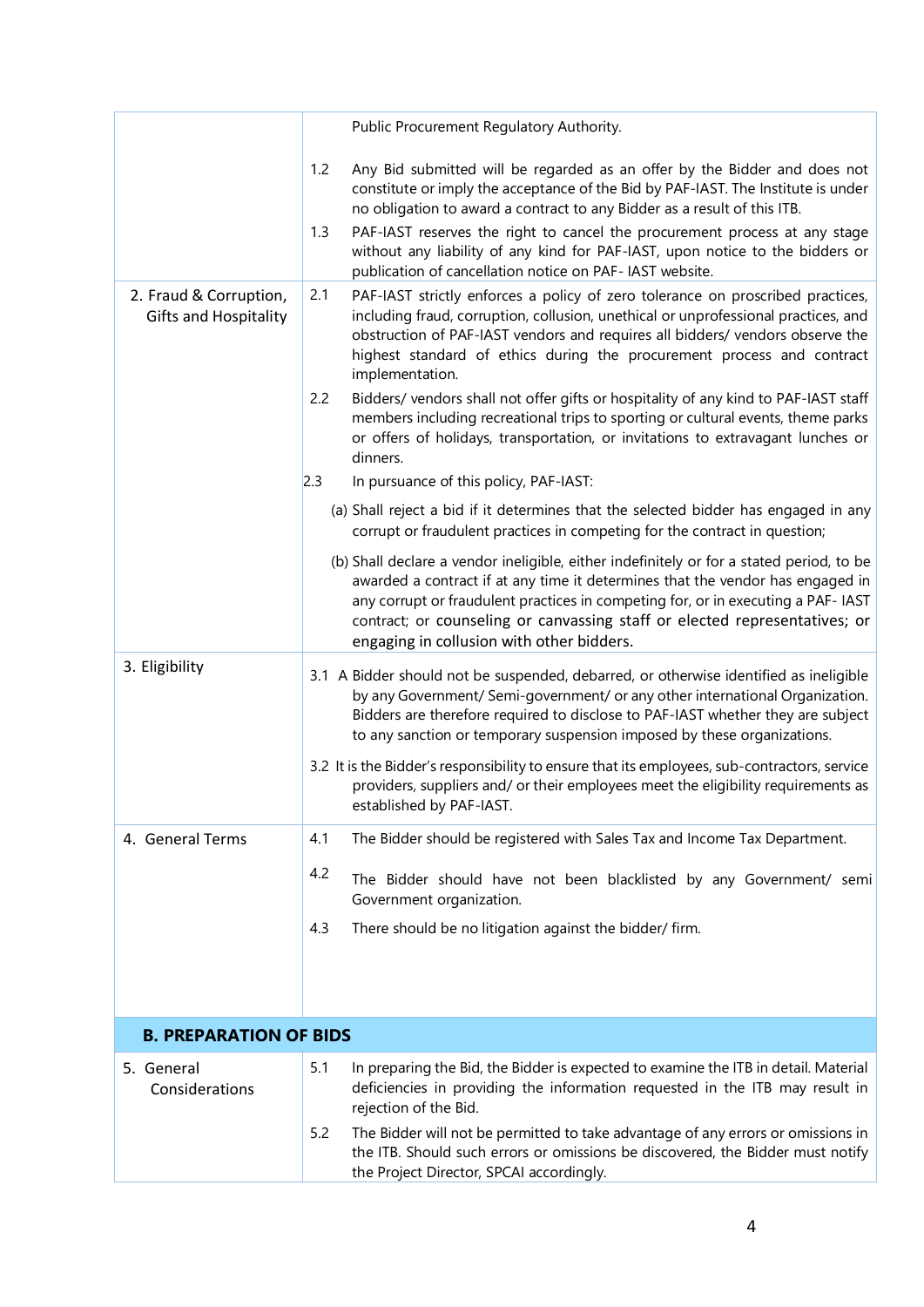| 6. Cost of Preparation of<br><b>Bid</b>                                | The Bidder shall bear all costs related to the preparation and/ or submission of<br>6.1<br>the Bid, regardless of whether its Bid is selected or not. PAF-IAST shall not be<br>responsible or liable for those costs, regardless of the conduct or outcome of<br>the procurement process.                                                                                                                                                                                                                                                                                                                                                                                                                                                                                                                                                                                                                                                                                                                                                           |
|------------------------------------------------------------------------|-----------------------------------------------------------------------------------------------------------------------------------------------------------------------------------------------------------------------------------------------------------------------------------------------------------------------------------------------------------------------------------------------------------------------------------------------------------------------------------------------------------------------------------------------------------------------------------------------------------------------------------------------------------------------------------------------------------------------------------------------------------------------------------------------------------------------------------------------------------------------------------------------------------------------------------------------------------------------------------------------------------------------------------------------------|
| 7. Language                                                            | The Bid, as well as any, and all related correspondence exchanged by the Bidder<br>7.1<br>and PAF- IAST, shall be written in the language(s) specified in the BDS.                                                                                                                                                                                                                                                                                                                                                                                                                                                                                                                                                                                                                                                                                                                                                                                                                                                                                  |
| 8. Documents<br>Comprising the Bid                                     | The Bid shall comprise of the following documents and related forms of which<br>8.1<br>details are provided in the BDS. All pages of the Bid shall be signed, stamped and<br>properly paginated.<br>a) Returnable Forms as referred in Section 6 shall be properly filled in Ink or Typed.<br>Forms filled in using a pencil shall not be considered and substantiate the<br>annulment of the Bid Proposal.<br>b) Documents Establishing the Eligibility and Qualifications of the Bidder;<br>c) Bid covering Technical Specifications in detail, and covering Price Schedule;<br>d) Bid Security, if required by BDS;<br>e) Any attachments and/ or appendices to the Bid.                                                                                                                                                                                                                                                                                                                                                                         |
| 9. Documents Establishing 9.1<br>the Eligibility and<br>Qualifications | The Bidder shall furnish documentary evidence of its status as an eligible and<br>qualified supplier, using the Forms provided under Section 6 and providing<br>documents required in those forms. In order to award a contract to a Bidder, its<br>qualifications must be documented to PAF-IAST's satisfaction.                                                                                                                                                                                                                                                                                                                                                                                                                                                                                                                                                                                                                                                                                                                                   |
| 10. Technical Bid Format<br>and Content                                | 10.1 The Bidder is required to submit a Bid using the Standard Forms and templates<br>provided in Section 6 of the ITB.<br>10.2 Samples of items, when required as per Section 5, shall be provided within the<br>time specified and unless otherwise specified by the Purchaser, at no expense to<br>the Institute. If not destroyed by testing, samples will be returned at Bidder's<br>request and expense, unless otherwise specified.<br>10.3 When applicable and required in Section 5, the Bidder shall describe the necessary<br>training program available for the maintenance and operation of the equipment<br>offered as well as the cost to the Institute. Unless otherwise specified, such<br>training as well as training materials shall be provided in the language of the Bid<br>as specified in the BDS.<br>10.4 When applicable and required in Section 5, the Bidder shall certify the availability<br>of spare parts for a period of at least five (5) years from date of delivery, or as<br>otherwise specified in this ITB. |
| 11. Price Schedule                                                     | The Price Schedule shall be prepared using the Forms provided in Section 6 of<br>11.1<br>the ITB and taking into consideration the requirements in the ITB.<br>11.2<br>Any requirement described in this ITB but not priced in the Price Schedule, shall<br>be assumed to have been included in the prices of other activities or items, as<br>well as in the final total price.                                                                                                                                                                                                                                                                                                                                                                                                                                                                                                                                                                                                                                                                    |
| 12. Bid Security                                                       | A Bid Security shall be provided in the amount and form indicated in the BDS.<br>12.1<br>The Bid Security shall be valid for the duration as referred in BDS.<br>12.2<br>The Bid Security shall be included along with the Bid. If Bid Security not found in<br>the Bid, the Bid shall be rejected.                                                                                                                                                                                                                                                                                                                                                                                                                                                                                                                                                                                                                                                                                                                                                 |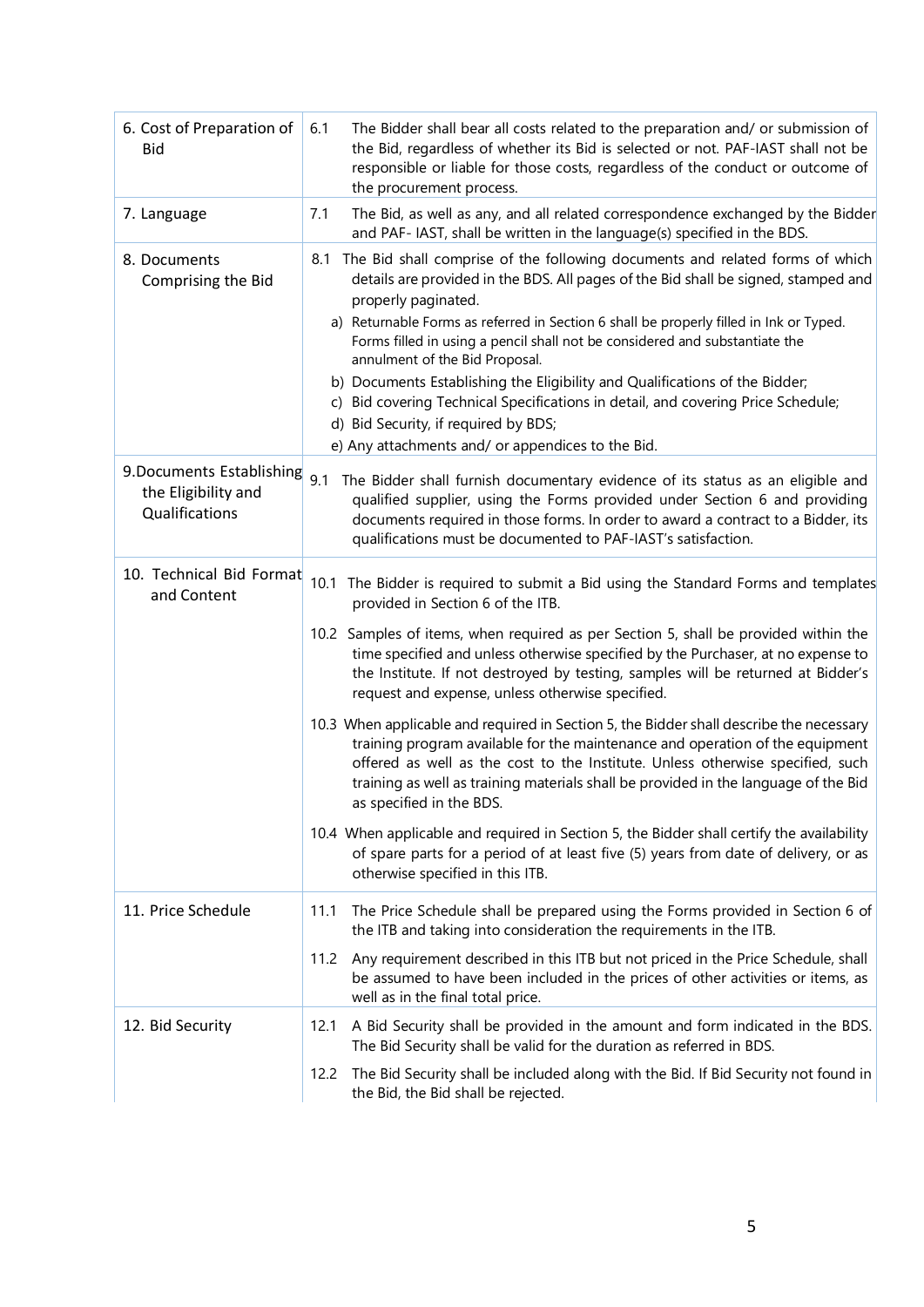|                                                             | 12.3 | If the Bid Security amount or its validity period is found to be less than what is<br>required, PAF-IAST shall reject the Bid.                                                                                                                                                                                                                                                                                                                                                                                                                                                                                                                                                                                                                              |  |  |
|-------------------------------------------------------------|------|-------------------------------------------------------------------------------------------------------------------------------------------------------------------------------------------------------------------------------------------------------------------------------------------------------------------------------------------------------------------------------------------------------------------------------------------------------------------------------------------------------------------------------------------------------------------------------------------------------------------------------------------------------------------------------------------------------------------------------------------------------------|--|--|
|                                                             | 12.4 | In the event an electronic submission is allowed in the BDS, Bidders shall include<br>a copy of the Bid Security in their bid and the original of the Bid Security must<br>be sent via courier or hand delivery as per the instructions in BDS.                                                                                                                                                                                                                                                                                                                                                                                                                                                                                                             |  |  |
|                                                             | 12.5 | The Bid Security will be forfeited by PAF-IAST, and the Bid rejected, in the event<br>of any, or combination, of the following conditions:                                                                                                                                                                                                                                                                                                                                                                                                                                                                                                                                                                                                                  |  |  |
|                                                             |      | If the Bidder withdraws its offer during the period of the Bid Validity<br>a)<br>specified in the BDS, or;                                                                                                                                                                                                                                                                                                                                                                                                                                                                                                                                                                                                                                                  |  |  |
|                                                             |      | In the event the successful Bidder fails:<br>b)                                                                                                                                                                                                                                                                                                                                                                                                                                                                                                                                                                                                                                                                                                             |  |  |
|                                                             |      | i. to sign the Contract after PAF-IAST has issued an award; or                                                                                                                                                                                                                                                                                                                                                                                                                                                                                                                                                                                                                                                                                              |  |  |
|                                                             |      | ii. to furnish the Performance Security, insurances, or other documents that<br>PAF-IAST may require as a condition precedent to the effectivity of the<br>contract that may be awarded to the Bidder.                                                                                                                                                                                                                                                                                                                                                                                                                                                                                                                                                      |  |  |
| 13. Currencies                                              | 13.1 | All prices shall be quoted in the currency indicated in the BDS. Where prices are<br>quoted in different currencies, for the purposes of comparison:                                                                                                                                                                                                                                                                                                                                                                                                                                                                                                                                                                                                        |  |  |
|                                                             |      | PAF-IAST will convert the currency quoted into the currency indicated in<br>a)<br>BDS, in accordance with the prevailing Inter Bank rate of exchange on the<br>last day of submission of Bids; and                                                                                                                                                                                                                                                                                                                                                                                                                                                                                                                                                          |  |  |
|                                                             |      | In the event that PAF-IAST selects a Bid for award that is quoted in a currency<br>b)<br>different from the preferred currency in the BDS, PAF-IAST shall reserve the<br>right to award the contract in the currency of PAF-IAST's preference, using<br>the conversion method specified above.                                                                                                                                                                                                                                                                                                                                                                                                                                                              |  |  |
| Joint<br>14.<br>Venture,<br>Consortium<br>or<br>Association | 14.1 | If the Bidder is a group of legal entities that will form or have formed a Joint<br>Venture (JV), Consortium or Association for the Bid, they shall confirm in their<br>Bid that : (i) they have designated one party to act as a lead entity, duly vested<br>with authority to legally bind the members of the JV, Consortium or Association<br>jointly and severally, which shall be evidenced by an intent letter or an<br>Agreement among the legal entities duly notarized, and submitted with the Bid;<br>and (ii) if they are awarded the contract, the contract shall be entered into, by<br>and between PAF-IAST and the designated lead entity, who shall be acting for<br>and on behalf of all the member entities comprising the joint venture. |  |  |
|                                                             |      | 14.2 After the Deadline for Submission of Bid, the lead entity identified to represent<br>the JV, Consortium or Association or any change in the constitution of the JV,<br>Consortium or Association shall not be altered without the prior written consent<br>of PAF-IAST/ Procurement Committee.                                                                                                                                                                                                                                                                                                                                                                                                                                                         |  |  |
|                                                             | 14.3 | The lead entity and the member entities of the JV, Consortium or Association<br>shall abide by the provisions of Clause 15 herein in respect of submitting only<br>one Bid.                                                                                                                                                                                                                                                                                                                                                                                                                                                                                                                                                                                 |  |  |
|                                                             | 14.4 | The description of the organization of the JV, Consortium or Association must<br>clearly define the expected role of each of the entities in the joint venture in<br>delivering the requirements of the ITB, both in the Bid and the JV, Consortium<br>or Association Agreement or Intent Letter. All entities that comprise the JV,<br>Consortium or Association shall be cumulatively subject to the eligibility and<br>technical qualification assessment by PAF-IAST as defined in Section 4:<br>Evaluation Criteria.                                                                                                                                                                                                                                   |  |  |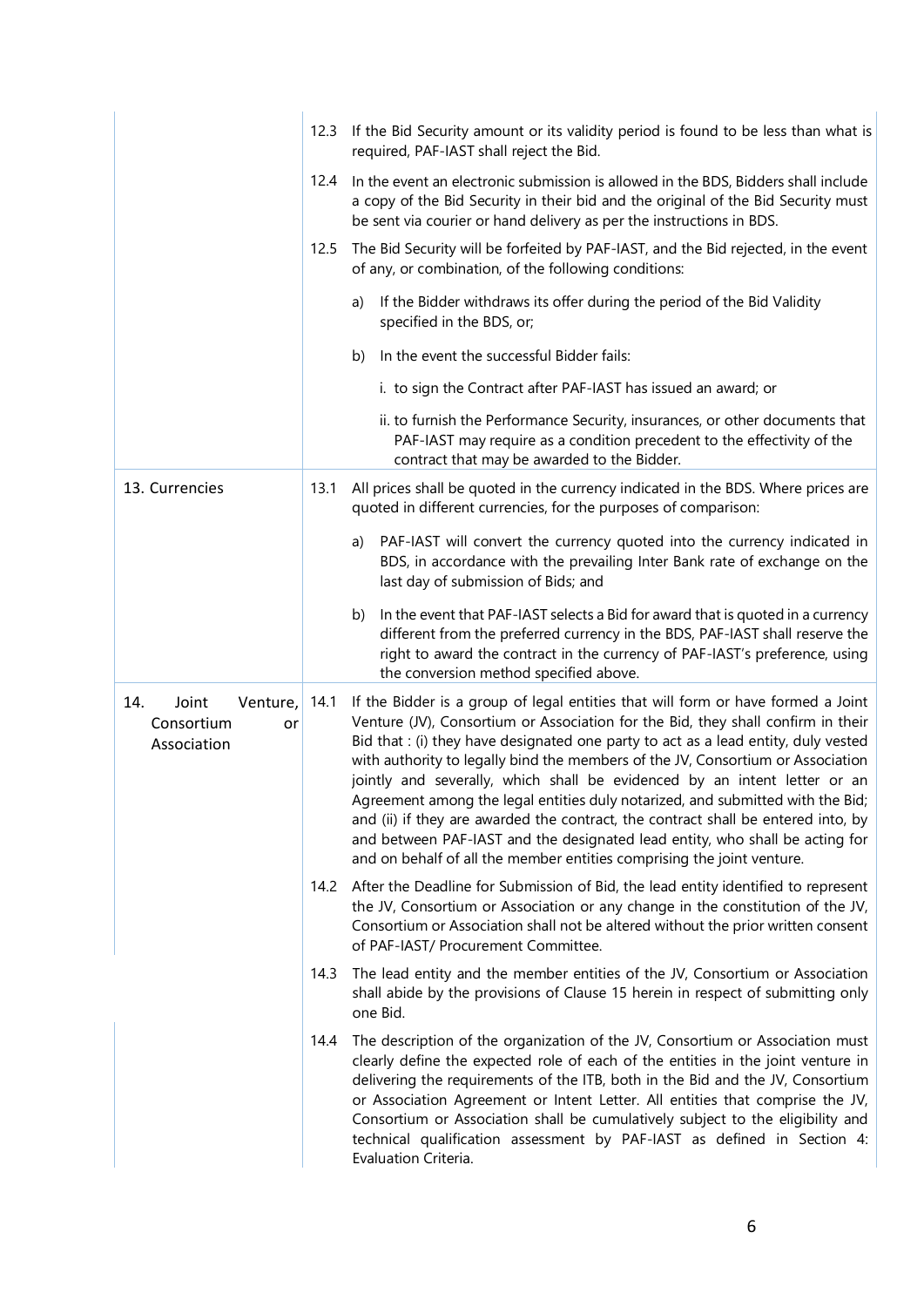|                                                |                                                                                                                                                                                                                                                                                     | 14.5 A JV, Consortium or Association in presenting its track record and experience<br>should clearly differentiate between:                                                                                                                                                                                                                                                                                             |
|------------------------------------------------|-------------------------------------------------------------------------------------------------------------------------------------------------------------------------------------------------------------------------------------------------------------------------------------|-------------------------------------------------------------------------------------------------------------------------------------------------------------------------------------------------------------------------------------------------------------------------------------------------------------------------------------------------------------------------------------------------------------------------|
|                                                |                                                                                                                                                                                                                                                                                     | Those that were undertaken together by the JV, Consortium or Association;<br>a)<br>and                                                                                                                                                                                                                                                                                                                                  |
|                                                |                                                                                                                                                                                                                                                                                     | Those that were undertaken by the individual entities of the JV, Consortium<br>b)<br>or Association.                                                                                                                                                                                                                                                                                                                    |
|                                                | 14.6                                                                                                                                                                                                                                                                                | Previous contracts completed by individual experts working privately but who<br>are permanently or were temporarily associated with any of the member firms<br>cannot be claimed as the experience of the JV, Consortium or Association or<br>those of its members, but should only be claimed by the individual experts<br>themselves in their presentation of their individual credentials.                           |
| 15. Only One Bid                               | 15.1                                                                                                                                                                                                                                                                                | The Bidder (including the individual members of any Joint Venture) shall submit<br>only one Bid, either in its own name or as part of a Joint Venture.                                                                                                                                                                                                                                                                  |
|                                                | 15.2                                                                                                                                                                                                                                                                                | Bids submitted by two (2) or more Bidders shall all be rejected if they are found<br>to have any of the following:                                                                                                                                                                                                                                                                                                      |
|                                                |                                                                                                                                                                                                                                                                                     | they have at least one controlling partner, director or shareholder in<br>a)<br>common; or                                                                                                                                                                                                                                                                                                                              |
|                                                |                                                                                                                                                                                                                                                                                     | any one of them receive or have received any direct or indirect subsidy from<br>b)<br>the other/s; or                                                                                                                                                                                                                                                                                                                   |
|                                                |                                                                                                                                                                                                                                                                                     | they have the same legal representative for purposes of this ITB; or<br>C)                                                                                                                                                                                                                                                                                                                                              |
|                                                |                                                                                                                                                                                                                                                                                     | they are subcontractors to each other's Bid, or a subcontractor to one Bid<br>d)<br>also submits another Bid under its name as lead Bidder; or some key<br>personnel proposed to be in the team of one Bidder participates in more<br>than one Bid received for this ITB process. This condition relating to the<br>personnel, does not apply to subcontractors being included in more than<br>one Bid.                 |
| 16. Bid Validity Period                        | 16.1                                                                                                                                                                                                                                                                                | Bids shall remain valid for the period specified in the BDS, commencing on the<br>Deadline for Submission of Bids. A Bid valid for a shorter period may be rejected<br>by PAF-IAST and rendered non-responsive.                                                                                                                                                                                                         |
|                                                | 16.2                                                                                                                                                                                                                                                                                | During the Bid validity period, the Bidder shall maintain its original Bid without<br>any change, including the availability of the Key Personnel.                                                                                                                                                                                                                                                                      |
| 17. Extension of Bid<br><b>Validity Period</b> | 17.1<br>In exceptional circumstances, prior to the expiration of the Bid validity period,<br>PAF-IAST may request Bidders to extend the period of validity of their Bids. The<br>request and the responses shall be made in writing and shall be considered<br>integral to the Bid. |                                                                                                                                                                                                                                                                                                                                                                                                                         |
|                                                | 17.2                                                                                                                                                                                                                                                                                | If the Bidder agrees to extend the validity of its Bid, it shall be done without any<br>change to the original Bid.                                                                                                                                                                                                                                                                                                     |
|                                                | 17.3                                                                                                                                                                                                                                                                                | The Bidder has the right to refuse to extend the validity of its Bid, in which case,<br>the Bid shall not be further evaluated.                                                                                                                                                                                                                                                                                         |
| 18. Clarification on ITB<br>(from the Bidders) | 18.1                                                                                                                                                                                                                                                                                | Bidders may request clarifications on any of the ITB documents no later than the<br>date indicated in the BDS. Any request for clarification must be sent in writing in<br>the manner indicated in the BDS. If inquiries are sent other than specified<br>channel, even if they are sent to a PAF-IAST staff member, PAF-IAST shall have<br>no obligation to respond or confirm that the query was officially received. |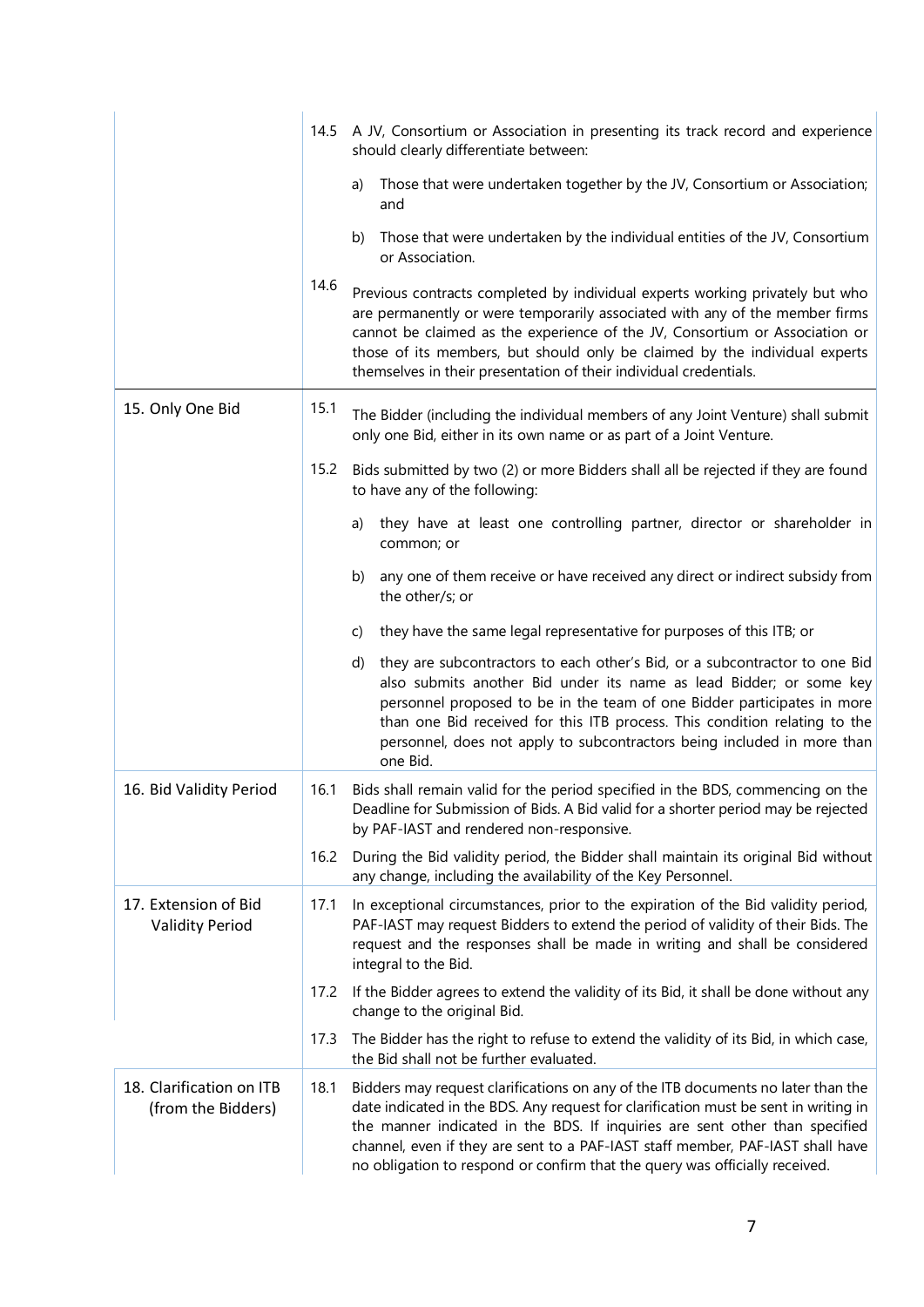|                                          |                      | 18.2 PAF-IAST will provide the responses to clarifications through the method<br>specified in the BDS.                                                                                                                                                                                                                                                                                                                                                                                                                                                                                                                  |
|------------------------------------------|----------------------|-------------------------------------------------------------------------------------------------------------------------------------------------------------------------------------------------------------------------------------------------------------------------------------------------------------------------------------------------------------------------------------------------------------------------------------------------------------------------------------------------------------------------------------------------------------------------------------------------------------------------|
|                                          |                      | 18.3 PAF-IAST shall endeavor to provide responses to clarifications in an expeditious<br>manner, but any delay in such response shall not cause an obligation on the part<br>of PAF-IAST to extend the submission date of the Bids, unless PAF-IAST deems<br>that such an extension is justified and necessary.                                                                                                                                                                                                                                                                                                         |
| 19. Amendment in ITB                     | 19.1                 | At any time prior to the deadline of Bid submission, PAF-IAST may for any reason,<br>such as in response to a clarification requested by a Bidder, modify the ITB in the<br>form of an amendment to the ITB. Amendments will be made available to all<br>prospective bidders.                                                                                                                                                                                                                                                                                                                                           |
|                                          | 19.2                 | If the amendment is substantial, PAF-IAST may extend the Deadline for<br>submission of Bid to give the Bidders reasonable time to incorporate the<br>amendment into their Bids.                                                                                                                                                                                                                                                                                                                                                                                                                                         |
| 20. Alternative Bids                     | 20.1                 | Unless otherwise specified in the BDS, alternative Bids shall not be considered. If<br>submission of alternative Bid is allowed by BDS, a Bidder may submit an<br>alternative Bid, but only if it also submits a Bid conforming to the ITB<br>requirements. Where the conditions for its acceptance are met, or justifications<br>are clearly established, PAF-IAST reserves the right to award a contract based on<br>an alternative Bid.                                                                                                                                                                              |
|                                          | 20.2                 | If multiple/ alternative bids are being submitted, they must be clearly marked<br>as "Main Bid" and "Alternative Bid"                                                                                                                                                                                                                                                                                                                                                                                                                                                                                                   |
| 21. Pre-Bid Conference                   | 21.1                 | When appropriate, a pre-bid conference may be conducted at the date, time and<br>location specified in the BDS. All Bidders are encouraged to attend.<br>Nonattendance, however, shall not result in disqualification of an interested<br>Bidder. Minutes of the Bidder's conference will be disseminated on the<br>procurement website and/ or shared by email as specified in the BDS. No verbal<br>statement made during the conference shall modify the terms and conditions of<br>the ITB, unless specifically incorporated in the Minutes of the Bidder's<br>Conference or issued/ posted as an amendment to ITB. |
| <b>C. SUBMISSION AND OPENING OF BIDS</b> |                      |                                                                                                                                                                                                                                                                                                                                                                                                                                                                                                                                                                                                                         |
| 22. Bid Proposal<br>Submission           | 22.1                 | The Bidder shall submit a duly signed and numbered all pages of the complete<br>Bid in an Envelope sealed and marked as per ITB 22.6, and in accordance with<br>PPRA Rule 36(b).                                                                                                                                                                                                                                                                                                                                                                                                                                        |
|                                          |                      | 22.2 The Outer Envelope should contain Two (02) separate sealed envelopes, one of<br>which comprising the Forms $(A - F)$ and supporting documents in accordance<br>with requirements in the BDS, shall be marked as "Technical Proposal".<br>Whereas, the other envelope containing the Form G: Price Schedule Form shall<br>be marked as "Financial Proposal".                                                                                                                                                                                                                                                        |
|                                          | 22.3<br>22.4<br>22.5 | The Bid Security as referred in BDS must be placed in the "Financial Proposal"<br>but in duly sealed envelope and marked as "Bid Security". However, an Affidavit<br>stating that the Bid Security (without indicating the amount) has been placed in<br>the Financial Proposal, should be enclosed in "Technical Proposal". Bid Security<br>envelope will be opened with financial proposal of Technically qualified bidders.<br>Bid can be delivered either personally, or by courier as specified in the BDS.                                                                                                        |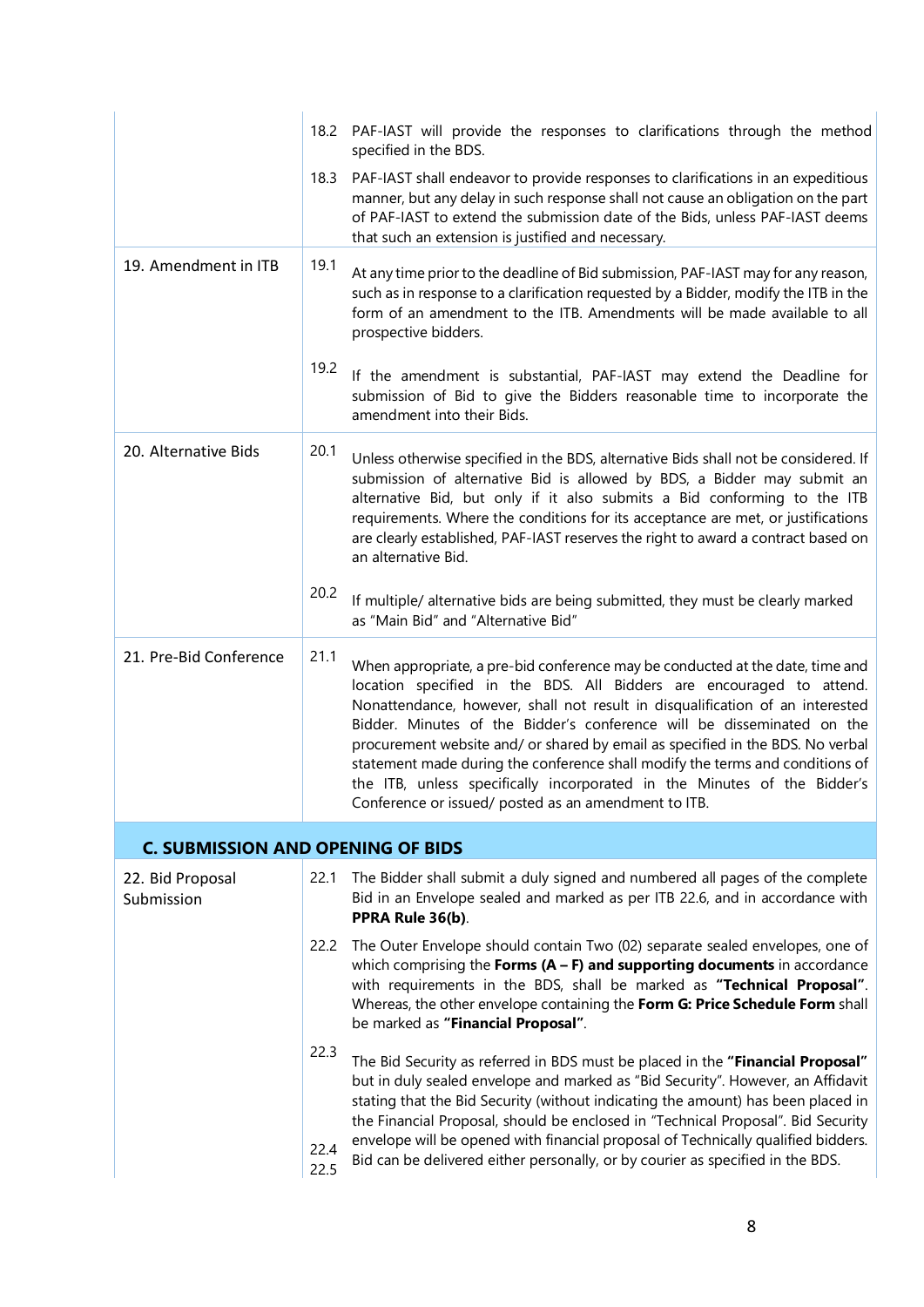|                                                                | The Bid shall be signed by the Bidder or person(s) duly authorized to commit<br>the Bidder. The authorization shall be communicated through a document<br>evidencing such authorization issued by the legal representative of the bidding<br>entity, or a Power of Attorney, accompanying the Bid. There should not be errors<br>and/ or over-writings. Corrections (if any) should be made clearly and initialed<br>with dates.                                       |  |  |
|----------------------------------------------------------------|------------------------------------------------------------------------------------------------------------------------------------------------------------------------------------------------------------------------------------------------------------------------------------------------------------------------------------------------------------------------------------------------------------------------------------------------------------------------|--|--|
|                                                                | 22.6 Bidders must be aware that the mere act of submission of a Bid, in and of itself,<br>implies that the Bidder fully accepts the General Contract Terms and Conditions.                                                                                                                                                                                                                                                                                             |  |  |
|                                                                | 22.7 Hard copy submission by courier or hand delivery allowed or specified in the BDS<br>shall be governed as follows:                                                                                                                                                                                                                                                                                                                                                 |  |  |
|                                                                | a) The signed Bid shall be marked "Original", and its copies marked "Copy" as<br>appropriate. The number of copies is indicated in the BDS. All copies shall<br>be made from the signed original only. If there are discrepancies between<br>the original and the copies, the original shall prevail.                                                                                                                                                                  |  |  |
|                                                                | (b) The Bid Proposals must be sealed and submitted in an envelope, which shall:                                                                                                                                                                                                                                                                                                                                                                                        |  |  |
|                                                                | i. Bear the name of the Bidder;                                                                                                                                                                                                                                                                                                                                                                                                                                        |  |  |
|                                                                | ii. Be addressed to PAF - IAST as specified in the BDS; and<br>iii. Bear a warning not to open before the time and date for Bid opening as<br>specified in the BDS.                                                                                                                                                                                                                                                                                                    |  |  |
|                                                                | If the envelope with the Bid is not sealed and marked as required, PAF-IAST shall<br>assume no responsibility for the misplacement, loss, or premature opening of<br>the Bid.                                                                                                                                                                                                                                                                                          |  |  |
| 23. Deadline for<br>Submission of<br><b>Bids and Late Bids</b> | 23.1 Complete Bids must be received by PAF-IAST in the manner, and no later than the<br>date and time, specified in the BDS. PAF-IAST shall only recognize the actual date<br>and time that the bid was received by PAF-IAST.                                                                                                                                                                                                                                          |  |  |
|                                                                | 23.2 PAF-IAST shall not consider any Bid that is received after the deadline for the<br>submission of Bids.                                                                                                                                                                                                                                                                                                                                                            |  |  |
| 24. Withdrawal,<br>Substitution, and                           | 24.1 A Bidder may withdraw, substitute or modify its Bid after it has been submitted at<br>any time prior to the deadline for submission.                                                                                                                                                                                                                                                                                                                              |  |  |
| <b>Modification of Bids</b>                                    | 24.2 A bidder may withdraw, substitute or modify its Bid by sending a written notice<br>to PAF- IAST, duly signed by an authorized representative, including a Power of<br>Attorney. The corresponding substitution or modification of the Bid, must<br>accompany the respective written notice. All notices must be submitted in the<br>same manner as specified for submission of Bids, by clearly marking them as<br>"WITHDRAWAL" "SUBSTITUTION," or "MODIFICATION" |  |  |
|                                                                | 24.3 Bids requested to be withdrawn shall be returned unopened to the Bidders, except<br>if the bid is withdrawn after the bid has been opened.                                                                                                                                                                                                                                                                                                                        |  |  |
| 25. Bid Opening                                                | The Procurement Committee of PAF- IAST will open the Bid in the presence of<br>25.1<br>Bidders' representative(s) who choose to attend.                                                                                                                                                                                                                                                                                                                                |  |  |
|                                                                | 25.2 The Bidders' names, modifications, withdrawals, the condition of the envelope<br>labels/ seals, the number of folders/ files and all other such other details as<br>PAFIAST may consider appropriate, will be announced at the opening. No Bid<br>shall be rejected at the opening stage, except for late submissions, in which case,<br>the Bid shall be returned unopened to the Bidders.                                                                       |  |  |
|                                                                | 25.3<br>In case of public holiday on bid opening day, bids will be opened on next<br>working day.                                                                                                                                                                                                                                                                                                                                                                      |  |  |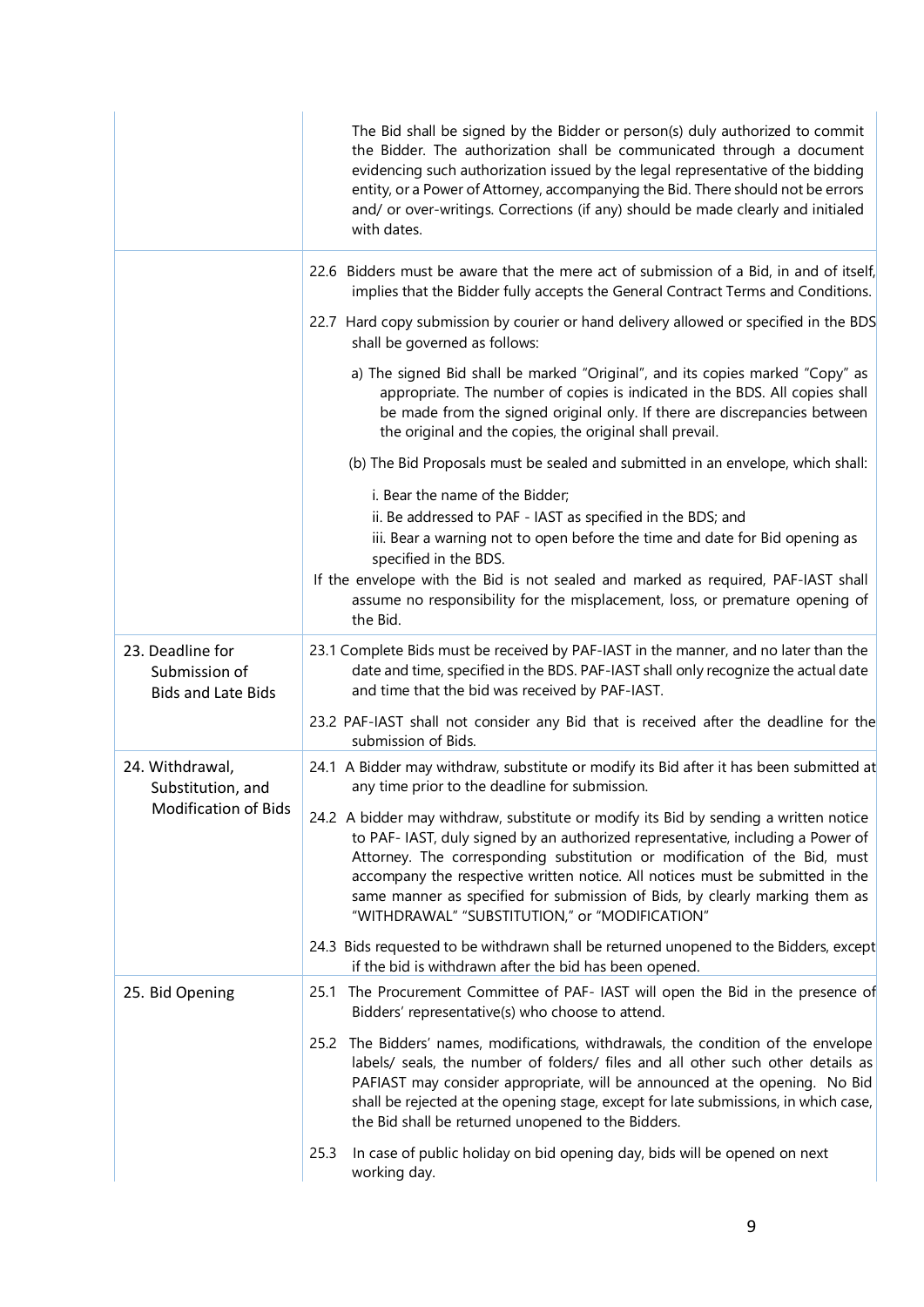| <b>D. EVALUATION OF BIDS</b>                             |                                                                                                                                                                                                                                                                                                                                                                                                                                                                                                                                                                                                                                                                                                                                                                                           |  |  |  |
|----------------------------------------------------------|-------------------------------------------------------------------------------------------------------------------------------------------------------------------------------------------------------------------------------------------------------------------------------------------------------------------------------------------------------------------------------------------------------------------------------------------------------------------------------------------------------------------------------------------------------------------------------------------------------------------------------------------------------------------------------------------------------------------------------------------------------------------------------------------|--|--|--|
| 26. Confidentiality                                      | 26.1<br>Information relating to the examination, evaluation, and comparison of Bids, and<br>the recommendation of contract award, shall not be disclosed to Bidders, even<br>after publication of the contract award.                                                                                                                                                                                                                                                                                                                                                                                                                                                                                                                                                                     |  |  |  |
|                                                          | 26.2<br>Any effort by a Bidder to influence PAF-IAST in the examination, evaluation and<br>comparison of the Bids or contract award decisions may, at PAF-IAST's decision,<br>result in the rejection of its Bid and may subsequently be subject to<br>consequences.                                                                                                                                                                                                                                                                                                                                                                                                                                                                                                                      |  |  |  |
| 27. Preliminary<br>Examination                           | PAF-IAST shall examine the Bids to determine whether they are complete with<br>27.1<br>respect to minimum documentary requirements, whether the documents have<br>been properly signed, and whether the Bids are generally in order, among other<br>indicators that may be used at this stage. PAF-IAST reserves the right to reject<br>any Bid at this stage.                                                                                                                                                                                                                                                                                                                                                                                                                            |  |  |  |
| 28. Evaluation of<br>Eligibility and<br><b>Technical</b> | 28.1 Eligibility and Technical Qualification of the Bidder will be evaluated against the<br>Minimum Eligibility/ Qualification requirements specified in the Section 4:<br>Evaluation Criteria.                                                                                                                                                                                                                                                                                                                                                                                                                                                                                                                                                                                           |  |  |  |
| Qualification                                            | 28.2 In general terms, Bidders that meet the following criteria may be considered<br>qualified:                                                                                                                                                                                                                                                                                                                                                                                                                                                                                                                                                                                                                                                                                           |  |  |  |
|                                                          | They are not included in the list of blacklisted or barred companies published<br>a)<br>on PPRA website, any federal or provincial government department;                                                                                                                                                                                                                                                                                                                                                                                                                                                                                                                                                                                                                                 |  |  |  |
|                                                          | They have a good financial standing and have access to adequate financial<br>b)<br>resources to perform the contract and all existing commercial commitments,                                                                                                                                                                                                                                                                                                                                                                                                                                                                                                                                                                                                                             |  |  |  |
|                                                          | They have the necessary experience, technical expertise, production capacity,<br>C)<br>quality certifications, quality assurance procedures and other resources<br>applicable to the supply of goods and/ or services required;                                                                                                                                                                                                                                                                                                                                                                                                                                                                                                                                                           |  |  |  |
|                                                          | They are able to comply fully with the General Terms and Conditions of<br>d)<br>Contract;                                                                                                                                                                                                                                                                                                                                                                                                                                                                                                                                                                                                                                                                                                 |  |  |  |
|                                                          | They do not have a consistent history of court/ arbitral award decisions<br>e)<br>against the Bidder; and                                                                                                                                                                                                                                                                                                                                                                                                                                                                                                                                                                                                                                                                                 |  |  |  |
|                                                          | f)<br>They have a record of timely and satisfactory performance with their clients.                                                                                                                                                                                                                                                                                                                                                                                                                                                                                                                                                                                                                                                                                                       |  |  |  |
| 29. Evaluation of Bid<br>Proposals                       | 29.1 The evaluation team shall review and evaluate the Bids on the basis of their<br>responsiveness to the Schedule of Requirements and Technical Specifications<br>and other documentation provided, applying the procedure indicated in the BDS<br>and other ITB documents. When necessary, and if stated in the BDS, PAF- IAST<br>may invite technically responsive bidders for a presentation related to their Bids.<br>The conditions for the presentation shall be provided in the bid document where<br>required.                                                                                                                                                                                                                                                                  |  |  |  |
| 30. Due diligence                                        | 30.1<br>PAF- IAST reserves the right to undertake a due diligence exercise, aimed at<br>determining to its satisfaction, the validity of the information provided by the<br>Bidder. Such exercise shall be fully documented and may include, but need not<br>be limited to, all or any combination of the following:<br>a) Verification of accuracy, correctness and authenticity of information<br>provided by the Bidder;<br>b) Validation of extent of compliance to the ITB requirements and<br>evaluation criteria based on what has so far been found by the evaluation<br>team;<br>Inquiry and reference checking with Government entities with jurisdiction<br>C)<br>on the Bidder, or with previous clients, or any other entity that may have done<br>business with the Bidder; |  |  |  |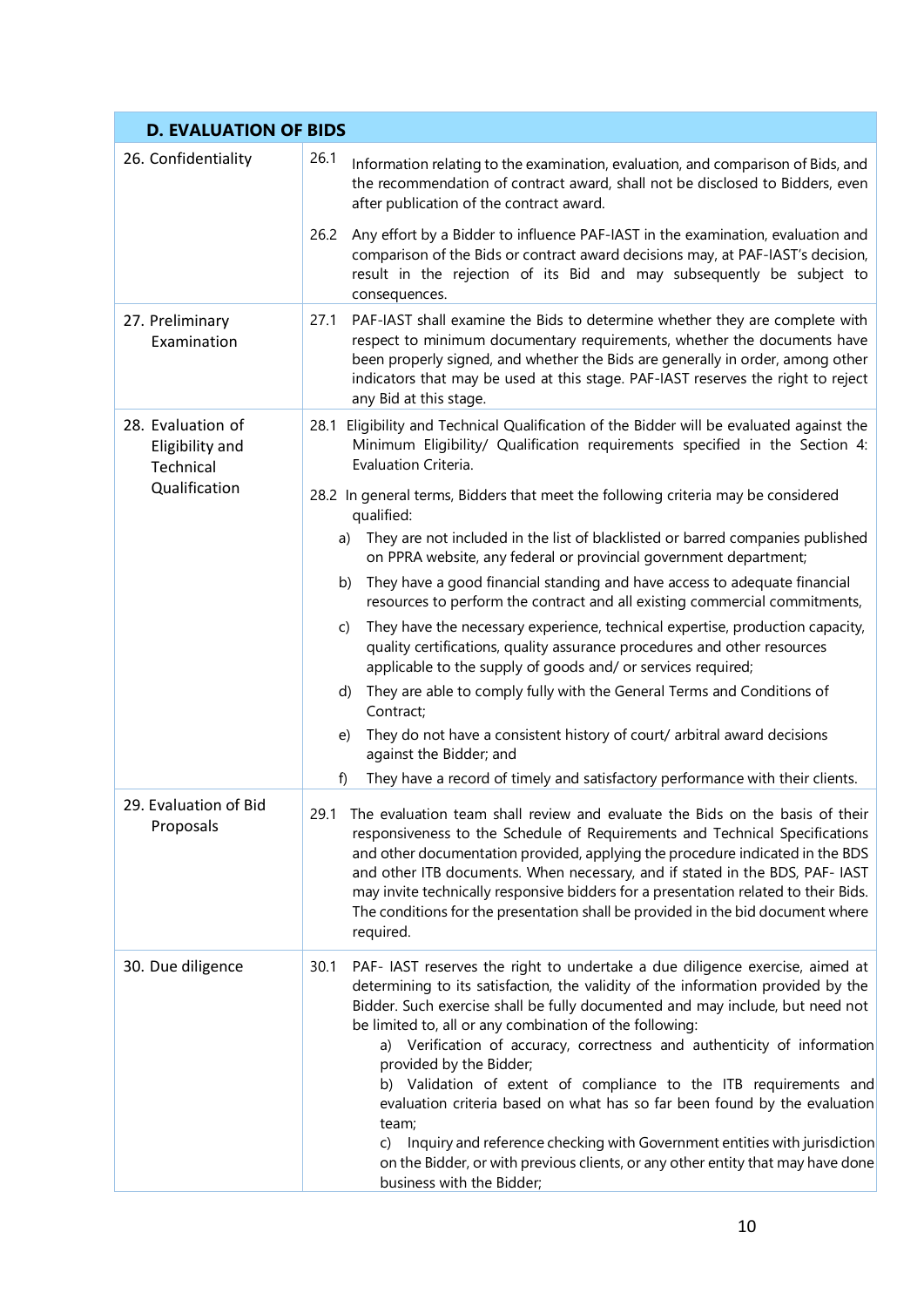|                                                           |      | d) Inquiry and reference checking with previous clients on the performance<br>on on-going or completed contracts, including physical inspections of<br>previous works, as deemed necessary;<br>e) Physical inspection of the Bidder's offices, branches or other places<br>where business transpires, with or without notice to the Bidder;<br>Other means that PAF-IAST may deem appropriate, at any stage within the<br>f)<br>selection process, prior to declaring the Bidder as Qualified. |
|-----------------------------------------------------------|------|------------------------------------------------------------------------------------------------------------------------------------------------------------------------------------------------------------------------------------------------------------------------------------------------------------------------------------------------------------------------------------------------------------------------------------------------------------------------------------------------|
| 31. Clarification of Bids                                 | 31.1 | To assist in the examination, evaluation and comparison of Bids, PAF- IAST may,<br>at its discretion, request any Bidder for a clarification of its Bid.                                                                                                                                                                                                                                                                                                                                       |
|                                                           | 31.2 | PAF- IAST's request for clarification and the response shall be in writing and no<br>change in the prices or substance of the Bid shall be sought, offered, or<br>permitted, except to provide clarification, and confirm the correction of any<br>arithmetic errors discovered by PAF-IAST in the evaluation of the Bids in<br>accordance with the ITB.                                                                                                                                       |
|                                                           | 31.3 | Any unsolicited clarification submitted by a Bidder in respect to its Bid, which is<br>not a response to a request by PAF-IAST, may not be considered during the<br>review and evaluation of the Bids.                                                                                                                                                                                                                                                                                         |
| 32. Responsiveness of<br><b>Bid</b>                       | 32.1 | PAF-IAST's determination of a Bid's responsiveness will be based on the contents<br>of the bid itself. A substantially responsive Bid is one that conforms to all the<br>terms, conditions, specifications and other requirements of the ITB without<br>material deviation, reservation, or omission.                                                                                                                                                                                          |
|                                                           | 32.2 | If a bid is not substantially responsive, it may be rejected by PAF-IAST and may<br>not subsequently be made responsive by the Bidder by correction of the material<br>deviation, reservation, or omission.                                                                                                                                                                                                                                                                                    |
| 33. Right to Accept,<br>Reject, Any or All<br><b>Bids</b> | 33.1 | PAF-IAST reserves the right to accept or reject any proposal in response to the<br>ITB, to render any or all of the proposals as non-responsive, and to reject all<br>Proposals in response to the ITB at any time prior to award of contract, while<br>assigning the reason(s) thereof.                                                                                                                                                                                                       |
|                                                           | 33.2 | PAF- IAST shall not be obliged to award the contract to the lowest priced offer.                                                                                                                                                                                                                                                                                                                                                                                                               |
| 34. Nonconformities,<br>Reparable Errors and<br>Omissions | 34.1 | Provided that a Bid is substantially responsive, PAF-IAST may waive any<br>nonconformities or omissions in the Bid that, in the opinion of PAF-IAST, do not<br>constitute a material deviation.                                                                                                                                                                                                                                                                                                |
|                                                           | 34.2 | PAF-IAST may request the Bidder to submit the necessary information or<br>documentation, within a reasonable period, to rectify nonmaterial<br>nonconformities or omissions in the Bid related to documentation requirements.<br>Such omission shall not be related to any aspect of the price. Failure of the Bidder<br>to comply with the request may result in the rejection of its Bid.                                                                                                    |
|                                                           | 34.3 | For the Price Schedule that are submitted, PAF-IAST shall check and correct<br>arithmetical errors as follows:                                                                                                                                                                                                                                                                                                                                                                                 |
|                                                           |      | if there is a discrepancy between the unit price and the line item total that<br>a)<br>is obtained by multiplying the unit price by the quantity, the unit price shall<br>prevail and the line item total shall be corrected, unless in the opinion of<br>PAF-IAST there is an obvious misplacement of the decimal point in the unit                                                                                                                                                           |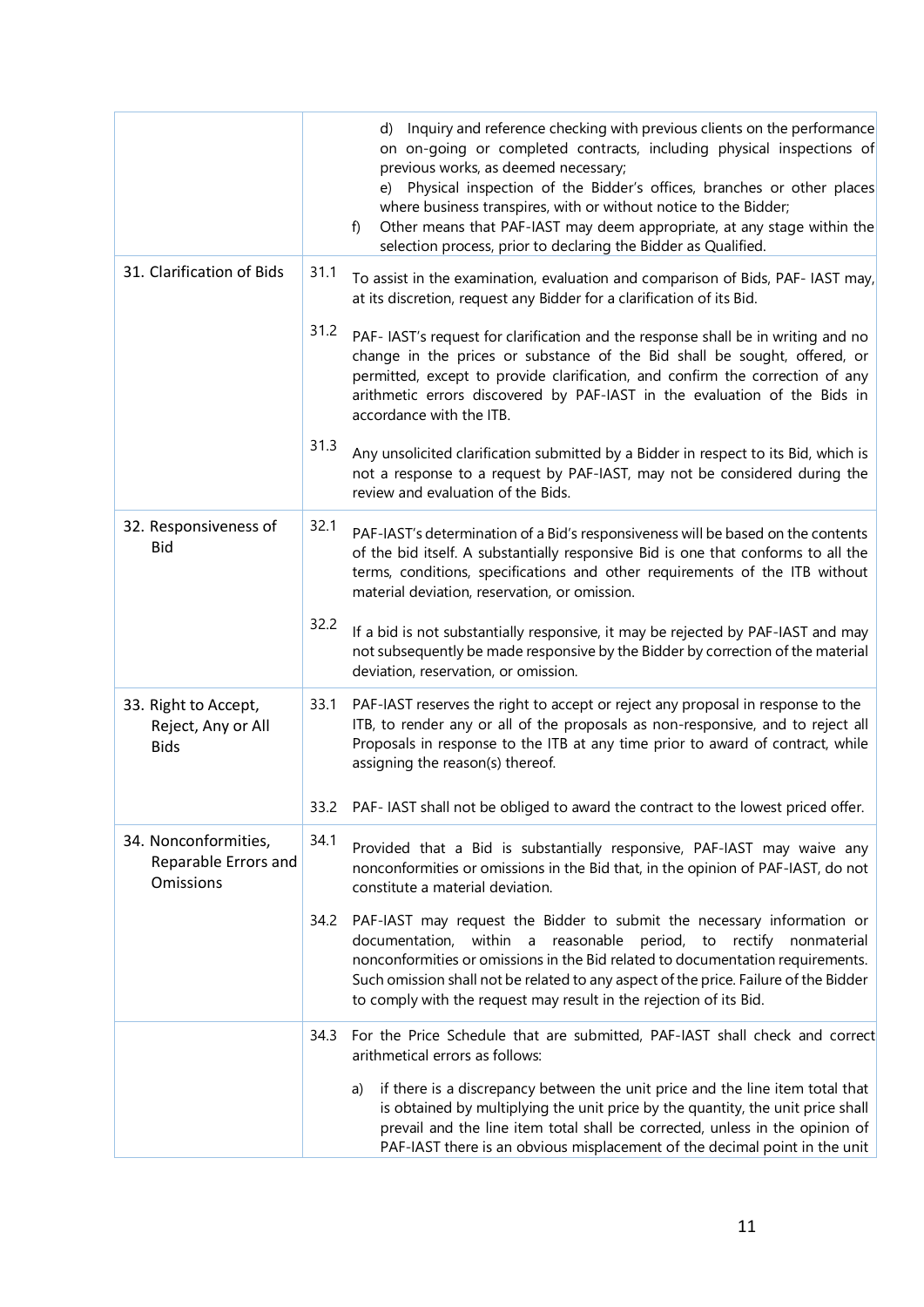|                             | price shall be corrected;                                                                                                                                                                                                                                                                                                                       | price; in which case, the line item total as quoted shall govern and the unit                                                                                                                                                                         |
|-----------------------------|-------------------------------------------------------------------------------------------------------------------------------------------------------------------------------------------------------------------------------------------------------------------------------------------------------------------------------------------------|-------------------------------------------------------------------------------------------------------------------------------------------------------------------------------------------------------------------------------------------------------|
|                             | b)                                                                                                                                                                                                                                                                                                                                              | if there is an error in a total corresponding to the addition or subtraction of<br>subtotals, the subtotals shall prevail and the total shall be corrected; and                                                                                       |
|                             | C)                                                                                                                                                                                                                                                                                                                                              | if there is a discrepancy between words and figures, the amount in words<br>shall prevail, unless the amount expressed in words is related to an<br>arithmetic error, in which case the amount in figures shall prevail.                              |
|                             | shall be rejected.                                                                                                                                                                                                                                                                                                                              | 34.4 If the Bidder does not accept the correction of errors made by PAF- IAST, its Bid                                                                                                                                                                |
| 35. Bidder Grievance        | 35.1 PAF- IAST's grievance readdress procedure provides an opportunity for appeal to<br>those persons or firms not awarded a contract through a competitive<br>procurement process. In the event that a Bidder believes that it was not treated<br>fairly, the Bidder may lodge a complaint to the PAF-IAST's Grievance Readdress<br>Committee. |                                                                                                                                                                                                                                                       |
| <b>E. AWARD OF CONTRACT</b> |                                                                                                                                                                                                                                                                                                                                                 |                                                                                                                                                                                                                                                       |
| 36. Evaluation              | 36.1<br>received from the firms.                                                                                                                                                                                                                                                                                                                | PAF-IAST will conduct the evaluation solely on the basis of response to this tender                                                                                                                                                                   |
|                             | 36.2<br>a)<br>compliances<br>b)<br>examination by price.<br>Evaluation of prices<br>$\mathsf{C}$                                                                                                                                                                                                                                                | Evaluation shall be undertaken in the following steps:<br>Preliminary Examination including Technical Specifications and other<br>Arithmetical check and ranking of bidders who passed preliminary                                                    |
|                             | 36.3                                                                                                                                                                                                                                                                                                                                            | Price comparison shall be based on the landed price, including transportation,<br>insurance and the total cost of ownership (including spare parts, consumption,<br>installation, commissioning, training, special packaging, etc., where applicable) |
| 37. Integrity Pact          | 37.1<br>available at Annex - I.                                                                                                                                                                                                                                                                                                                 | Bidders will also be required to submit a signed Integrity Pact on a stamp paper<br>of appropriate value as part of their response. The text of Integrity Pact is                                                                                     |
| 38. Award Criteria          | 38.1                                                                                                                                                                                                                                                                                                                                            | Prior to expiration of the period of Proposal validity, PAF-IAST shall award the<br>contract to the Bidder that is found to be responsive to the requirements of the<br>Technical Specifications and has offered the lowest price.                    |
|                             | 38.2<br>compliances.                                                                                                                                                                                                                                                                                                                            | PAF-IAST shall not be obliged to award the contract to the lowest priced offer,<br>if the response is found deficient to the Technical Specifications and other                                                                                       |
|                             | 38.3                                                                                                                                                                                                                                                                                                                                            | In case of tie in Financial Bid Value, the Contract will be awarded to the bidder<br>having more closest match to the Technical Specifications.                                                                                                       |
| 39. Contract Signing        | 39.1<br>Work Order.                                                                                                                                                                                                                                                                                                                             | After the approval of any Work Award, a Contract Agreement on the stamp<br>paper of appropriate value, shall be executed by PAF-IAST with Selected Bidder<br>(i.e. Contractor) within 15 days from the date of issuance of LoI (Letter of Intent)/    |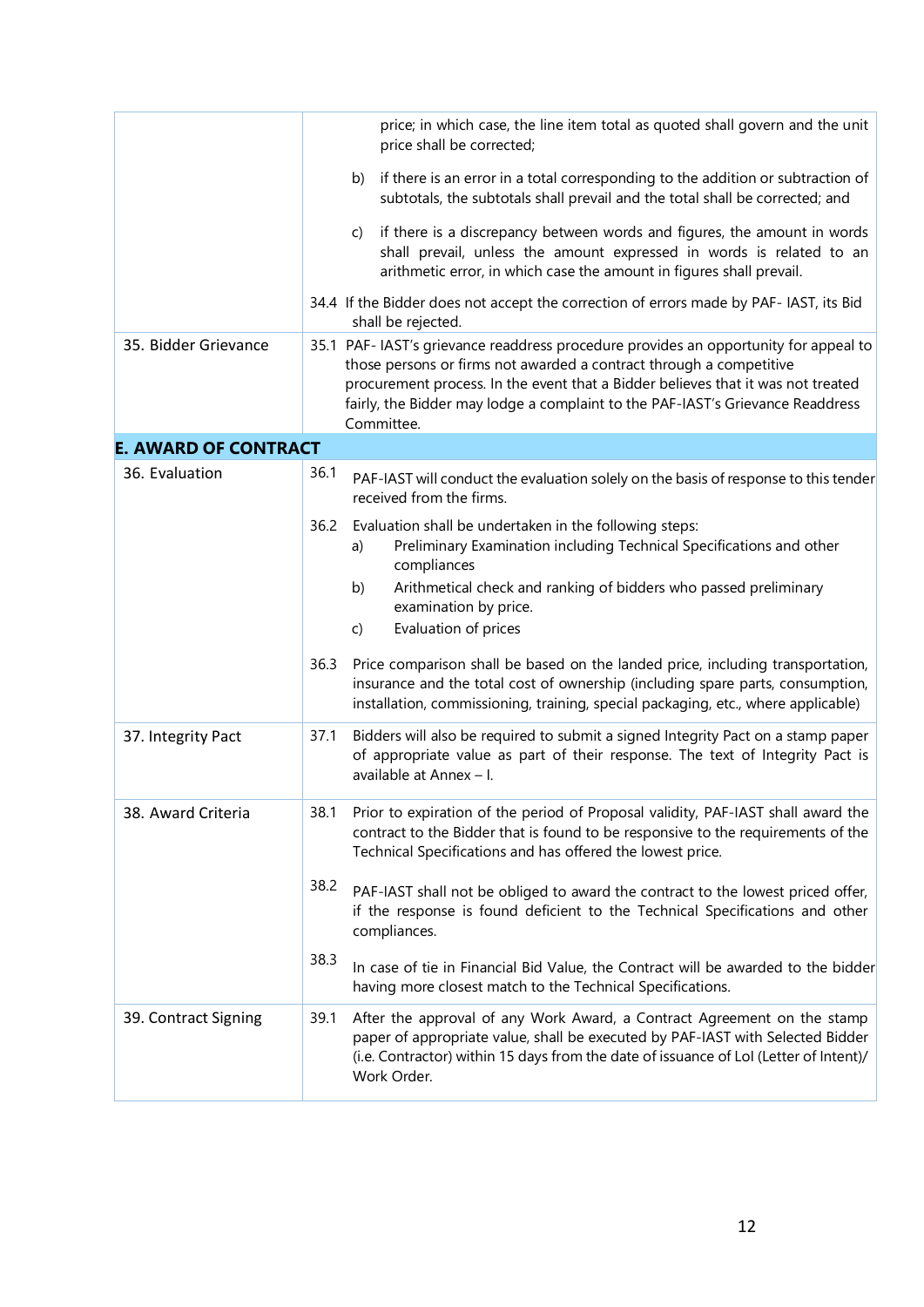|                                                       | 39.2 Failure to signing of Contract Agreement by the selected Bidder Firm with PAFIAST<br>within the stipulated time may constitute sufficient grounds for the annulment<br>of the award, and forfeiture of the Bid Security, if any, and on which event, PAF-<br>IAST may award the Contract to the Second highest rated or call for new<br>Proposals.                                                                                                                                                                                                                                                                                                                                                                                                                                                                                                                                                                                                                                                                                              |
|-------------------------------------------------------|------------------------------------------------------------------------------------------------------------------------------------------------------------------------------------------------------------------------------------------------------------------------------------------------------------------------------------------------------------------------------------------------------------------------------------------------------------------------------------------------------------------------------------------------------------------------------------------------------------------------------------------------------------------------------------------------------------------------------------------------------------------------------------------------------------------------------------------------------------------------------------------------------------------------------------------------------------------------------------------------------------------------------------------------------|
| 40. Right to Vary<br>quantity at the<br>Time of Award | 40.1 At the time of award of Contract, PAF-IAST reserves the right to vary the quantity<br>of goods and/ or services, without any change in the unit price or other terms<br>and conditions.                                                                                                                                                                                                                                                                                                                                                                                                                                                                                                                                                                                                                                                                                                                                                                                                                                                         |
| 41. Sample draft<br>Contract                          | 41.1 A sample draft Contract to be signed, containing applicable General Terms and<br>Conditions can be found at Annex - II.                                                                                                                                                                                                                                                                                                                                                                                                                                                                                                                                                                                                                                                                                                                                                                                                                                                                                                                         |
|                                                       | 42. Performance Security 42.1 A performance security, if required in the BDS, shall be provided in the amount<br>specified in BDS, well prior to the Contract signing by both parties. Where a<br>performance security is required, the receipt of the performance security by<br>PAFIAST shall be a condition for rendering the contract effective.                                                                                                                                                                                                                                                                                                                                                                                                                                                                                                                                                                                                                                                                                                 |
| 43. Bank Guarantee for<br><b>Advanced Payment</b>     | 43.1 No Payment will be released in advance.                                                                                                                                                                                                                                                                                                                                                                                                                                                                                                                                                                                                                                                                                                                                                                                                                                                                                                                                                                                                         |
| 44. Liquidated Damages                                | PAF-IAST shall apply Liquidated Damages for the damages and/ or risks caused<br>44.1<br>to PAF-IAST resulting from the Contractor's delays or breach of its obligations<br>as per Contract.<br>In case of delay, the Procurement Committee, PAF-IAST reserves the right to<br>a)<br>impose a penalty not exceeding 10% of the total amount of the Contract<br>Value at the rate as referred in the Sample Contract at Annexure - II.<br>If the Contractor fails to complete work as per PAF-IAST requirement, the<br>b)<br>Rector, PAF-IAST reserves the right to reject it altogether or impose a<br>penalty not exceeding 50% of the total amount of the Contract.<br>If the Contractor fails to provide supplies/ services as per PAF-IAST<br>C)<br>requirements, PAF-IAST may forfeit his earnest money as well as<br>Performance Security, and the work will be done at the risk and cost of<br>Contractor.<br>In case of any dispute, matter will be referred to Rector, PAF-IAST whose<br>d)<br>decision will be binding on both the parties. |
| 45. Force Majeure                                     | "Force Majeure" means an event which is beyond the reasonable control of a<br>45.1<br>party and which makes a party's performance of its obligations under the<br>Purchase Order/ Work Order/ Contract impossible or so impractical as to be<br>considered impossible under the circumstances, and includes, but is not limited<br>to, War, Riots, Storm, Flood or other industrial actions (except where such strikes,<br>lockouts or other industrial issues are within the power of the party invoking<br>Force Majeure), confiscation or any other action by Government agencies. In all<br>disputes between the parties as to matters arising pursuant to this Purchase<br>Order/ Work Order/ Contract, the dispute will be referred to Project Director,<br>SPCAI whose decision will be final.                                                                                                                                                                                                                                                |
| 46. Delivery of Goods                                 | 46.1<br>Contractor will be required to deliver the goods as per the Delivery Schedule<br>referred in BDS without claiming any additional cost to the PAF-IAST at the<br>designated site(s) and in quantities as referred in the Contract.                                                                                                                                                                                                                                                                                                                                                                                                                                                                                                                                                                                                                                                                                                                                                                                                            |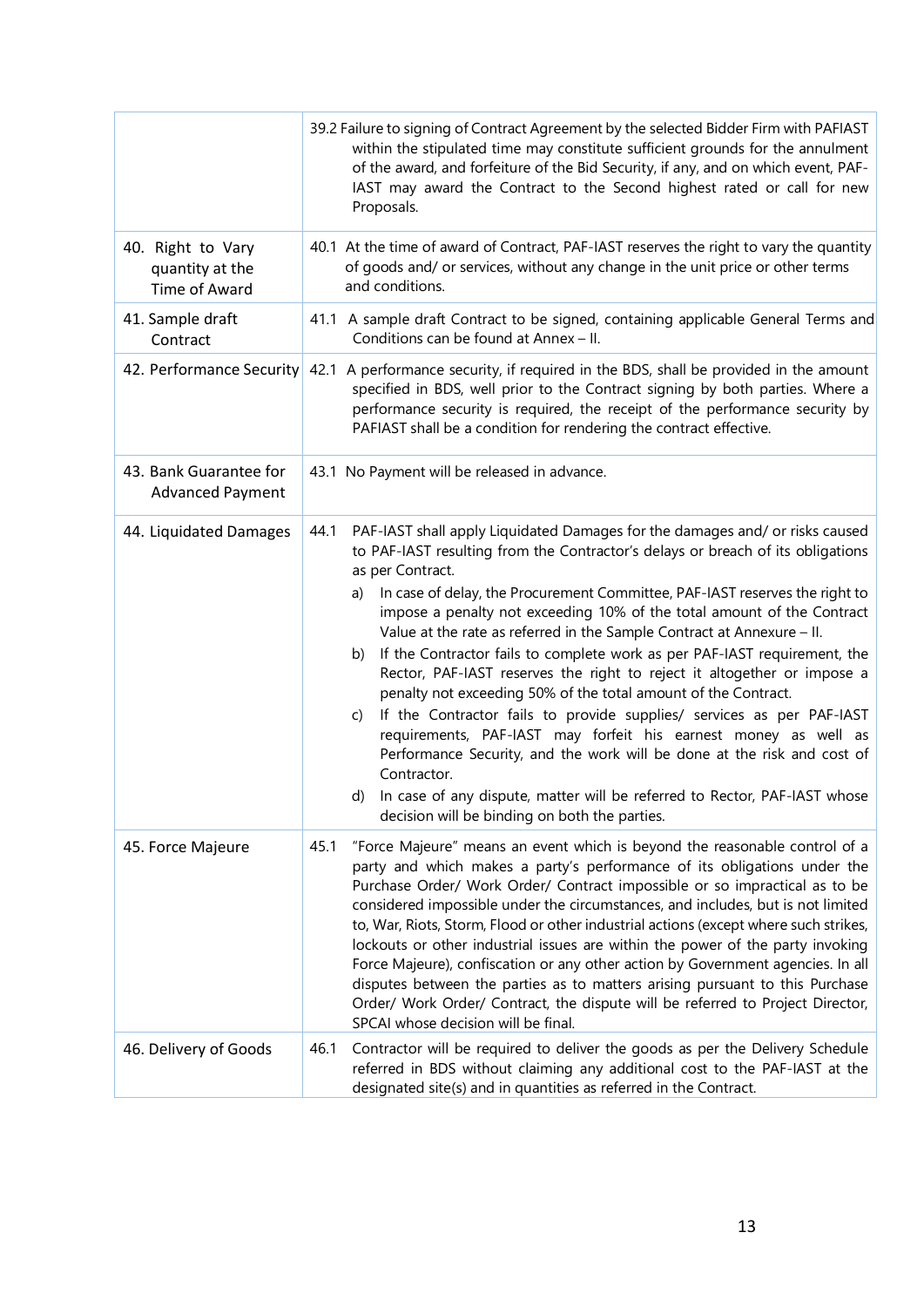| 47. Payment Provisions | 47.1 | Payment may be made through LC (Letter of Credit) which will be Open by<br>PAF-IAST within 30 days after signing the Contract. However, Payment will be<br>made only upon PAF-IAST's acceptance of the goods and/ or services<br>performed. The terms of payment shall be within thirty (30) days, after receipt of<br>invoice, and certification of acceptance of goods and/ or services issued by the<br>proper authority in PAF: IAST. Payment will be affected by bank transfer in the<br>currency of the contract. |
|------------------------|------|-------------------------------------------------------------------------------------------------------------------------------------------------------------------------------------------------------------------------------------------------------------------------------------------------------------------------------------------------------------------------------------------------------------------------------------------------------------------------------------------------------------------------|
|                        |      | 47.2 The Contractor shall provide all necessary supporting documents along with GST<br>invoice, delivery challan and any other relevant documents as required by the<br>PAF-IAST.                                                                                                                                                                                                                                                                                                                                       |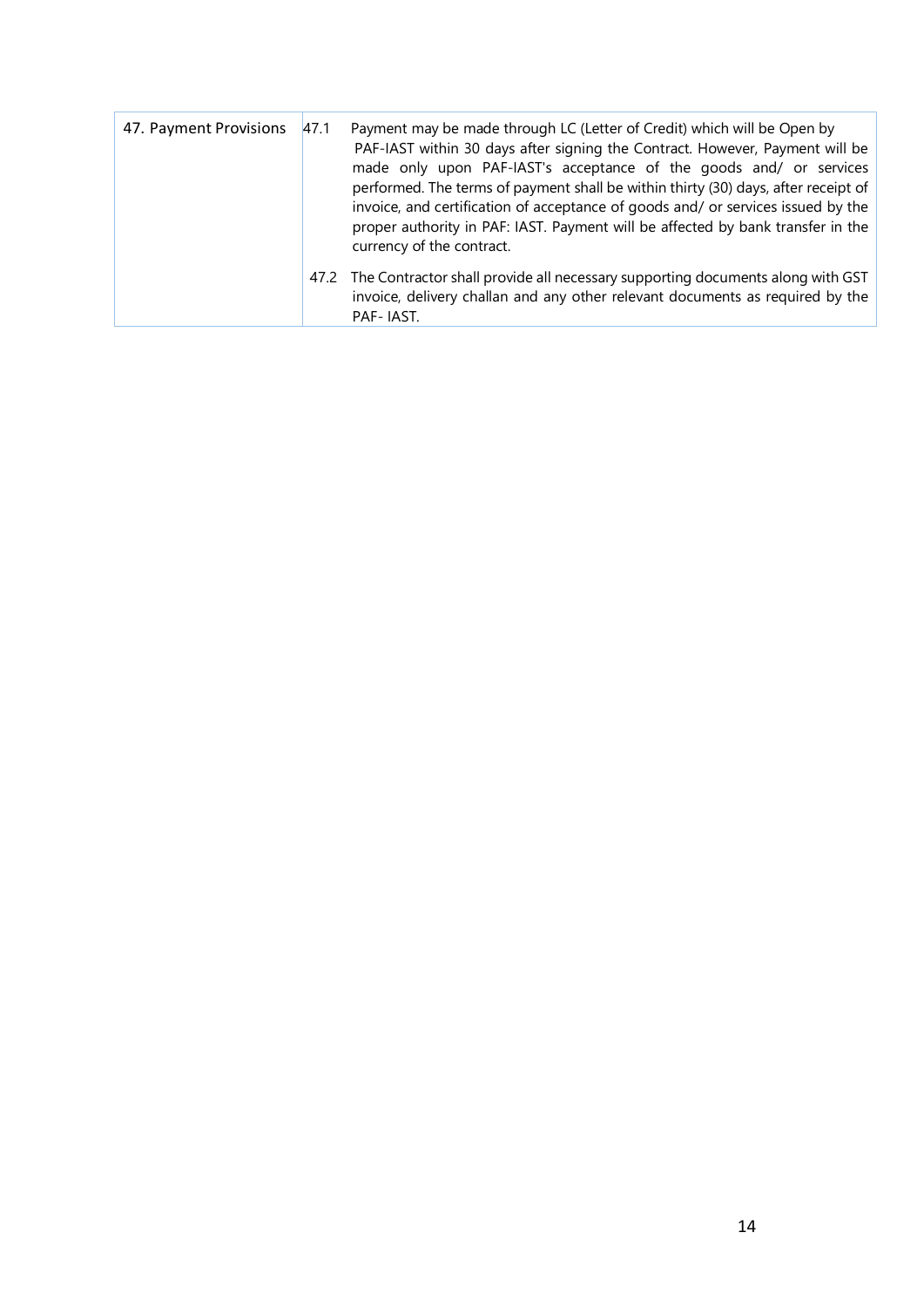## Section 3. Bid Data Sheet

The following data for the goods and/ or services to be procured shall complement, supplement, or amend the provisions in the Invitation to Bid. In the case of a conflict between the Instructions to Bidders, the Bid Data Sheet, and other annexes or references attached to the Bid Data Sheet, the provisions in the Bid Data Sheet shall prevail.

| <b>BDS</b><br>No. | Ref. to<br><b>Section.2</b> | <b>Data</b>                                                                                   | <b>Specific Instructions / Requirements</b>                                                                                                                                                                                                                                                                                                                                                                                                                                                                                                                                                                                                                                                                                                                                                                         |
|-------------------|-----------------------------|-----------------------------------------------------------------------------------------------|---------------------------------------------------------------------------------------------------------------------------------------------------------------------------------------------------------------------------------------------------------------------------------------------------------------------------------------------------------------------------------------------------------------------------------------------------------------------------------------------------------------------------------------------------------------------------------------------------------------------------------------------------------------------------------------------------------------------------------------------------------------------------------------------------------------------|
| 1.                |                             | Background of the Project                                                                     | Pak-Austria Fachhochschule: Institute of Applied Sciences and<br>Technology (PAF: IAST) is novel in its content and holistic in approach.<br>The project concept is based on the slogan of "Skilling Pakistan" to<br>create a high-quality technical education infrastructure. This unique<br>educational institution in Pakistan will closely collaborate with several<br>institutions in Austria and China and award multiple foreign degrees.<br>This is a historic and visionary initiative as it is probably the first time<br>that an institution will be established in Pakistan with many foreign<br>universities giving degrees to students who study in it.                                                                                                                                               |
| 2.                |                             | Objective                                                                                     | The main objective of this Tender is to equip the PAF-IAST with<br>necessary and advanced level of laboratory facilities, providing<br>enabling environment to the students and faculty to perform their<br>academic and research work in a conducive and productive<br>environment and deliver beyond the expectations.                                                                                                                                                                                                                                                                                                                                                                                                                                                                                            |
| 3.                |                             | Scope of Work                                                                                 | <b>Supply of Laboratory Equipment</b><br>The required items in various Lot as referred in Section $-5$ have been<br>sought by Sino-Pak Center for Artificial Intelligence (SPCAI) from a<br>reputed Firms/ Companies. The supplier is expected to supply high<br>quality products meeting the specification as stipulated in this ITB,<br>which conforms to the international quality standards. The time<br>specified for delivery, Installation and Commissioning in the tender<br>form shall be deemed to be the essence of the contract and the<br>Successful Bidder shall arrange within the specified period.<br><b>Post-Delivery Warranty and Support Services</b><br>It is required that Manufacturer's Warranty and Post-delivery Bidder's<br>Support Services for at least One (01) year from the date of |
|                   |                             |                                                                                               | commissioning at PAF-IAST be provided by the Supplier within the<br>quoted cost of items.<br>Moreover, additional Warranty and Support Services for next two (02)<br>years should be quoted separately by the Bidder on annual payment<br>basis. However, it will be at sole discretion of PAF-IAST to avail<br>additional Warranty and Support Services in subsequent year(s) or<br>otherwise.                                                                                                                                                                                                                                                                                                                                                                                                                     |
| 4.                | $\overline{7}$              | Language of the Bid                                                                           | English                                                                                                                                                                                                                                                                                                                                                                                                                                                                                                                                                                                                                                                                                                                                                                                                             |
| 5.                | 22, 23, 27                  | Submitting Bids for Parts<br>or subparts of the<br>Schedule of Requirements<br>(partial bids) | The Purchase Committee shall consider the Bids Lot-wise (i.e.<br>package against each of the Lots) as referred in Section - 5. Any<br>item not quoted in the respective Lot shall have reasonable<br>grounds to reject the Bid for that Lot.                                                                                                                                                                                                                                                                                                                                                                                                                                                                                                                                                                        |

.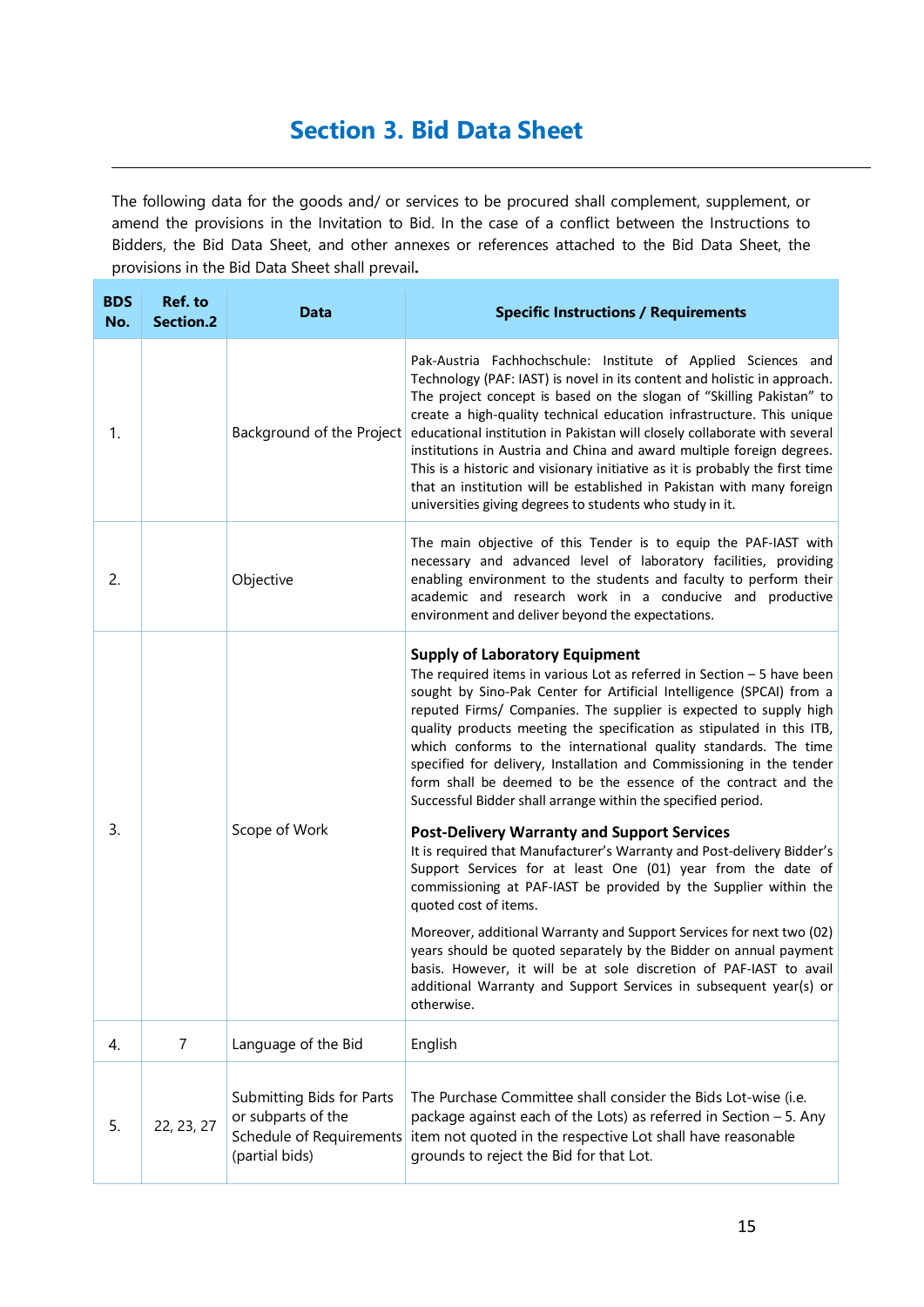| 6.  | 20                   | Alternative Bids                                                                                                 | <b>Not Allowed.</b>                                                                                                                                                                                                                                                                                                                                                                                                                                                                                                        |
|-----|----------------------|------------------------------------------------------------------------------------------------------------------|----------------------------------------------------------------------------------------------------------------------------------------------------------------------------------------------------------------------------------------------------------------------------------------------------------------------------------------------------------------------------------------------------------------------------------------------------------------------------------------------------------------------------|
| 7.  | 21                   | Pre-Bid conference                                                                                               | Thursday the 20 <sup>th</sup> April, 2022 at 10 am at Conference Room,<br>PAF-IAST and Online as well. Please email to info@spcai.paf-<br>iast.edu.pk to receive link to join the session Online.                                                                                                                                                                                                                                                                                                                          |
| 8.  | 16                   | <b>Bid Validity Period</b>                                                                                       | 90 days                                                                                                                                                                                                                                                                                                                                                                                                                                                                                                                    |
| 9.  | 13                   | <b>Bid Security/ Earnest</b><br>Money<br>(Refundable)                                                            | Required in the amount of: 2% of the Bid Value amount<br>(including Extended Warranty) quoted in DDP (in PKR) for<br>each Lot (separately) against which the Bidder is<br>participating. In case of options, earnest money shall be<br>based on the maximum quoted price of the same items in<br>the Lot.<br>Acceptable Forms of Bid Security: Denominated in Pak Rupees<br>duly issued by a Pakistani Bank or branch of a Foreign Bank, in<br>the form of CDR in favor of the Project Director SPCAI, PAF-<br><b>IAST</b> |
| 10. | 42                   | <b>Liquidated Damages</b>                                                                                        | Will be imposed as follows:<br>Percentage of contract price per day of delay: as referred in<br>Draft Contract Sample in Annexure - II.                                                                                                                                                                                                                                                                                                                                                                                    |
| 11. | 40                   | Performance Security                                                                                             | Within one week of issuance of Lol/ Purchase Order and well<br>prior to the signing of Contract, as 10% of the Contract value<br>for the duration of Warranty period referred in Tender<br>Document.                                                                                                                                                                                                                                                                                                                       |
| 12. | 12                   | Currency of Bid                                                                                                  | Both Pakistani Rupees (PKR) for DDP, and US Dollars (USD) for<br><b>CPT</b>                                                                                                                                                                                                                                                                                                                                                                                                                                                |
| 13. | 31                   | Deadline for submitting<br>requests for clarifications/<br>questions                                             | 5 days before the submission deadline                                                                                                                                                                                                                                                                                                                                                                                                                                                                                      |
| 14. | 31                   | Contact Details for<br>submitting clarifications/<br>questions                                                   | Focal Person in SPCAI :<br>Dr. Sohail Khan<br>sohail.khan@spcai.paf-iast.edu.pk<br>Mr. Ahsan Ali<br>ahsan.ali@paf-iast.edu.pk                                                                                                                                                                                                                                                                                                                                                                                              |
| 15. | 19,<br>18,<br>and 21 | Manner of Disseminating<br>Supplemental<br>Information to the ITB<br>and responses/<br>clarifications to queries | Direct communication to prospective Bidders by email and/ or<br>Posting on the PAF: IAST website:<br>ahsan.ali@paf-iast.edu.pk                                                                                                                                                                                                                                                                                                                                                                                             |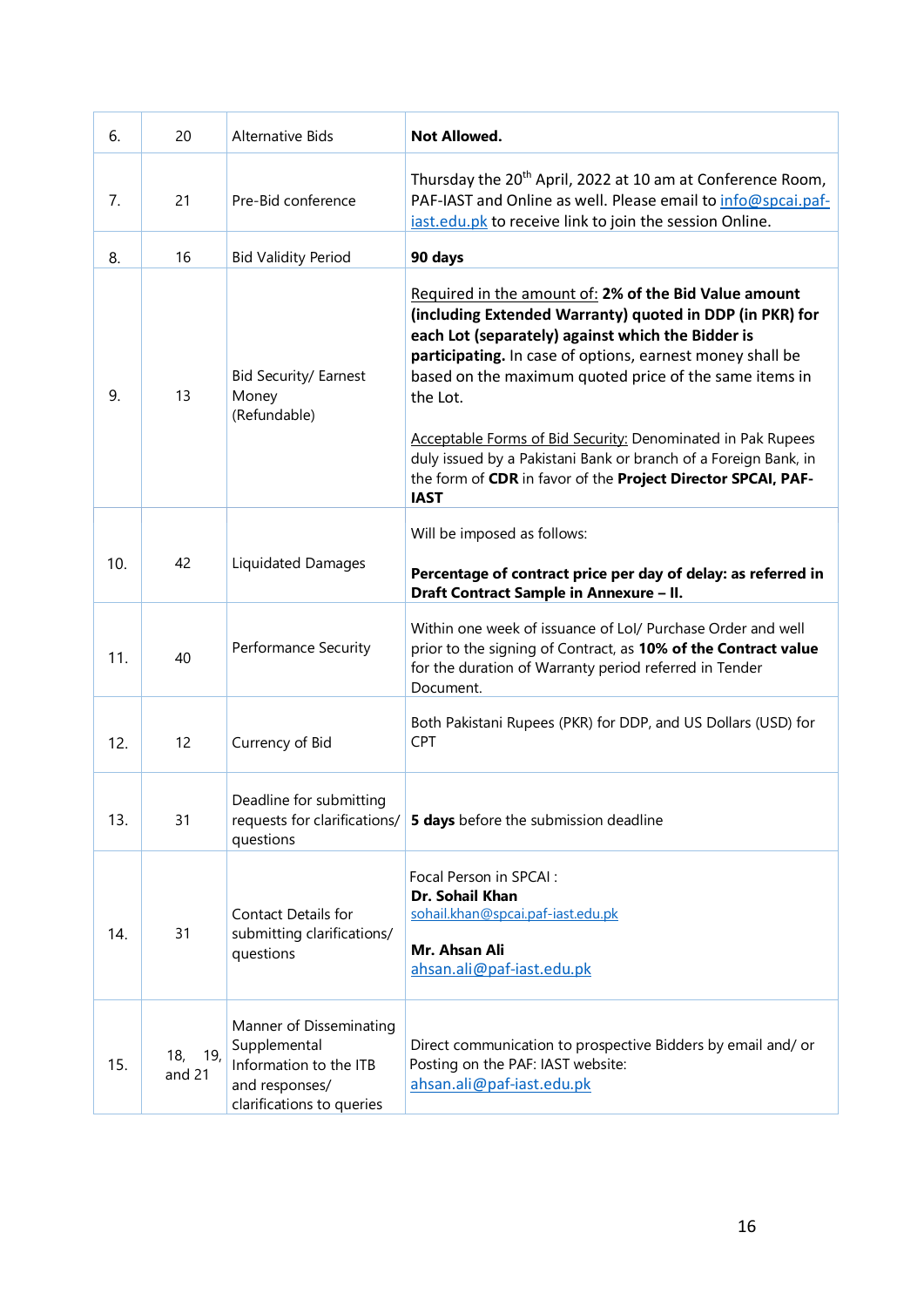| 16. | 23        | Deadline for Submission                                      | Thursday the April 28, 2022 on or before 12:00 noon<br>(PST)                                                                                                                                                                                                                                                                                        |                                  |  |
|-----|-----------|--------------------------------------------------------------|-----------------------------------------------------------------------------------------------------------------------------------------------------------------------------------------------------------------------------------------------------------------------------------------------------------------------------------------------------|----------------------------------|--|
| 17. | 22        | Number of Set(s) of Bid                                      | <b>Technical Proposal(s)</b><br>One (01) Original<br>One (01) Copy<br>Soft copy of Technical Proposal in a USB Flash Drive<br>Financial Proposal(s)<br>One (01) Original<br><b>Note: Bidders are required to prepare and submit the</b><br>Proposal(s) against the Lot(s) separately in separate<br>envelopes, in which they intend to participate. |                                  |  |
| 18. | 22        | Allowable<br>Manner<br>of<br><b>Submitting Bids</b>          | ⊠ Courier/ Hand Delivery                                                                                                                                                                                                                                                                                                                            |                                  |  |
| 19. | 22        | <b>Bid Submission Address</b>                                | $\boxtimes$ By Courier / Hand Delivery:<br>Convener Procurement Committee SPCAI,<br>PAF- IAST, Mang, Haripur                                                                                                                                                                                                                                        |                                  |  |
| 20. | 22        | Electronic submission<br>(email) requirements                | Not Allowed                                                                                                                                                                                                                                                                                                                                         |                                  |  |
| 21. | 25        | Date, time and venue for<br>the opening of bid               | Date and Time: Thursday the April 28, 2022 at 12:30 PM<br>Venue: Conference Room, PAF-IAST, Mang, Haripur                                                                                                                                                                                                                                           |                                  |  |
| 22. | 27,<br>36 | <b>Evaluation Method</b>                                     | Eligible and qualified bids meeting the PAF- IAST requirements<br>and technically responsive as stipulated in this ITB                                                                                                                                                                                                                              |                                  |  |
| 23. |           | Evaluation Method for the<br>Award of Contract               | Most advantageous bid by Lowest priced technically responsive                                                                                                                                                                                                                                                                                       |                                  |  |
| 24. |           | Expected date for<br>commencement of<br>Contract             | <b>June 2022</b>                                                                                                                                                                                                                                                                                                                                    |                                  |  |
| 25. |           | Maximum expected<br>duration of<br>Contract                  | 36 months                                                                                                                                                                                                                                                                                                                                           |                                  |  |
| 26. | 35        | PAF: IAST will award the<br>contract to:                     |                                                                                                                                                                                                                                                                                                                                                     | One Bidder Only against each Lot |  |
| 27. | 39        | Type and Contract Terms<br>and Conditions that will<br>apply | PAF-IAST General Terms and Conditions for Contracts for Goods<br>and/ or Services as per Sample at Annex - II.                                                                                                                                                                                                                                      |                                  |  |
| 28. | 46        | Delivery, Installation and<br>Testing/<br>Training           | LOT#1                                                                                                                                                                                                                                                                                                                                               | Delivery<br>14-16 weeks          |  |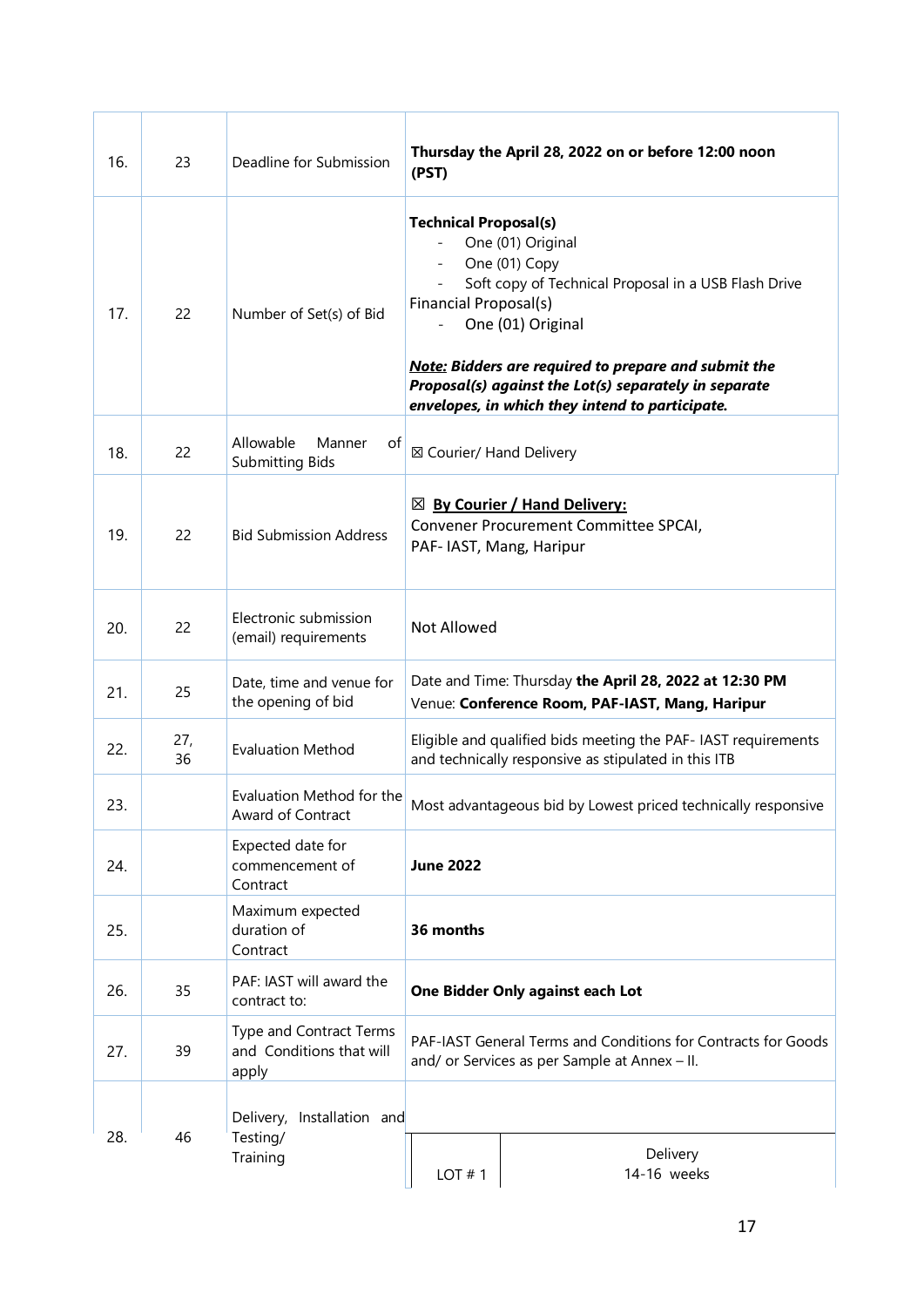## Section 4. Evaluation Criteria

#### Preliminary Examination Criteria

Bids will be examined to determine whether they are complete and submitted in accordance with ITB requirements as per below criteria on a Yes/ No basis:

- Appropriate signatures
- Power of Attorney
- Minimum Bid documents provided
- Bid Validity
- Bid Security submitted as per ITB requirements with compliant validity period

#### Minimum Eligibility Criteria

Eligibility will be evaluated on a Pass/ Fail basis. If the Bid is submitted as a Joint Venture, there should be no more than two (02) companies in the Joint Venture and each company should meet the minimum criteria, unless otherwise specified.

|         | <b>ELIGIBILITY</b>                         |                                                                                                                                                                                                                               |                                                                             |
|---------|--------------------------------------------|-------------------------------------------------------------------------------------------------------------------------------------------------------------------------------------------------------------------------------|-----------------------------------------------------------------------------|
| S.<br># | <b>Subject</b>                             | <b>Criteria</b>                                                                                                                                                                                                               | <b>Reference Returnable</b><br>Form(s)                                      |
| 1.      | <b>Bidder's</b><br><b>Status</b>           | Participating as<br>$\Box$ Individual Company<br>□ JV/ Consortium                                                                                                                                                             | Form B: Joint Venture/<br>Consortium/Association<br><b>Information Form</b> |
| 2.      | <b>Legal Status</b>                        | Bidder is a legally registered entity in Pakistan. Bidder is/ are<br>also registered with FBR for Income Tax and Sales Tax                                                                                                    | Form C: Bidder<br>Information Form                                          |
| 3.      | <b>Location of</b><br><b>Offices</b>       | Bidder (Lead Bidder) has either declared office(s) in<br>Islamabad/ Rawalpindi/ Peshawar or in Haripur. Alternately, if<br>the Contract is awarded, the Bidder may be asked to establish<br>office in either of these cities. | Form C: Bidder<br><b>Information Form</b>                                   |
| 4.      | <b>Principal's</b><br><b>Authorization</b> | Bidder or at least one member of JV/ Consortium/<br>Association must be Authorized Partner/ Reseller/ Dealer for<br>the supply and services of quoted goods/ services.                                                        | Form C: Bidder<br><b>Information Form</b>                                   |
| 5.      | <b>Company in</b><br><b>Operation</b>      | Bidder (Lead Bidder) is in operation for at least Five (05) years.                                                                                                                                                            | Form C: Bidder<br>Information Form                                          |
| 6.      | <b>Financial</b><br><b>Strength</b>        | Average annual turnover over last 3 years no less than Rs. 10<br>million<br>(For JV/Consortium/Association, all Parties cumulatively<br>should meet requirement).                                                             | Form C: Bidder<br>Information Form                                          |

.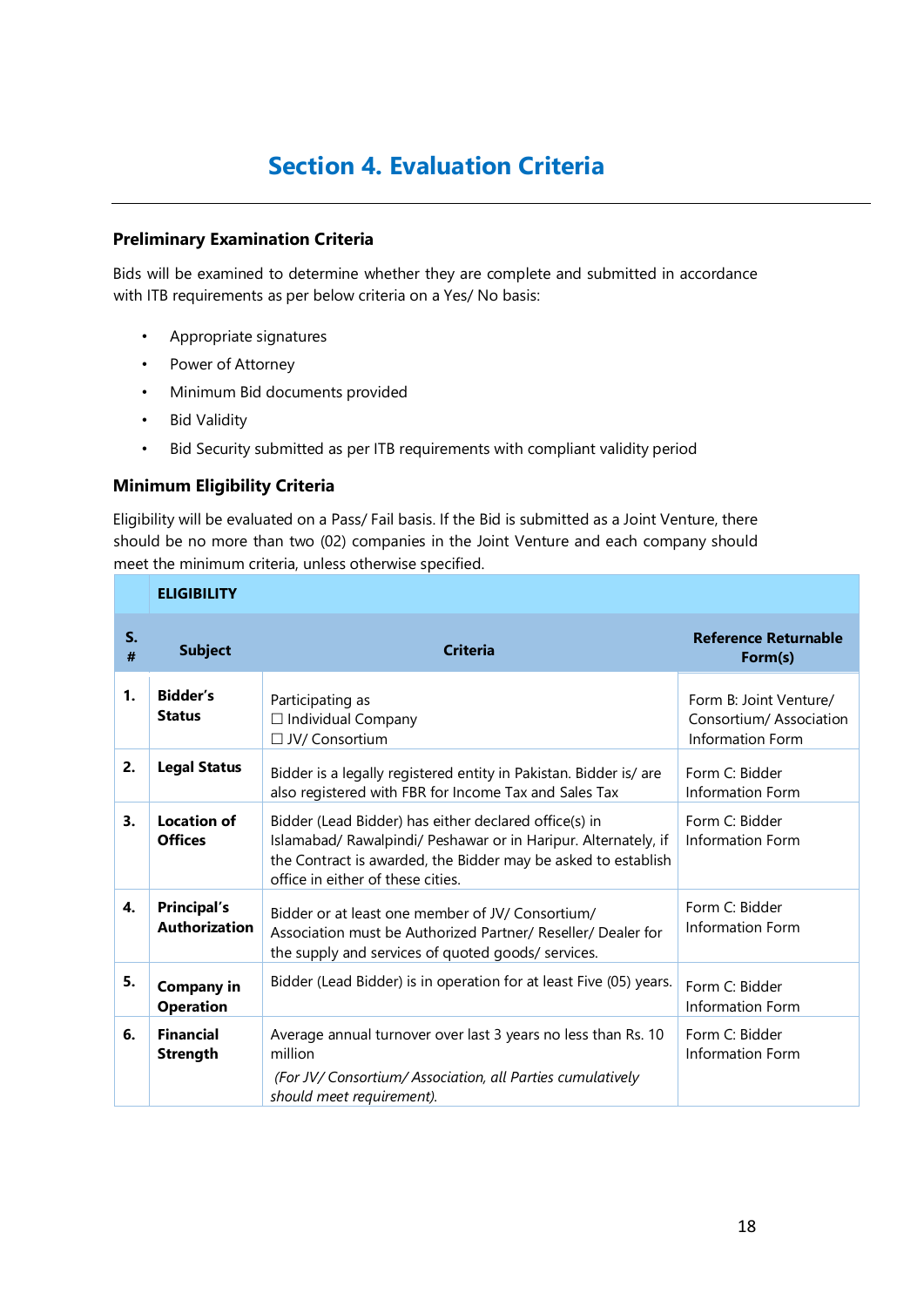| 7. | Relevant<br><b>Experience</b> | Minimum No. of Projects of similar nature, value, and<br>complexity in last 3 years Two (02) projects<br>(For JV/Consortium/Association, all Parties cumulatively<br>should meet requirement).                                             | Form C: Bidder<br>Information Form |
|----|-------------------------------|--------------------------------------------------------------------------------------------------------------------------------------------------------------------------------------------------------------------------------------------|------------------------------------|
| 8. | <b>Eligibility</b>            | Bidder(s) is not suspended, nor debarred, nor otherwise<br>identified as ineligible by any Government/ Semi-<br>government/ Autonomous organization in Pakistan, in<br>accordance with ITB clause 3.                                       | Form A: Bid<br>Submission Form     |
| 9. | <b>Bankruptcy</b>             | Bidder(s) has not declared bankruptcy, is not involved in<br>bankruptcy or receivership proceedings, and there is no<br>judgment or pending legal action against the vendor that<br>could impair its operations in the foreseeable future. | Form A: Bid<br>Submission Form     |

|         | <b>QUALIFICATION</b>                              |                                                        |                      |                                                                                                        |                                       |
|---------|---------------------------------------------------|--------------------------------------------------------|----------------------|--------------------------------------------------------------------------------------------------------|---------------------------------------|
| S.<br># | <b>Attribute</b>                                  | <b>Description</b>                                     | Max.<br><b>Score</b> | <b>Criteria</b>                                                                                        | <b>Returnable</b><br>Form(s)          |
|         | Section - I: General Corporate Profile            |                                                        | 25                   |                                                                                                        |                                       |
| 1.      | <b>Bidder's Footprints</b>                        | Number of offices/<br>services centers across          | 5                    | 4+ offices fully operational for last<br>five (05) year                                                | Form C: Bidder<br>Information<br>Form |
|         |                                                   | the country                                            | 3                    | 3 - 4 offices fully operational for<br>last five (05) year                                             |                                       |
|         |                                                   |                                                        | 1                    | < 3 offices fully operational for<br>last five (05) year                                               |                                       |
| 2.      | <b>Bidder's Human</b><br><b>Resource Strength</b> | Number of full-time<br>employees<br>(documentary proof | 8                    | 40+ employees with at least 20%<br>Technical staff with at least 10%<br>having technical certification | Form C: Bidder<br>Information<br>Form |
|         |                                                   | required)                                              | 6                    | 25 - 39 employees with at least<br>20% Technical staff at least 10%<br>having technical certification  |                                       |
|         |                                                   |                                                        | 4                    | $9 - 24$ employees with at least<br>20% Technical staff at least 10%<br>having technical certification |                                       |
|         |                                                   |                                                        | $\overline{2}$       | <8 employees with at least 20%<br>Technical staff at least 10% having<br>technical certification       |                                       |
| 3.      | <b>Financial Standing</b>                         | <b>Annual Turnover</b>                                 | 7                    | 2+ x Financial Strength                                                                                | Form D:                               |
|         |                                                   | averaged over last 3<br>years                          | 4                    | 2 x Financial Strength                                                                                 | Qualification<br>Form                 |
|         |                                                   |                                                        | $\overline{c}$       | 1.5 x Financial Strength                                                                               |                                       |
| 4.      | <b>Annual Tax Paid</b>                            |                                                        | 5                    | Rs. 2+ million or more                                                                                 |                                       |
|         |                                                   |                                                        | 3                    | Rs. $1.0 - 2.0$ million                                                                                |                                       |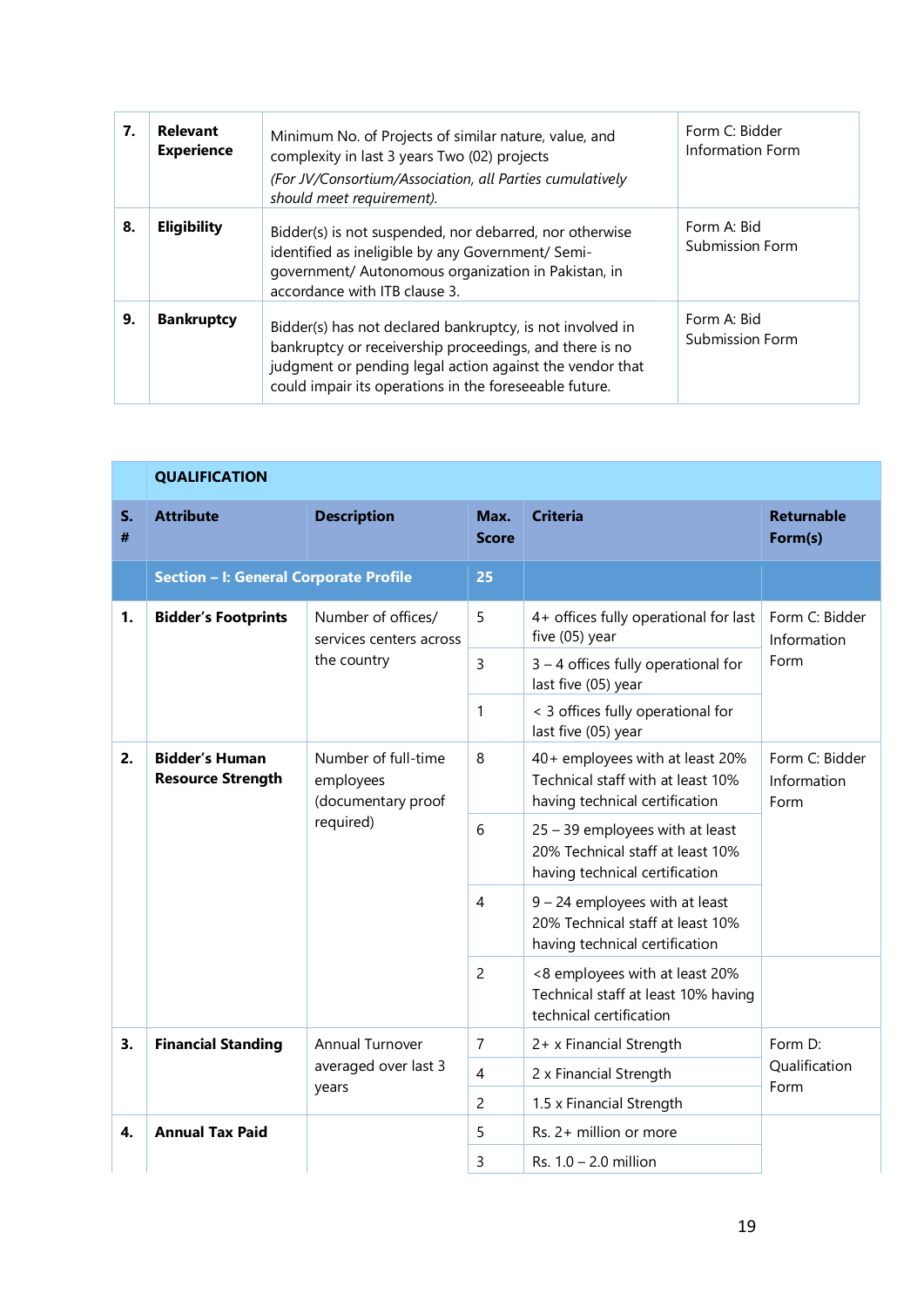|     |                                                                         | Annual Tax Paid<br>averaged over last 3<br>years                                  | $\overline{c}$ | $Rs. 0.5 - 1.0$ million                                                                                            | Form D:<br>Qualification<br>Form    |
|-----|-------------------------------------------------------------------------|-----------------------------------------------------------------------------------|----------------|--------------------------------------------------------------------------------------------------------------------|-------------------------------------|
|     | <b>Section - II: Business Profile</b>                                   |                                                                                   | 30             |                                                                                                                    |                                     |
| 5.  | <b>Relevant Experience</b>                                              | Project(s) of similar                                                             | 7              | Min. No. of Projects + 5                                                                                           | Form D:                             |
|     |                                                                         | nature, value and<br>complexity completed.                                        | 5              | Min. No. of Projects + 3                                                                                           | Qualification<br>Form               |
|     |                                                                         |                                                                                   | 3              | Min. No. of Projects + 2                                                                                           |                                     |
| 6.  | <b>Public Sector</b><br><b>Experience</b>                               | Project(s) delivered to<br>government                                             | 9              | 5 Projects worth \$0.5 million or<br>more each                                                                     | Form D:<br>Qualification            |
|     |                                                                         | organizations                                                                     | $\overline{7}$ | 3 Projects worth \$0.25-0.49<br>million each                                                                       | Form                                |
|     |                                                                         |                                                                                   | 5              | 2 Projects worth \$0.05-0.24<br>million each                                                                       |                                     |
| 7.  | <b>Education Sector</b>                                                 | Project(s) completed                                                              | 9              | 2+ Projects                                                                                                        | Form D:                             |
|     | <b>Experience</b>                                                       | at education<br>institutions.                                                     | 7              | 2 Projects                                                                                                         | Qualification<br>Form               |
|     |                                                                         |                                                                                   | 5              | 1 Project                                                                                                          |                                     |
| 8.  | <b>Experience in KP</b>                                                 | Project(s) completed                                                              | 5              | Project worth Rs 5 million in KP                                                                                   | Form D:                             |
|     |                                                                         | in KP                                                                             | 3              | Project worth Rs 2.5 million in KP                                                                                 | Qualification<br>Form               |
|     | Section - III: Manufacturer's/ Product's<br><b>Strengths</b>            |                                                                                   | 10             |                                                                                                                    |                                     |
| 9.  | Manufacturer's<br><b>Global Presence</b>                                | Countries having<br>supplied the same<br>Quoted items                             | 5              | No. of countries identified by Bid<br>in consideration/ Max. No. of<br>countries identified in all Bids * 5        | Form E: Project<br>Proposal Form    |
| 10. | Manufacturer's<br><b>Products Portfolio</b>                             | <b>Various Products</b><br>produced by the<br>manufacturer beyond<br>quoted items | 5              | No. of relevant Products<br>mentioned by Bid in<br>consideration/ Max. No. of<br>Products referred in all Bids * 5 | Form E: Project<br>Proposal Form    |
|     | <b>Section - IV: Registration &amp; Certifications</b>                  |                                                                                   | 10             |                                                                                                                    |                                     |
| 11. | ISO 9001 Certified or<br>equal if apply                                 | Bidder or the Lead<br>Bidder in case of JV<br>should be Certified                 | 5              | Copy of Valid Certificate                                                                                          | Form E: Project<br>Proposal Form    |
| 12. | <b>Certification specific</b><br>to quoted Products/<br><b>Solution</b> | Bidder or any of the JV<br>Partners or Principal<br>should possess them           | 5              | Copy of Valid Certificate(s) of the<br>quoted Product(s)                                                           | Form E: Project<br>Proposal Form    |
|     | Section - V: Presentation on Project<br><b>Proposal</b>                 |                                                                                   | 25             |                                                                                                                    |                                     |
| 13. | <b>Project Management</b><br>Approach                                   | Overall approach<br>towards planning<br>and implementing<br>the project.          | 8              | To be assigned by the Technical<br>Committee                                                                       | Form E:<br>Project<br>Proposal Form |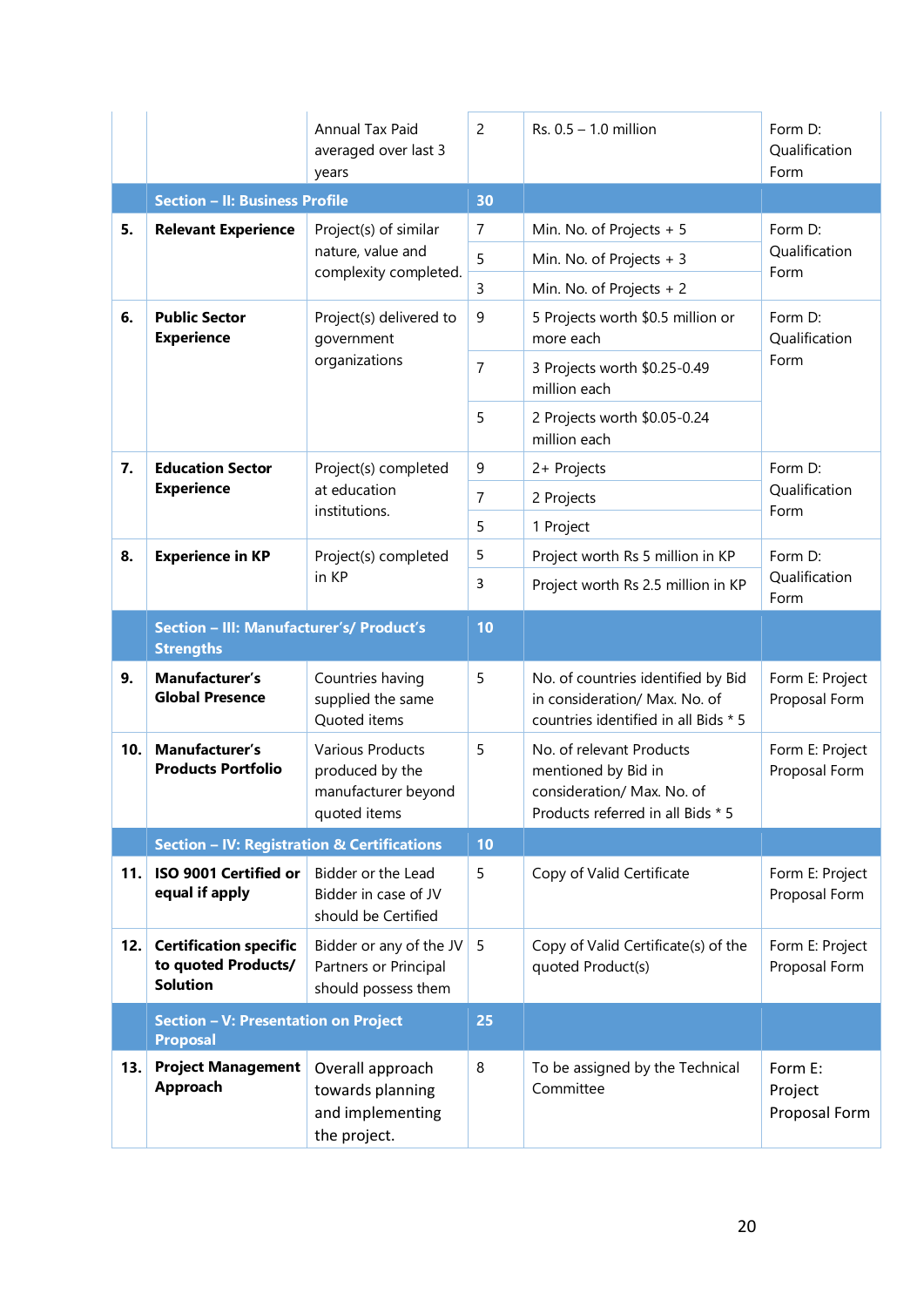| 14.1 | <b>Post-Commissioning</b><br><b>Services</b> | Overall approach<br>towards after-sale<br>support and services.                                                                                                                                                                                                                                                                                                                                                                                                                                        | $\overline{7}$ | To be assigned by the Technical<br>Committee | Form E:<br>Project<br>Proposal Form |
|------|----------------------------------------------|--------------------------------------------------------------------------------------------------------------------------------------------------------------------------------------------------------------------------------------------------------------------------------------------------------------------------------------------------------------------------------------------------------------------------------------------------------------------------------------------------------|----------------|----------------------------------------------|-------------------------------------|
| 15.  | <b>Distinguishing</b><br><b>Features</b>     | Distinguishing<br>features of the<br>quoted Product and/<br>or overall project<br>proposed.                                                                                                                                                                                                                                                                                                                                                                                                            | 10             | To be assigned by the Technical<br>Committee | Form E:<br>Project<br>Proposal Form |
|      | <b>Grand Total</b>                           |                                                                                                                                                                                                                                                                                                                                                                                                                                                                                                        | 100            |                                              |                                     |
|      | <b>Technical Evaluation</b>                  | Bids shall be evaluated on both Eligibility and Technical Qualification Criteria. Bidders<br>meeting the Eligibility Criteria and able to secure 60 percent in Technical qualification<br>shall be declared as Technically Qualified Bidders for the next step, i.e. Opening of<br>Financial Bid.                                                                                                                                                                                                      |                |                                              |                                     |
|      | <b>Financial Evaluation</b>                  | Detailed analysis of the price schedule based on requirements listed in Section 5 and<br>quoted for by the bidders in Form F.<br>Price comparison shall be based on the landed price, including transportation,<br>insurance, duties, taxes and the total cost of ownership (including spare parts,<br>consumption, installation, commissioning, training, special packaging, etc., where<br>applicable)<br>Comparison with budget/ internal estimates. Tender will be awarded on least-cost<br>basis. |                |                                              |                                     |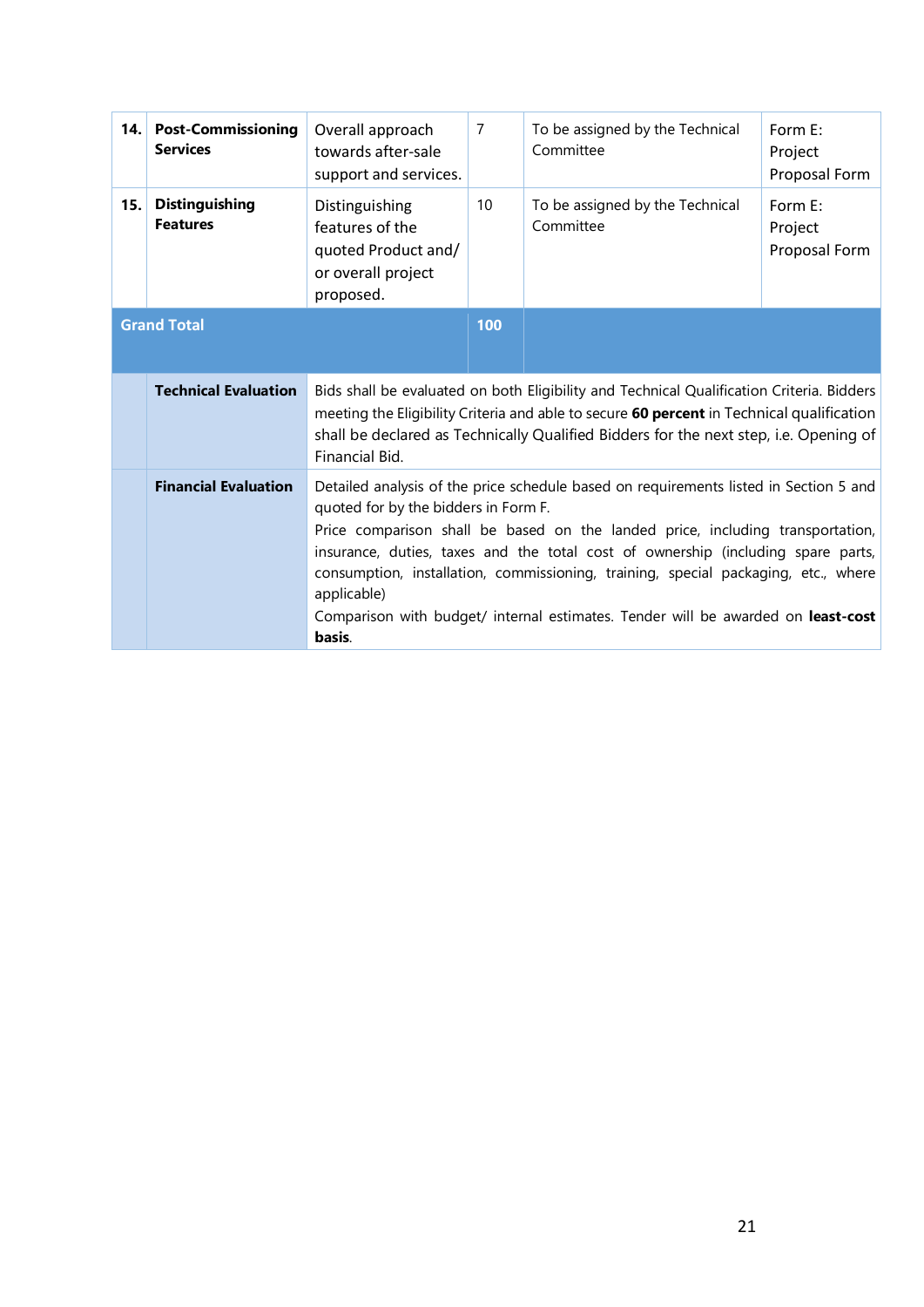## Section 5a: Technical Specifications of the Required Goods

| S. No.         | <u>ll ot 1: Al Workstation Lab</u>                                                     |                                                                                                    |  |  |  |
|----------------|----------------------------------------------------------------------------------------|----------------------------------------------------------------------------------------------------|--|--|--|
|                | <b>AI Workstation</b><br>Quantity: 4                                                   |                                                                                                    |  |  |  |
|                | <b>Lambda Vector Workstation</b>                                                       |                                                                                                    |  |  |  |
|                | Operating system                                                                       | Windows 10 Pro: Includes TensorFlow, PyTorch, CUDA, cuDNN, and<br>Visual Studio.                   |  |  |  |
|                | Processor                                                                              | AMD Threadripper Pro 3995WX: 64 cores, 2.70 GHz, 256 MB cache,<br>$PC$ le 4.0                      |  |  |  |
|                | <b>CPU Cooler</b>                                                                      | Air cooling                                                                                        |  |  |  |
| 1              | <b>GPUs</b>                                                                            | 2x RTX A6000 with NVLink                                                                           |  |  |  |
|                | Memory                                                                                 | 512 GB                                                                                             |  |  |  |
|                | Operating system<br>drive                                                              | 2 TB SSD (NVMe)                                                                                    |  |  |  |
|                | Data drive                                                                             | 2 TB SSD (SATA)                                                                                    |  |  |  |
|                | Case                                                                                   | Lambda Vector case                                                                                 |  |  |  |
|                | Warranty & support                                                                     | Lambda 3-Year: Three years of hardware coverage, plus technical<br>support from a Lambda engineer. |  |  |  |
|                | <b>Monitors</b>                                                                        |                                                                                                    |  |  |  |
|                | <b>Quantity: 20</b><br>Samsung Odyssey G5 27inch Curved QHD 144hz HDR10 Gaming Monitor |                                                                                                    |  |  |  |
|                | <b>Screen Size</b>                                                                     | 27 Inch                                                                                            |  |  |  |
|                | <b>Aspect Ratio</b>                                                                    | 16:9                                                                                               |  |  |  |
|                | Screen Technology VA Panel                                                             |                                                                                                    |  |  |  |
|                | <b>Resolution</b>                                                                      | 2560 x 1440                                                                                        |  |  |  |
| $\overline{2}$ | <b>Response Size</b>                                                                   | 1 <sub>ms</sub>                                                                                    |  |  |  |
|                | <b>Screen Curvature</b>                                                                | Curved (1000R)                                                                                     |  |  |  |
|                | <b>Frame Rate</b>                                                                      | Max 144Hz                                                                                          |  |  |  |
|                | <b>Refresh Rate</b>                                                                    | Max 144Hz                                                                                          |  |  |  |
|                | <b>Interfaces/Ports</b>                                                                | Headphone, HDMI and Display Port                                                                   |  |  |  |
|                | <b>HDR Support</b>                                                                     | HDR10                                                                                              |  |  |  |
|                | <b>Warranty</b>                                                                        | 1 Year                                                                                             |  |  |  |
|                | <b>Matlab with tool-packages</b>                                                       |                                                                                                    |  |  |  |
| 3              | Quantity: 10<br>(Academic Use - Individual License)                                    | MATLAB latest version with tool packages                                                           |  |  |  |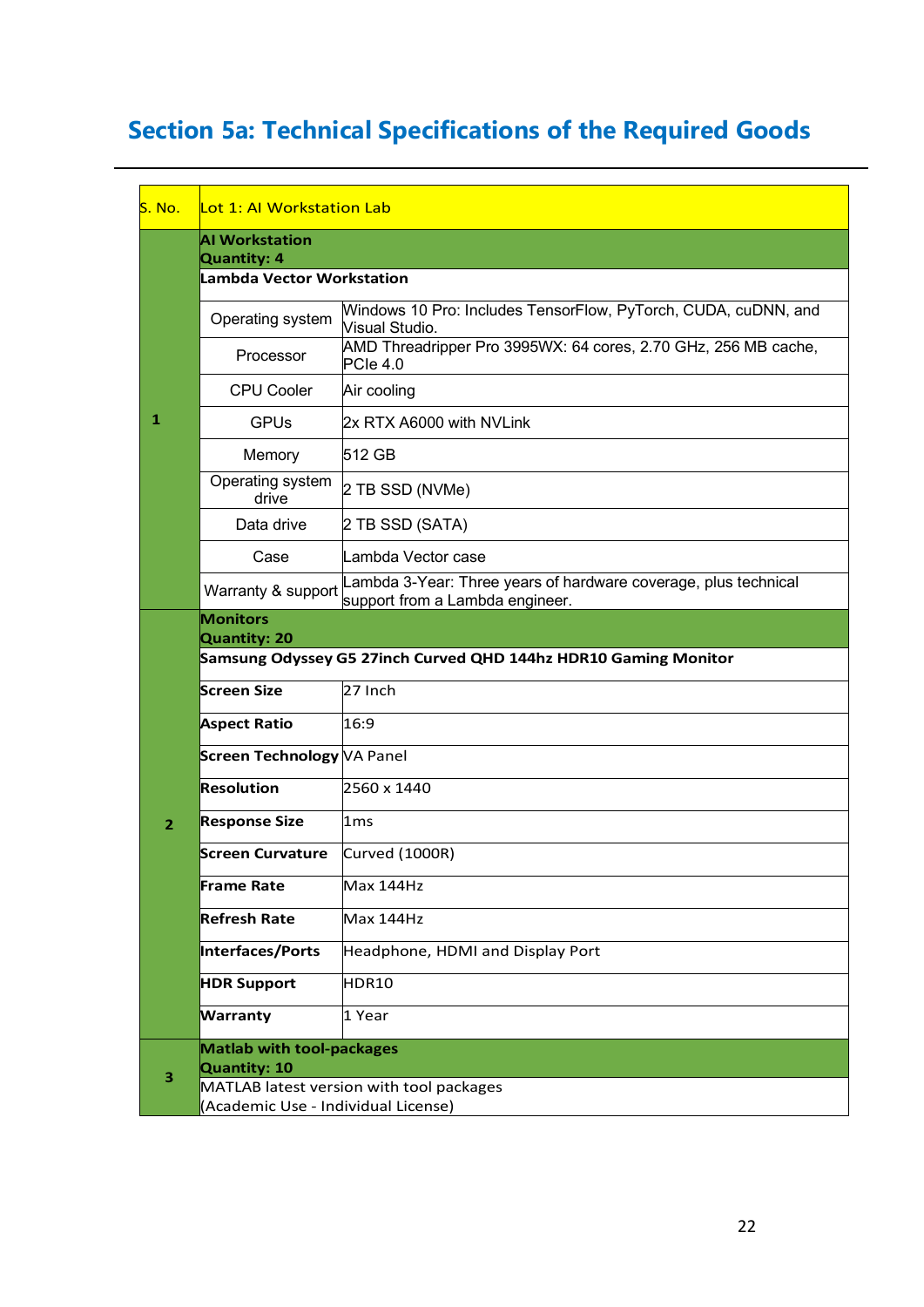#### Note:

- 1. PAF-IAST may re-adjust the quantities specified against the specifications of same genre in any of the Lots or increase the quantities as permissible under PPRA Rules.
- 2. The Bidder shall indicate in their offer,
	- a. detailed specifications of their offered product(s),
	- b. standard accessories,
	- c. make and origin, as part of confirming Compliance as per the format given in Form – D.
- 3. The Unit Price, Total Bid Price, and Additional Warranty Price of the quoted items shall be indicated as per the given format in Form – G.
- 4. Bidders are required to provide/attach third party report or assessment in case items are quoted as per the provision of "Equivalent" given in Tender Document.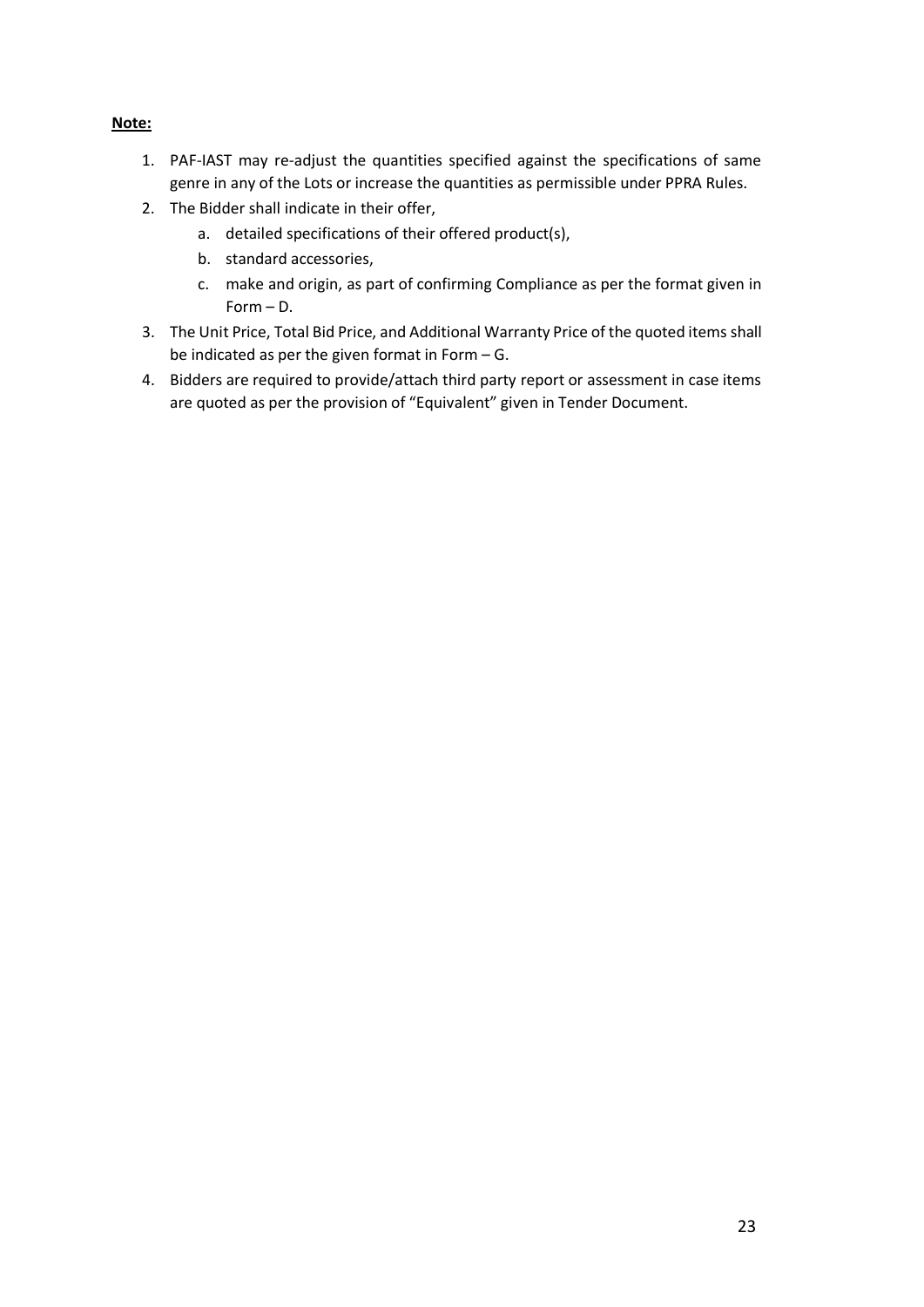## Section 5b: Special Terms and Conditions

#### Standard

• The goods supplied must be capable of functioning properly under the climatic conditions of Haripur.

• There shall be no deviation from specification and country of make as provided with each item. In case of any ambiguity in specification/ accessories needed for the full functioning of the equipment, the firm must clear it with the Procurement Committee. However, the decision of the Procurement Committee will be final.

• The goods with standard accessories supplied under this tender shall confirm to the standard maintenance in the technical specification.

• Visit to already installed and operational equipment if required as per Section 5, shall be provided within the time specified and unless otherwise specified by the Purchaser, at no expense to the Institute. The PAF-IAST may ask the bidders to carry out testing/analysis of samples (to be provided) to evaluate the performance of already installed and operational unit of similar specifications.

#### **Training**

• The firm supplying the item/ equipment(s) will demonstrate the operation/ working of the supplied goods to the satisfaction of PAF- IAST and provide training. Suppliers are advised to provide details on formal training for the LOT(s) covering aspects as mentioned below, but not limited to, as required in Form – E (Section 3).

|                 | LOT(s)                                                                                                                                                                                                                 |
|-----------------|------------------------------------------------------------------------------------------------------------------------------------------------------------------------------------------------------------------------|
| <b>Level</b>    |                                                                                                                                                                                                                        |
| <b>Basic</b>    | Demonstrate the operations/ working to end users; Identify the do's and<br>don'ts; and aspects deem necessary for long-life functioning of supplied<br>goods.                                                          |
| <b>Hands-on</b> | Demonstrate technical features; Elaborate technical configuration(s)<br>performed for integration with the overall setup; Documented guidelines for<br>generating reports using<br>software and/ or systems' interface |
| <b>Advanced</b> | Provide trainings to Operators for troubleshooting and smooth operations<br>using system manuals                                                                                                                       |

• The Bidder shall be responsible for all the necessary training programs available for the operation, maintenance and troubleshooting of the equipment at no additional cost to the institute. Unless otherwise specified, such training as well as training materials shall be provided in the language of the Bid as specified in the BDS.

#### Calibration of item/equipment

• The supplier will install the good(s) in the presence and satisfaction of the Procurement Committee, if need be. In case of any defect in the supplied good(s) or if it is not in accordance with the desired specification(s), the goods will be changed at the cost of the supplier.

.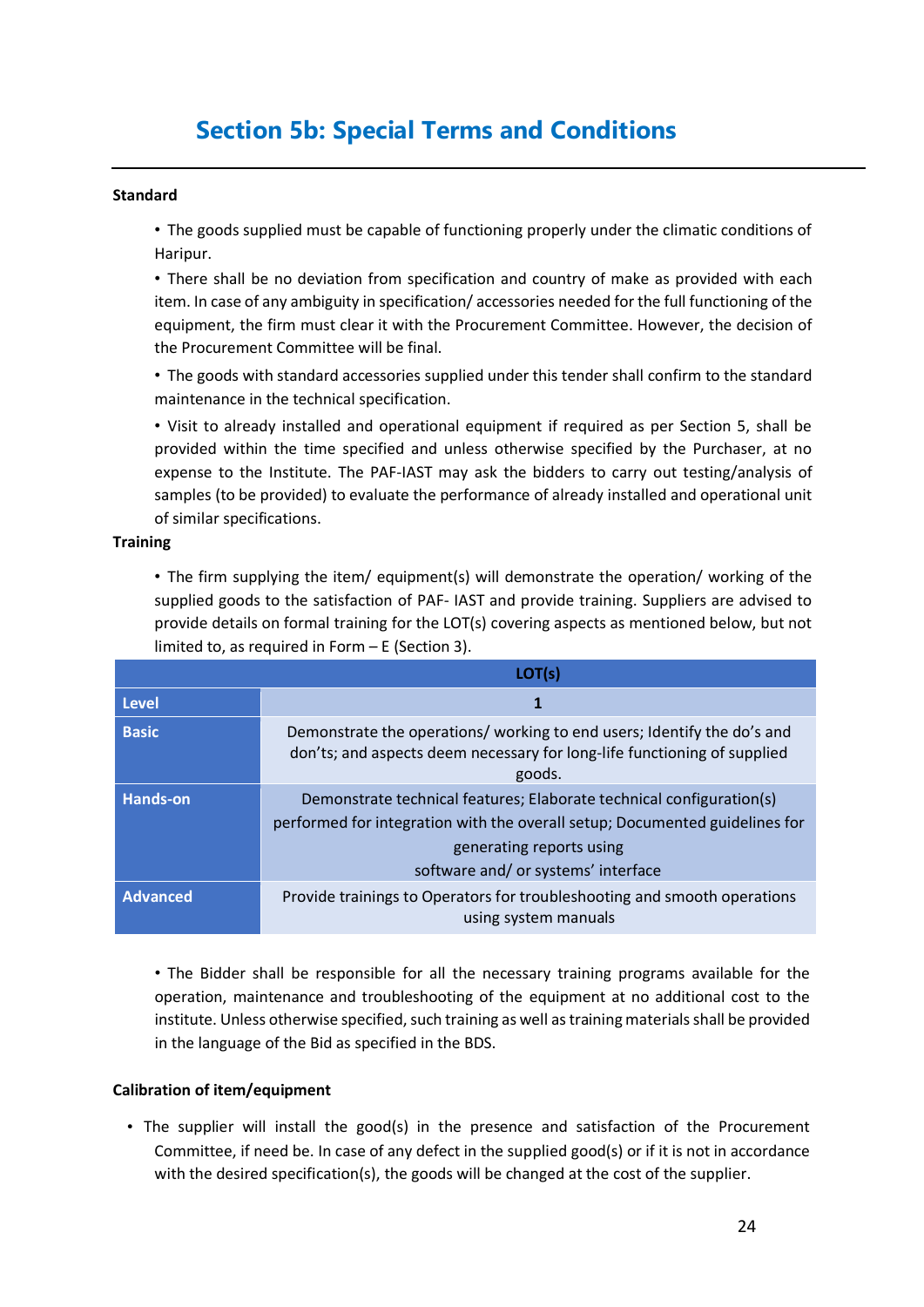#### Warranty/ Guarantee

• The Supplier will give comprehensive onsite warranty/ guarantee that the goods/ stores/ articles would continue to conform to the description and quality as specified for a period of at least One (01) year and additional two (02) years as Extended Warranty from the date of delivery, installation and commissioning of the said goods/ stores/ articles to be purchased and that notwithstanding the fact that the purchaser may have inspected and/ or approved the said goods/ stores/ article, if during the aforesaid period, the said goods/ stores/ articles, be discovered not to conform to the description and quality aforesaid or have determined (and the decision of the Procurement Committee in that context will be final and conclusive), the PAF: IAST will be entitled to reject the said goods/ stores/ articles or such portion thereof as may be discovered not to conform to the said description and quality, on such rejection the goods/ articles/ stores will be at the supplier's risk and all the provisions relating to rejection of goods etc. shall apply.

• The Supplier shall, if so called upon to do, replace the goods etc., or such portion thereof as is rejected by Procurement Committee, otherwise the supplier shall pay such damage as may arise by the reason of the breach of the condition herein contained. Nothing herein contained shall prejudice any other right of the Procurement Committee in that behalf under this contract or otherwise.

• The Supplier shall also replace equipment, in case it is found defective which cannot be put to operation due to manufacturing defect, etc. In case of equipment specified by the Procurement Committee, the supplier shall be responsible from carrying out annual maintenance and repairs on the terms and conditions as may be agreed. The supplier shall also be responsible to ensure adequate regular supply of spare parts needed for a specific type of equipment whether under their annual maintenance and repairs contract or otherwise. In case of change of model, supplier will give sufficient notice to the Procurement Committee who may like to purchase spare parts from them to maintain the equipment in perfect condition.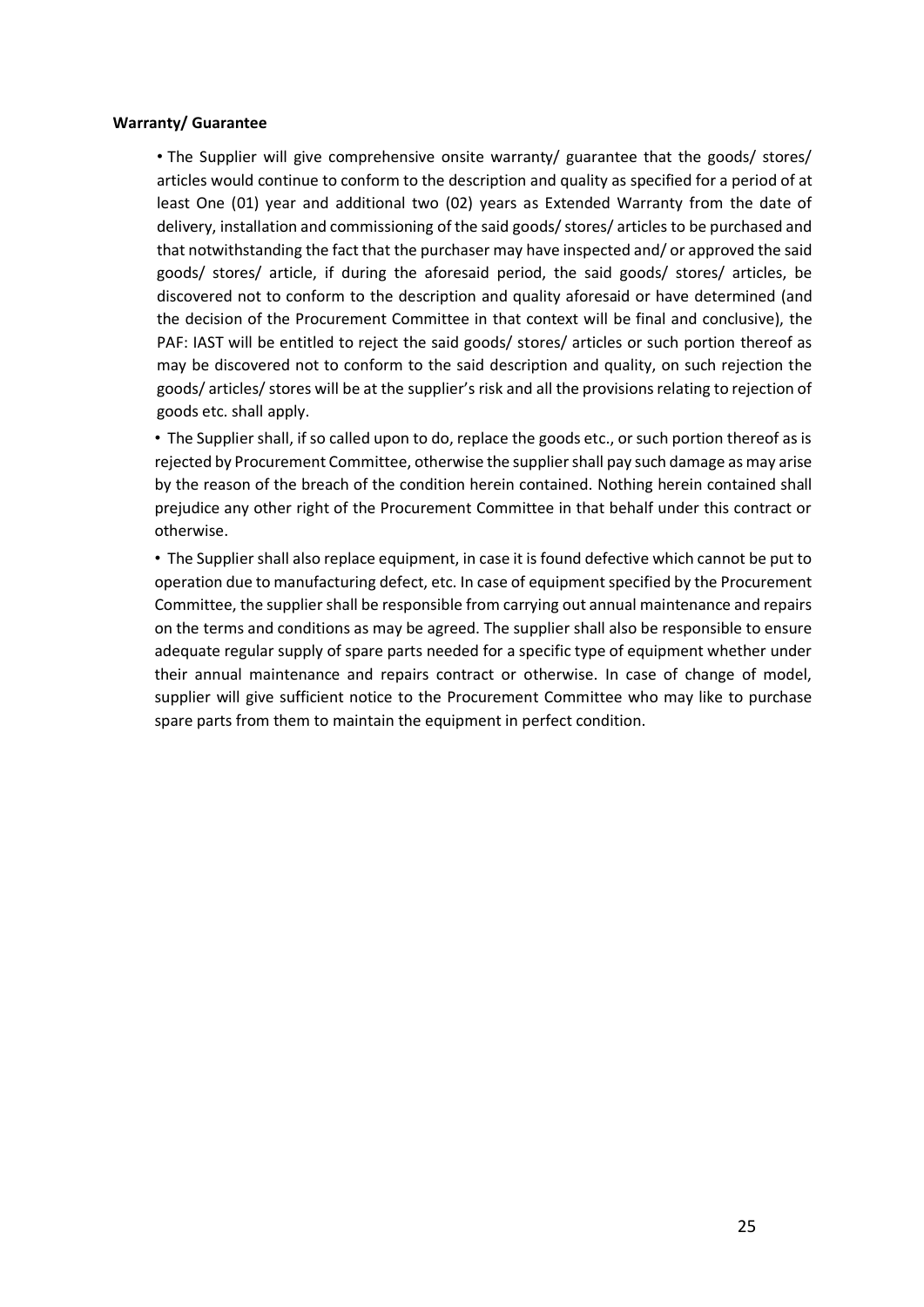## Section 6: Returnable Bidding Forms / Checklist

This section serves as a checklist for preparation of your Bid. Please complete the Returnable Bidding Forms in accordance with the instructions in the forms and return them as part of your Bid submission. No alteration to format of forms shall be permitted and no substitution shall be accepted.

Before submitting your Bid, please ensure compliance with the Bid Submission instructions of the BDS 22.

#### Bid Proposal:

| Have you duly completed all the Returnable Bidding Forms?                 |         |
|---------------------------------------------------------------------------|---------|
| $+$ Form A: Bid Submission Form                                           | П       |
| ← Form B: Joint Venture/Consortium/ Association Information Form          |         |
| $+$ Form C: Bidder Information Form                                       | П       |
| $+$ Form D: Qualification Form                                            | П       |
| ← Form E: Bid Proposal Form                                               | $\perp$ |
| $+$ Form F: Specifications Compliance Form                                | П       |
| $+$ Form G: Price Schedule Form                                           |         |
| Have you provided the required documents to establish compliance with the |         |
| evaluation criteria in Section 4?                                         |         |

.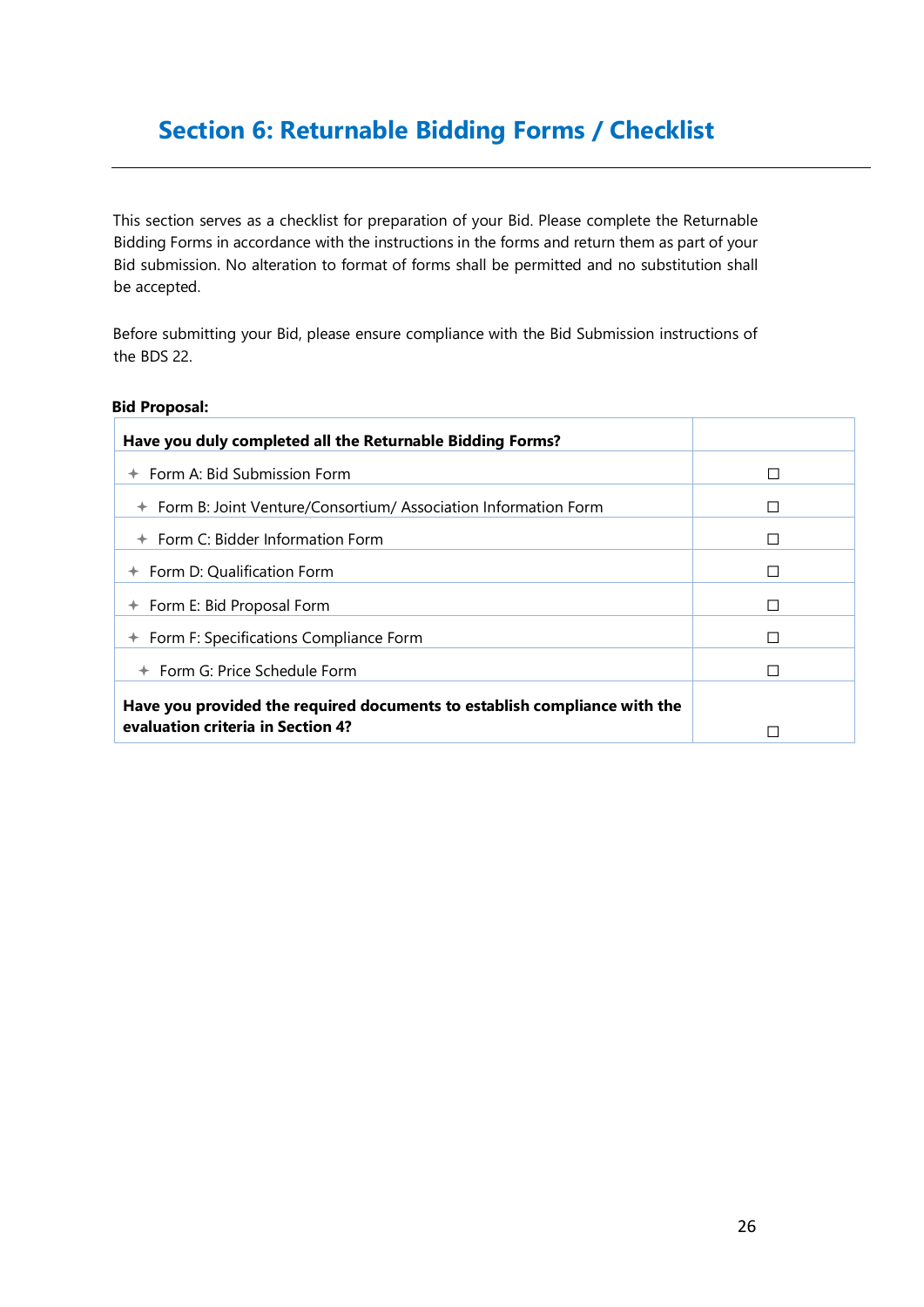## Form A: Bid Submission Form

(To be Submitted in an envelope duly sealed and marked as Technical Proposal)

| Name of Bidder: | [Insert Name of Bidder]  |  | Select date |
|-----------------|--------------------------|--|-------------|
| ITB reference:  | PAF: IAST-AIE-ITB-116-22 |  |             |

We, the undersigned, submit our Bid for the award of contract to supply the goods and related services required for [Insert Title of goods and services] in accordance with your Invitation to Bid No. [Insert ITB Reference Number]. We hereby submit our Bid, which includes this Bid proposal.

We hereby declare that our firm, its affiliates or subsidiaries or employees, including any JV/ Consortium/ Association members or subcontractors or suppliers for any part of the contract:

- a) is not under procurement prohibition by any of the Government/ Semi-government/ Autonomous organization;
- b) have not been suspended, debarred, sanctioned or otherwise identified as ineligible by any

Organization in Pakistan;

- c) have not declared bankruptcy, are not involved in bankruptcy or receivership proceedings, and there is no judgment or pending legal action against us that could impair our operations in the foreseeable future;
- d) undertake not to engage in proscribed practices, including but not limited to corruption, fraud, coercion, collusion, obstruction, or any other unethical practice, with the PAF: IAST, and to conduct business in a manner that averts any financial, operational, reputational or other undue risk to the PAF: IAST.

We declare that all the information and statements made in this Bid are true and we accept that any misinterpretation or misrepresentation contained in this Bid may lead to our disqualification and/ or sanctioning by the PAF-IAST.

We offer to supply the goods and related services in conformity with the Bidding documents, including the PAF-IAST General Conditions of Contract and in accordance with the Schedule of Requirements and Specifications.

Our Bid shall be valid and remain binding upon us for the period specified in the Bid Data Sheet.

We understand and recognize that you are not bound to accept any Bid you receive.

I, the undersigned, certify that I am duly authorized by [Insert Name of Bidder] to sign this Bid and bind it should PAF- IAST accept this Bid.

| Name:      |  |
|------------|--|
| Title:     |  |
| Date:      |  |
| Signature: |  |

[*Stamp with official stamp of the Bidder*]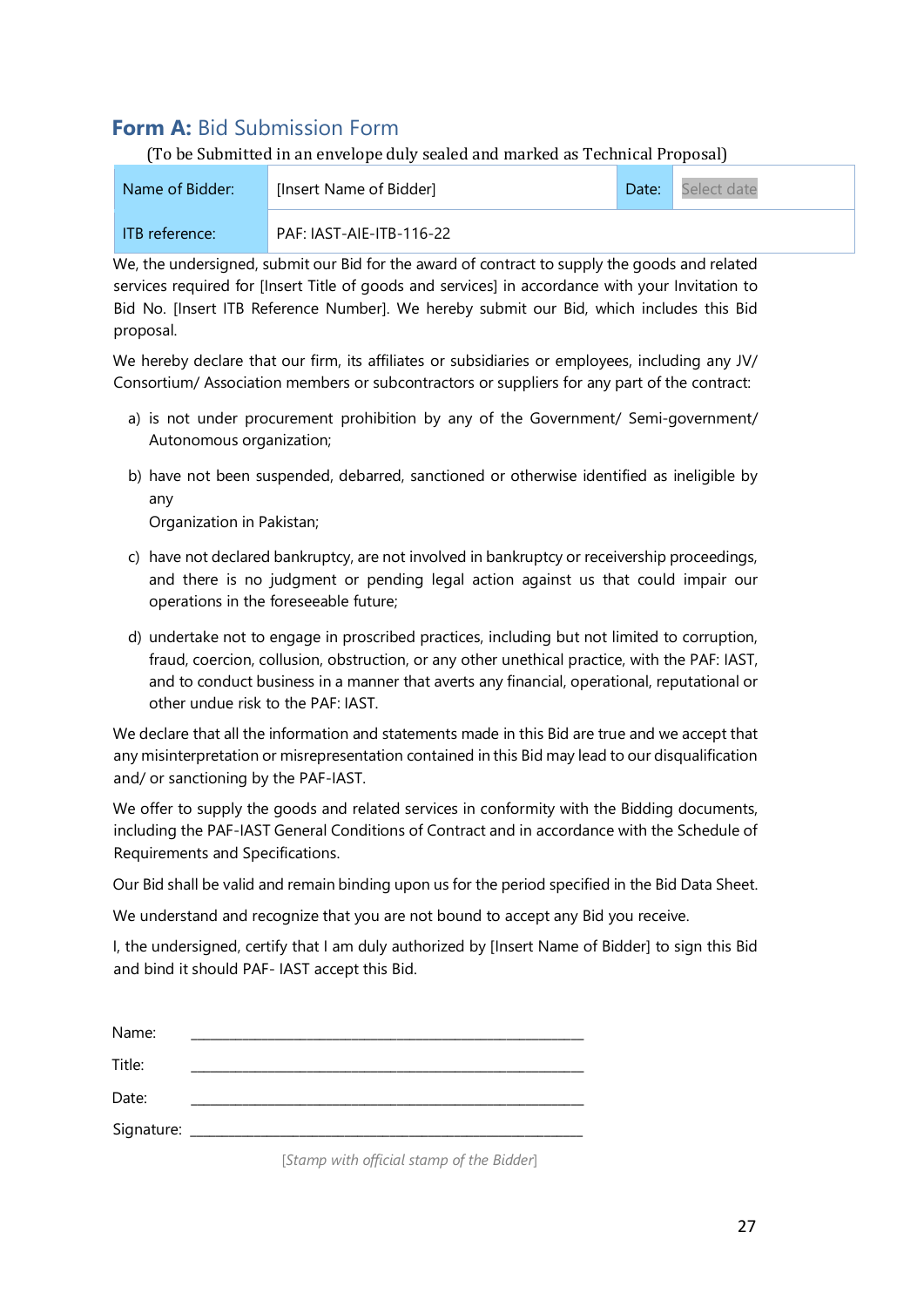## **Form B:** Joint Venture/ Consortium/ Association Information Form

(To be Submitted in an envelope duly sealed and marked as Technical Proposal)

| Name of Bidder: | [Insert Name of Bidder]  |  | Select date |
|-----------------|--------------------------|--|-------------|
| ITB reference:  | PAF: IAST-AIE-ITB-116-22 |  |             |

To be completed and returned with your Bid if the Bid is submitted as a Joint Venture/Consortium/Association.

| <b>No</b> | Name of Partner and contact information (address,<br>telephone numbers, fax numbers, e-mail address) | Proposed proportion of responsibilities (in<br>%) and type of goods and/or services to be<br>performed |
|-----------|------------------------------------------------------------------------------------------------------|--------------------------------------------------------------------------------------------------------|
|           |                                                                                                      |                                                                                                        |
|           | [Complete]                                                                                           | [Complete]                                                                                             |
|           |                                                                                                      |                                                                                                        |
| 2         | [Complete]                                                                                           | [Complete]                                                                                             |
| 3         | [Complete]                                                                                           | [Complete]                                                                                             |

| Name of leading partner                     |            |
|---------------------------------------------|------------|
| (with authority to bind the JV, Consortium, |            |
| Association during the ITB process and, in  |            |
| the event a Contract is awarded, during     |            |
| contract execution)                         | [Complete] |

We have attached a copy of the below referenced document signed by every partner, which details the likely legal structure of and the confirmation of joint and severable liability of the members of the said joint venture:

☐ Letter of intent to form a joint venture *OR* ☐ JV/Consortium/Association agreement

We hereby confirm that if the contract is awarded, all parties of the Joint Venture/Consortium/Association shall be jointly and severally liable to PAF: IAST for the fulfillment of the provisions of the Contract.

| Date: | Date: the contract of the contract of the contract of the contract of the contract of the contract of the contract of the contract of the contract of the contract of the contract of the contract of the contract of the cont |
|-------|--------------------------------------------------------------------------------------------------------------------------------------------------------------------------------------------------------------------------------|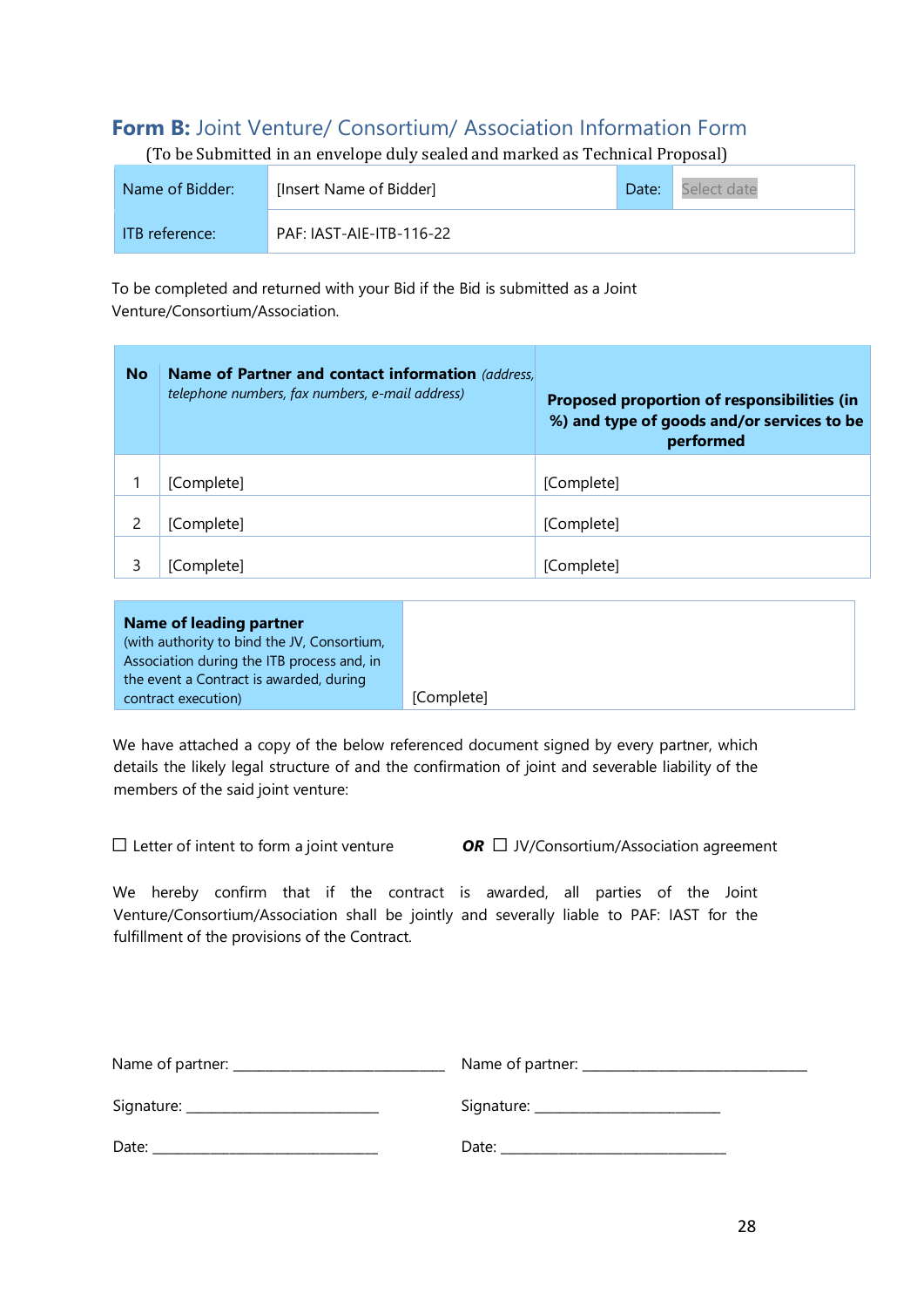## Form C: Bidder Information Form

(To be Submitted in an envelope duly sealed and marked as Technical

|                 | Proposal)                |       |             |
|-----------------|--------------------------|-------|-------------|
| Name of Bidder: | [Insert Name of Bidder]  | Date: | Select date |
| ITB reference:  | PAF: IAST-AIE-ITB-116-22 |       |             |

| <b>Legal name of Bidder</b>                                                                                                                                                         | [Complete]                                                                       |  |  |
|-------------------------------------------------------------------------------------------------------------------------------------------------------------------------------------|----------------------------------------------------------------------------------|--|--|
| <b>Legal address &amp; Branch Offices</b>                                                                                                                                           | [Complete]                                                                       |  |  |
| <b>Year of registration</b>                                                                                                                                                         | [Complete]                                                                       |  |  |
| <b>Bidder's Authorized Representative</b><br><b>Information</b>                                                                                                                     | Name and Title: [Complete]<br>Telephone numbers: [Complete]<br>Email: [Complete] |  |  |
| Are you a PAF: IAST registered<br>vendor?                                                                                                                                           | $\Box$ Yes $\Box$ No<br>If yes, [insert PAF- IAST vendor number]                 |  |  |
| <b>Countries of operation</b>                                                                                                                                                       | [Complete]                                                                       |  |  |
| No. of full-time employees                                                                                                                                                          | [Complete]                                                                       |  |  |
| <b>No. of Technical Staff</b>                                                                                                                                                       |                                                                                  |  |  |
| <b>Quality Assurance Certification (e.g.</b><br>ISO 9000 or Equivalent) (If yes, provide<br>a Copy of the valid Certificate):                                                       | [Complete]                                                                       |  |  |
| Does your Company hold any<br>accreditation such as ISO 14001 or<br>ISO 14064 or equivalent related to<br>the environment? (If yes, provide a Copy<br>of the valid Certificate):    | [Complete]                                                                       |  |  |
| Does your Company have a written<br><b>Statement of its Environmental</b><br>Policy? (If yes, provide a Copy)                                                                       | [Complete]                                                                       |  |  |
| <b>Does your organization</b><br>demonstrates significant<br>commitment to sustainability<br>through some other means, for<br>example internal company policy<br>documents on women | [Complete]                                                                       |  |  |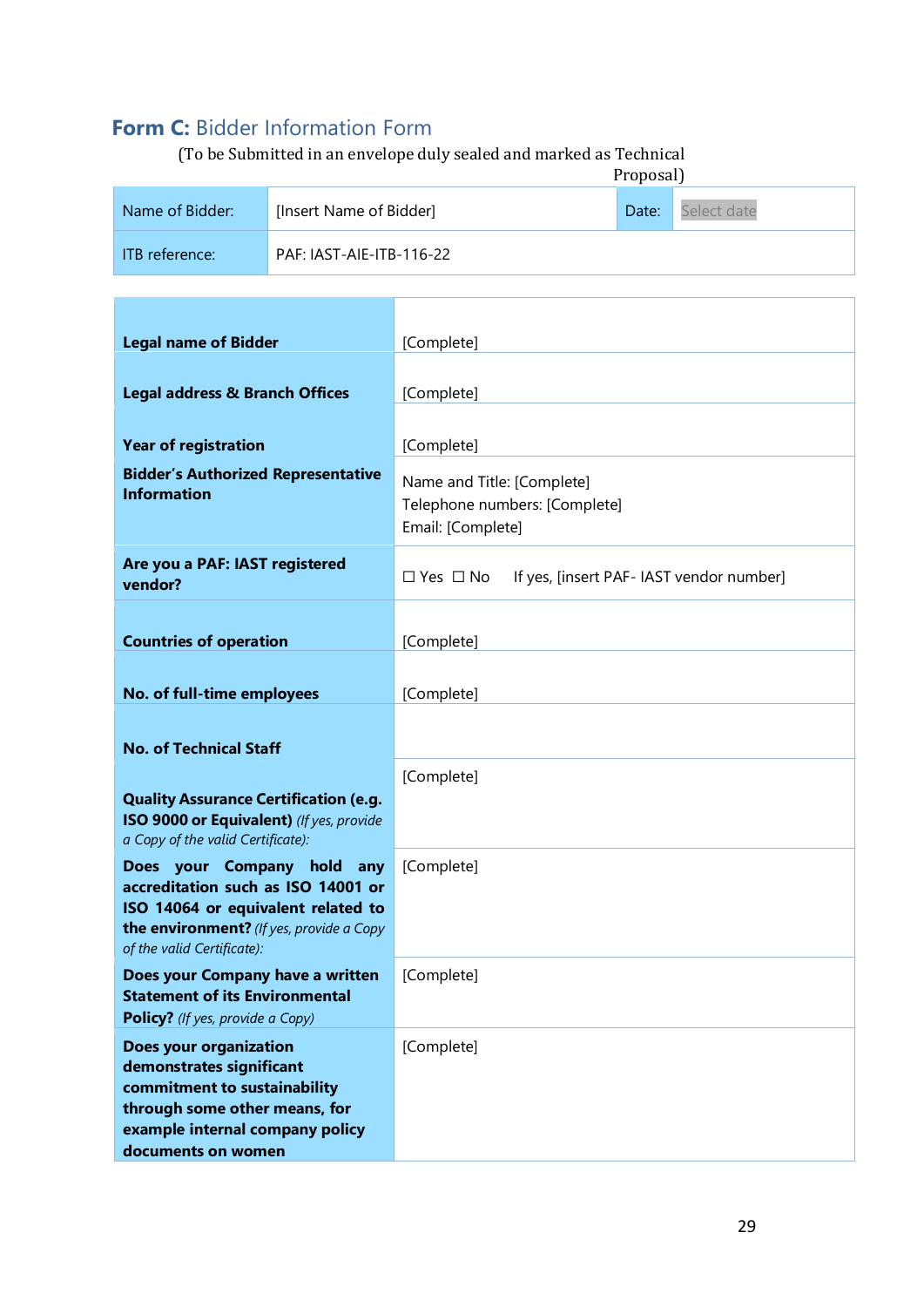| empowerment, renewable energies,<br>education, vocational trainings,<br>social responsibility towards people<br>with Special needs, or membership<br>of trade institutions promoting such<br>issues |                                                                                  |                                                                                                                                                                                   |  |  |
|-----------------------------------------------------------------------------------------------------------------------------------------------------------------------------------------------------|----------------------------------------------------------------------------------|-----------------------------------------------------------------------------------------------------------------------------------------------------------------------------------|--|--|
| <b>Contact person that PAF: IAST may</b><br>contact for requests for clarifications<br>during Bid evaluation (Only Lead<br><b>Bidder)</b>                                                           | Name and Title: [Complete]<br>Telephone numbers: [Complete]<br>Email: [Complete] |                                                                                                                                                                                   |  |  |
| <b>Please attach the following</b><br>documents:                                                                                                                                                    | 1.                                                                               | Company Profile, which should not exceed fifteen (15) pages,<br>including printed brochures and product catalogues relevant to<br>the goods and/ or services being procured.      |  |  |
|                                                                                                                                                                                                     | 2.                                                                               | Proposed timetable for delivery, installation and commissioning<br>plan for the required and quoted items to PAF: IAST after the<br>award of Contract.                            |  |  |
|                                                                                                                                                                                                     | 3.                                                                               | Certificate of Registration of the business.                                                                                                                                      |  |  |
|                                                                                                                                                                                                     | 4.                                                                               | Principal's Authorization Letter in favor of Bidder to participate<br>in this Tender.                                                                                             |  |  |
|                                                                                                                                                                                                     | 5.                                                                               | A proofing document confirms the offered warranty for at least<br>One (01) year, supported by the manufacturer's certificates, if<br>applicable.                                  |  |  |
|                                                                                                                                                                                                     | 6.                                                                               | A proofing document confirming supply of same or similar<br>items of this magnitude to various clients/ customers in<br>Pakistan.                                                 |  |  |
|                                                                                                                                                                                                     | 7.                                                                               | Proven records of no less than the required Projects of similar<br>nature/value/complexity in which delivery and services were<br>extended.                                       |  |  |
|                                                                                                                                                                                                     | 8.                                                                               | Full detailed description of the specifications of the proposed<br>items in addition to catalogues clearly showing the proposed<br>specifications responding to the requirements. |  |  |
|                                                                                                                                                                                                     | 9.                                                                               | Supporting photos of the proposed items, if applicable.                                                                                                                           |  |  |
|                                                                                                                                                                                                     | 10.                                                                              | Quality certifications: ISO 9001:2015 (if applicable)                                                                                                                             |  |  |
|                                                                                                                                                                                                     | 11.                                                                              | Latest Audited Financial Statements (Income Statement and<br>Balance Sheet) including Auditor's Report for the past (2 years).                                                    |  |  |

Note: To be filled in by each partner in case Bid is submitted as a JV/ Consortium/ Association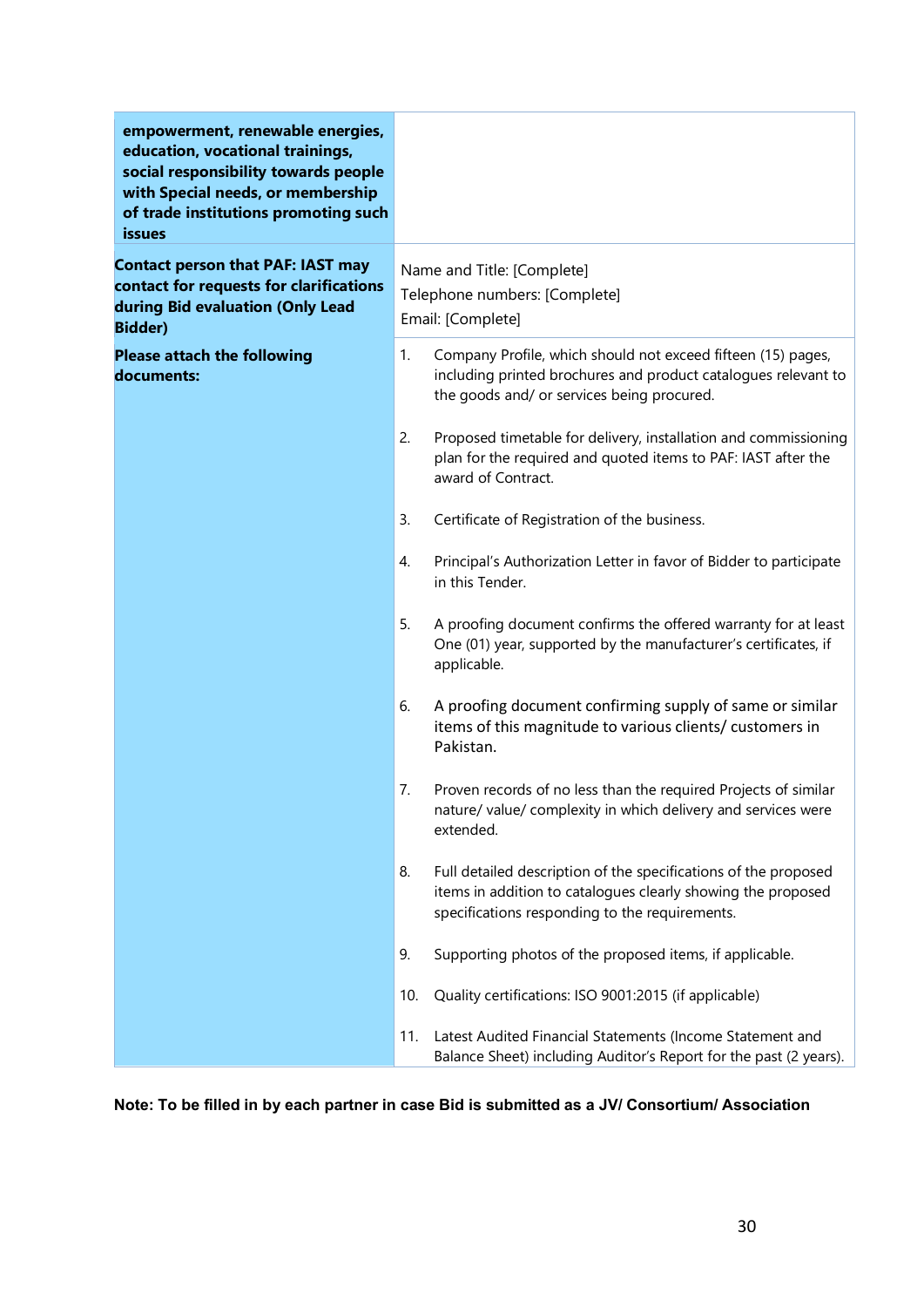## **Form D: Qualification Form**

(To be submitted in an envelope duly sealed and marked as Technical Proposal)



If JV/ Consortium/ Association, to be completed by each partner.

## PREVIOUS RELEVANT EXPERIENCE

Please list all Projects successfully completed in the last 3 years, covering following aspects; a) Scope of the projects/ assignments.

- b) Activities performed for the successful completion of the project.
- c) Support Services Contracts in hand with SLA for the supplied goods.

List only those assignments for which the Bidder was legally contracted or sub-contracted by the Client as a company or was one of the Consortium/ JV partners. Assignments completed by the Bidder's individual experts working privately or through other firms cannot be claimed as the relevant experience of the Bidder, or that of the Bidder's partners or sub-consultants, but can be claimed by the Experts themselves in their CVs. The Bidder should be prepared to substantiate the claimed experience by presenting copies of relevant documents and references if so requested by PAF- IAST.

| Project name &<br><b>Country of</b><br><b>Assignment</b> | <b>Client &amp; Reference</b><br><b>Contact Details</b> | <b>Contract</b><br><b>Value</b> | <b>Period of</b><br>activity and<br>status | <b>Types of activities</b><br>undertaken |
|----------------------------------------------------------|---------------------------------------------------------|---------------------------------|--------------------------------------------|------------------------------------------|
|                                                          |                                                         |                                 |                                            |                                          |
|                                                          |                                                         |                                 |                                            |                                          |
|                                                          |                                                         |                                 |                                            |                                          |

*Bidders may also attach their own Project Data Sheets with more details for assignments above.* 

## HISTORY OF NON-PERFORMING CONTRACTS

| $\Box$ Non-performing contracts did not occur during the last 3 years              |                                                      |                                                                         |  |  |
|------------------------------------------------------------------------------------|------------------------------------------------------|-------------------------------------------------------------------------|--|--|
|                                                                                    | $\Box$ Contract(s) not performed in the last 3 years |                                                                         |  |  |
| <b>Contract Identification</b><br>Year<br>Non- performed<br>portion of<br>contract |                                                      | <b>Total Contract Amount</b><br>(current value in US\$)                 |  |  |
|                                                                                    |                                                      | Name of Client:<br>Address of Client:<br>Reason(s) for non-performance: |  |  |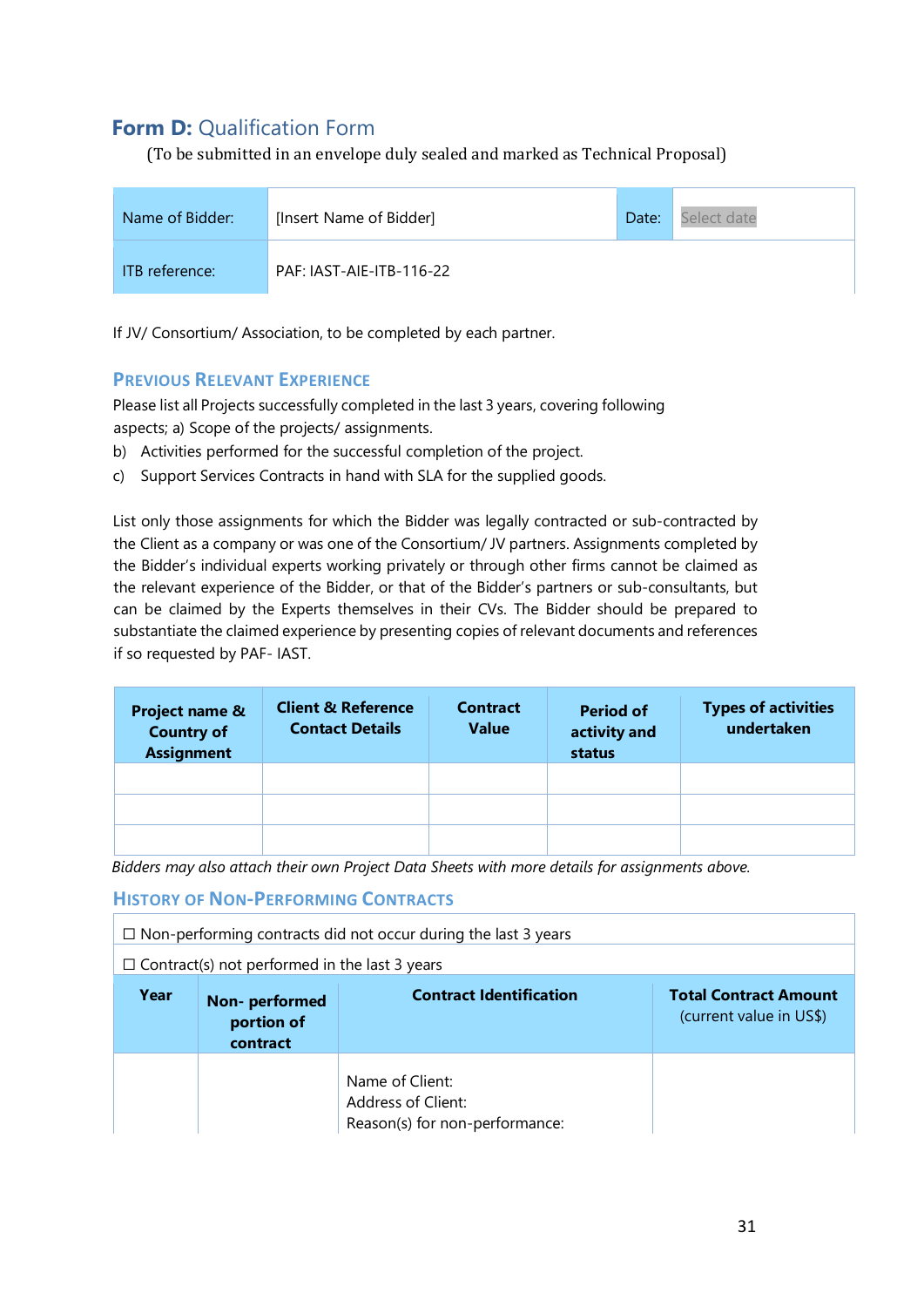## FINANCIAL STANDING

| <b>Annual Turnover for the last 3 years</b> | Year | <b>PKR</b> |
|---------------------------------------------|------|------------|
|                                             | Year | <b>PKR</b> |
|                                             | Year | <b>PKR</b> |
| Latest Credit Rating (if any), indicate the |      |            |
| source                                      |      |            |

| <b>Financial information</b><br>(in PKR equivalent) | Historic information for the last 3 years |                                   |        |  |
|-----------------------------------------------------|-------------------------------------------|-----------------------------------|--------|--|
|                                                     | Year 1                                    | Year 2                            | Year 3 |  |
|                                                     |                                           | Information from Balance Sheet    |        |  |
| Total Assets (TA)                                   |                                           |                                   |        |  |
| Total Liabilities (TL)                              |                                           |                                   |        |  |
| Current Assets (CA)                                 |                                           |                                   |        |  |
| Current Liabilities (CL)                            |                                           |                                   |        |  |
|                                                     |                                           | Information from Income Statement |        |  |
| Total / Gross Revenue (TR)                          |                                           |                                   |        |  |
| Profits Before Taxes (PBT)                          |                                           |                                   |        |  |
| Net Profit                                          |                                           |                                   |        |  |
| <b>Current Ratio</b>                                |                                           |                                   |        |  |

☐ Attached are copies of the audited financial statements (balance sheets, including all related notes, and income statements) for the years required above complying with the following condition:

- a) Must reflect the financial situation of the Bidder or party to a JV, and not sister or parent companies;
- b) Historic financial statements must be audited by a certified public accountant;
- c) Historic financial statements must correspond to accounting periods already completed and audited. No statements for partial periods shall be accepted.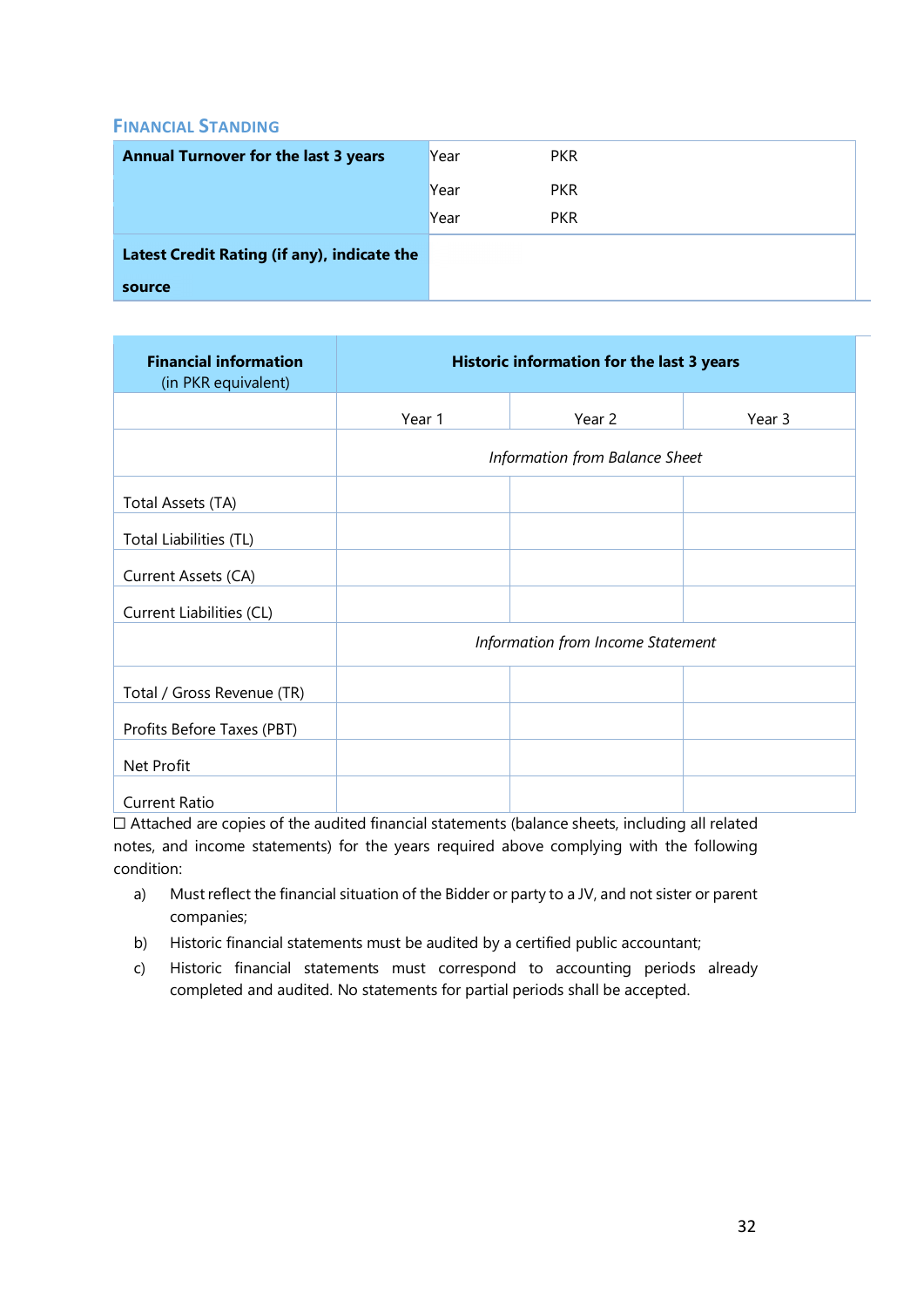## **Form E: Technical Bid Proposal Form**

(To be submitted in an envelope duly sealed and marked as Technical Proposal)

| Name of Bidder:       | [Insert Name of Bidder]  | Date: | Select date |
|-----------------------|--------------------------|-------|-------------|
| <b>ITB</b> reference: | PAF: IAST-AIE-ITB-116-22 |       |             |

The Bidder's Bid should be organized to follow this format of the Technical Bid Proposal. Where the bidder is presented with a requirement or asked to use a specific approach, the bidder must not only state its acceptance, but also describe how it intends to comply with the requirements. Where a descriptive response is requested, failure to provide the same may be viewed as non-responsive.

## SECTION 1: Qualification, capacity and expertise

- 1.1 Bidder's general organizational capability: management structure, financial stability and project financing capacity, project management controls, extent of work to be subcontracted (if so, provide details).
- 1.2 Bidder's relevance of specialized knowledge and experience on similar engagements done in the region/ country. Bidder should submit a detailed description of the projects executed (quantities, value, beneficiary)
- 1.3 Manufacturer's strengths covering the regional/ global market presence, hi-tech products portfolio, manufacturing capacity, R&D activities resulting in national and international patents, quality control and assurance practices, and international certifications in relevant areas.

#### SECTION 2: Management Structure and Key Personnel

- 2.1 Describe the overall management approach toward planning and implementing the project. Include an organization chart for the management of project describing relationship of key positions and designations.
- 2.2 Provide CVs for key personnel that will be provided to support the implementation of this project using the format below. CVs should demonstrate qualifications in areas relevant to scope of goods and/or services.

| <b>Name of Personnel</b>                       | [Insert]                                                                                                                                                                                       |
|------------------------------------------------|------------------------------------------------------------------------------------------------------------------------------------------------------------------------------------------------|
| <b>Position</b>                                | [Insert]                                                                                                                                                                                       |
| <b>Nationality</b>                             | [Insert]                                                                                                                                                                                       |
| Language proficiency                           | [Insert]                                                                                                                                                                                       |
| Education/                                     | [Summarize college/university and other specialized education of personnel member, giving<br>names of schools, dates attended, and degrees/qualifications obtained.]                           |
| <b>Qualifications</b>                          | [Insert]                                                                                                                                                                                       |
|                                                | [Provide details of professional certifications relevant to the scope of goods and/or services]                                                                                                |
| <b>Professional</b>                            | $\bigstar$ Name of institution: [Insert]                                                                                                                                                       |
| certifications                                 | + Date of certification: [Insert]                                                                                                                                                              |
| <b>Employment Record/</b><br><b>Experience</b> | [List all positions held by personnel (starting with present position, list in reverse order),<br>giving dates, names of employing organization, title of position and location of employment. |
|                                                | [Insert]                                                                                                                                                                                       |

## Format for CV of Proposed Key Personnel

I, the undersigned, certify that to the best of my knowledge and belief, the data provided above correctly describes my qualifications, my experiences, and other relevant information about myself.

\_\_\_\_\_\_\_\_\_\_\_\_\_\_\_\_\_\_\_\_\_\_\_\_\_\_\_\_\_\_\_\_\_\_\_\_\_\_\_\_ \_\_\_\_\_\_\_\_\_\_\_\_\_\_\_\_\_\_\_

Signature of Personnel and Date (Day/Month/Year)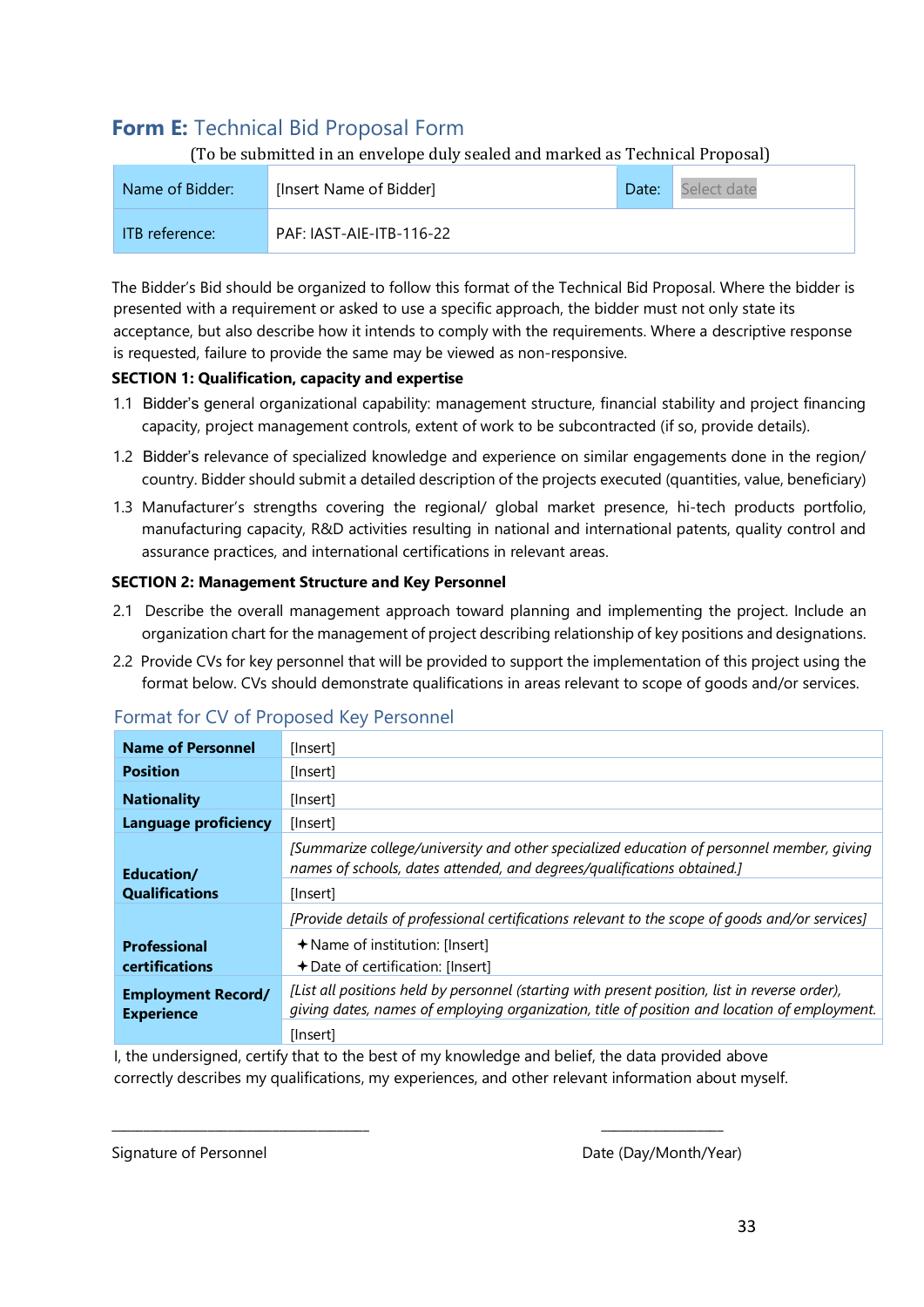#### SECTION 3: Scope of Supply, Technical Specifications and Training(s)

This section should demonstrate the Bidder's responsiveness to the specification by identifying the specific components proposed, addressing the requirements, as specified, point by point; providing a detailed description of the essential performance characteristics proposed; and demonstrating how the proposed bid meets or exceeds the requirements/specifications. All important aspects should be addressed in sufficient detail.

- 3.1 A detailed description of how the Bidder will deliver the required goods and services, keeping in mind the appropriateness to local conditions and project environment. Details how the different service elements shall be organized, controlled and delivered.
- 3.2 Explain whether any work would be subcontracted, to whom, how much percentage of the requirements, the rationale for such, and the roles of the proposed sub-contractors and how everyone will function as a team.
- 3.3 Implementation plan including a Gantt Chart or Project Schedule indicating the detailed sequence of activities that will be undertaken and their corresponding timing.
- 3.4 Details on post-deployment trainings on-site hands-on training for all LOTs.

#### SECTION 4: Registration & Certifications

This section should demonstrate the Bidder's responsiveness towards its registration with the relevant national body and international organizations Certifying the bidder's qualifications with respect to Quality and Project Management.

- 4.1 Provide a copy of valid registration with the Pakistan Engineering Council (if applicable).
- 4.2 Provide a copy of valid Certificate issued by International Organization for Standardization certifying the bidder's compliance and practices towards quality management principles and standards in their offered products/ solutions and services.
- 4.3 Provide a copy of valid Certificate issued by International Organization for Standardization certifying the bidder's compliance and practices towards information security management principles and standards in their offered products/ solutions and services.

#### SECTION 5: Warranty and Support Services

This section should demonstrate the Bidder's responsiveness to the post-commissioning warranty and support services of the goods supplied, addressing the requirements, as specified, point by point; providing a detailed description of the essential performance characteristics proposed; and demonstrating how the proposed bid meets or exceeds the requirements. All important aspects should be addressed in sufficient detail.

- 5.1 A detailed description of how the Bidder will provide the Warranty claims to the users, keeping in mind the span and complexity of the project in context of local conditions and project environment.
- 5.2 Explain whether any services or work would be subcontracted, to whom, how much percentage of the requirements, the rationale for such, and the roles of the proposed subcontractors and how everyone will function as a team.
- 5.3 Details how the post-delivery/ deployment Support Services will be provided to the users keeping in consideration the criticality of systems, and dependency of university administration and operations on such systems.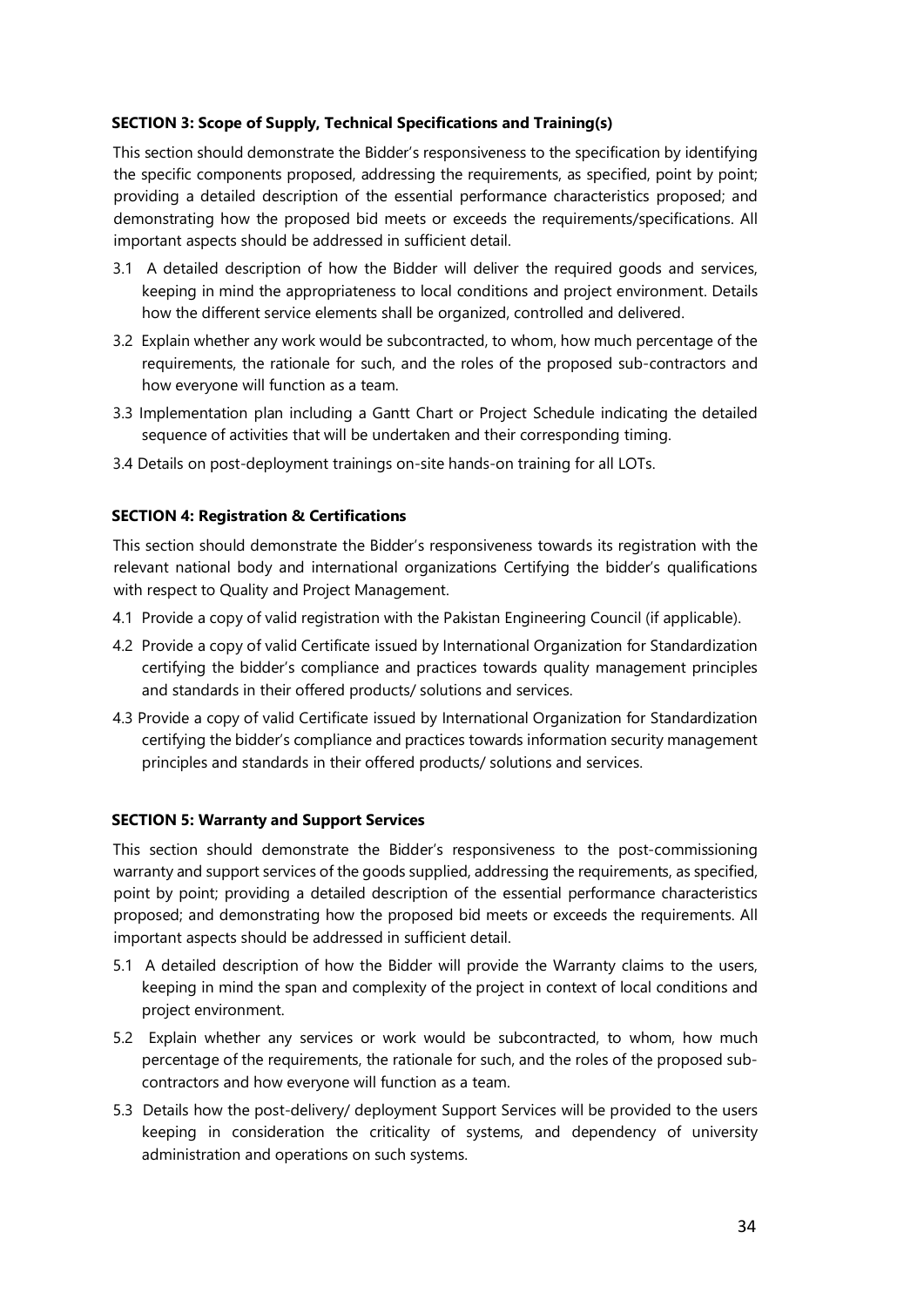## Form F: Specifications Compliance Form

(To be submitted in an envelope duly sealed and marked as Technical Proposal)

| Name of Bidder: | [Insert Name of Bidder]  | Date: | Select date |
|-----------------|--------------------------|-------|-------------|
| ITB reference:  | PAF: IAST-AIE-ITB-116-22 |       |             |

The Bidder's Bid should be organized to follow this format of the Technical Bid Proposal. Where the bidder is presented with a requirement or asked to use a specific approach, the bidder must not only state its acceptance, but also describe how it intends to comply with the requirements. Where a descriptive response is requested, failure to provide the same may be viewed as non-responsive.

|                  |                                                                                                                            |                                                                    | Your response<br><b>Compliance with specifications</b>                                      |                                                 |
|------------------|----------------------------------------------------------------------------------------------------------------------------|--------------------------------------------------------------------|---------------------------------------------------------------------------------------------|-------------------------------------------------|
|                  | <b>Goods and services to be Supplied</b><br>(based on the Technical Specifications<br>provided in Section 5a & Section 5b) | <b>Comply</b><br>(Yes/No)<br>(If No,<br>indicate<br>discrepancies) | <b>Quoted Specifications</b>                                                                | Type/<br>Model no.<br>&<br>Country<br>of Origin |
|                  | <b>Required Items</b>                                                                                                      |                                                                    | <b>Offered Items</b>                                                                        |                                                 |
|                  | LOT #1: AI Workstation Lab                                                                                                 |                                                                    |                                                                                             |                                                 |
| $\mathbf{1}$ .   | <b>AI Workstations</b>                                                                                                     |                                                                    | (Bidders are required to attach                                                             |                                                 |
| $\overline{2}$ . | <b>Monitors</b>                                                                                                            |                                                                    | <b>Compliance Comparison Sheet</b>                                                          |                                                 |
| 3.               | MATLAB with Tool Packages                                                                                                  |                                                                    | supported by Product Data<br>Sheet against the Specifications<br>provided in Section $-5$ ) |                                                 |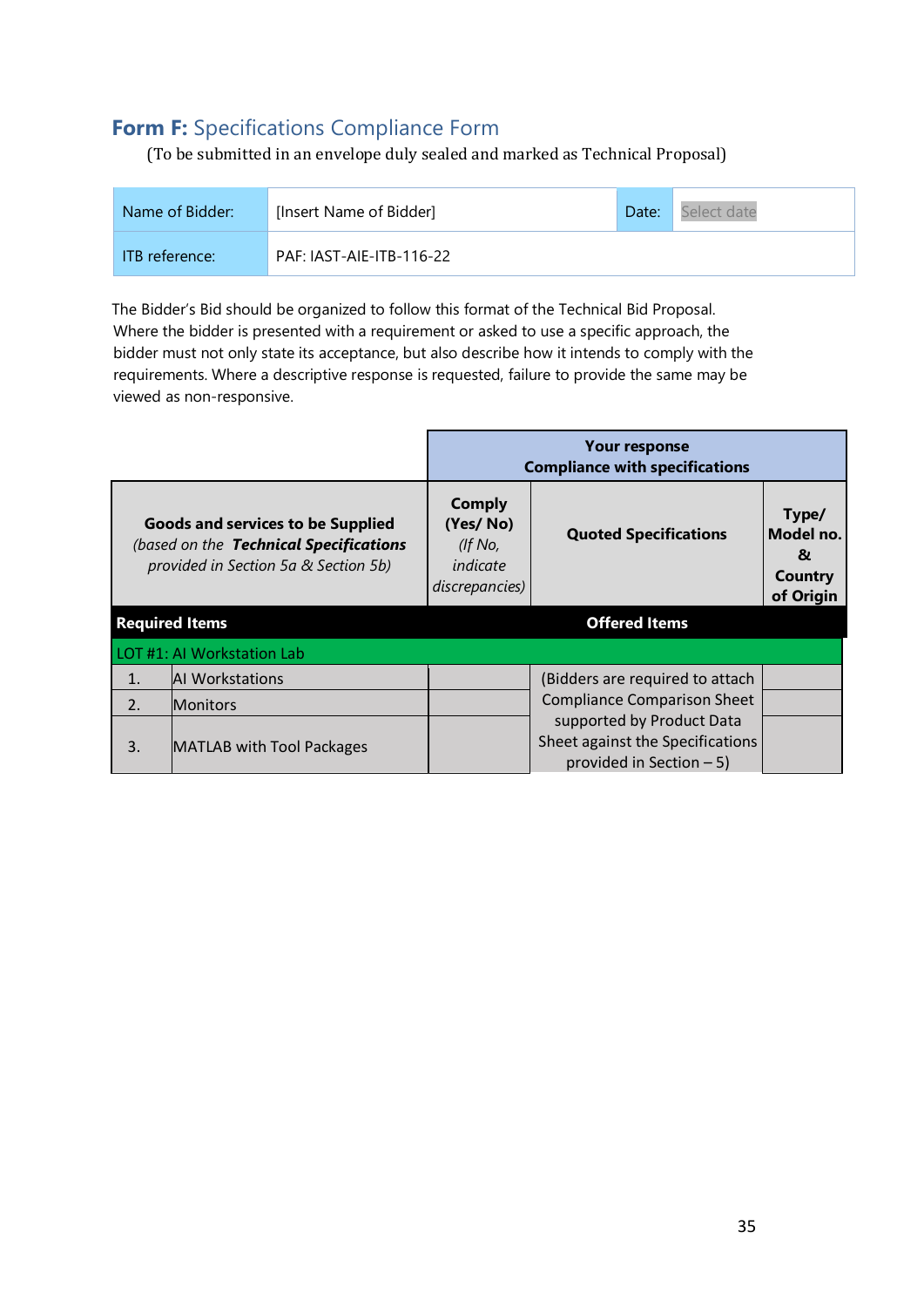## Form G: Price Schedule Form

(To be Submitted in a separate and sealed envelope duly marked as Financial Proposal)

| Name of Bidder: | [Insert Name of Bidder]  | Date: | Select date |
|-----------------|--------------------------|-------|-------------|
| ITB reference:  | PAF: IAST-AIE-ITB-116-22 |       |             |

[*The Bidder is required to prepare the Price Schedule following the below format. The Price Schedule must include a detailed cost breakdown of all goods and related services to be provided.*]

We, the <<Name of Bidder>>, hereby submit our Financial Bid for the Supply of Items as below. We assure you of our full compliance to the required specifications, delivery schedule and other terms without any deviation and/ or reservations. We reiterate our acceptance to the terms and conditions of the Tender Document. Our Financial proposal as below is submitted for your kind consideration;

#### QUOTE PRICE IN PKR

|                  | Quoted Items in compliance to the Technical Specifications<br>as referred in Section - 5a and Section - 5b | (a) | <b>Quantity Unit Price</b><br>[in $Rs.$ ]<br>(b) | <b>GST</b><br>[in<br>Rs.<br>(c) | <b>Total Price</b><br>[in $Rs.$ ]<br>$d=a*[b+c]$ |
|------------------|------------------------------------------------------------------------------------------------------------|-----|--------------------------------------------------|---------------------------------|--------------------------------------------------|
|                  | Lot # 1: Al Workstation Lab                                                                                |     |                                                  |                                 |                                                  |
|                  | Al Workstations                                                                                            | 20  |                                                  |                                 |                                                  |
| $\overline{2}$ . | <b>Monitors</b>                                                                                            | 20  |                                                  |                                 |                                                  |
| IЗ.              | <b>MATLAB with Tool-Packages</b>                                                                           | 10  |                                                  |                                 |                                                  |

## Extended Warranty Price (at discretion of PAF-IAST)

#### QUOTE PRICE IN PKR

|    | <b>Annual Warranty &amp; Support Services beyond Standard</b><br><b>Warranty of the Quoted Items</b> | 2 <sup>nd</sup> Year<br>(PKR) | 3rd Year<br>(PKR) | 4 <sup>th</sup> Year<br>(PKR) |
|----|------------------------------------------------------------------------------------------------------|-------------------------------|-------------------|-------------------------------|
|    | Lot # 1: Al Workstation Lab                                                                          |                               |                   |                               |
|    | AI Workstations                                                                                      |                               |                   |                               |
| 2. | <b>Monitors</b>                                                                                      |                               |                   |                               |
| 3. | <b>MATLAB with Tool-Packages</b>                                                                     |                               |                   |                               |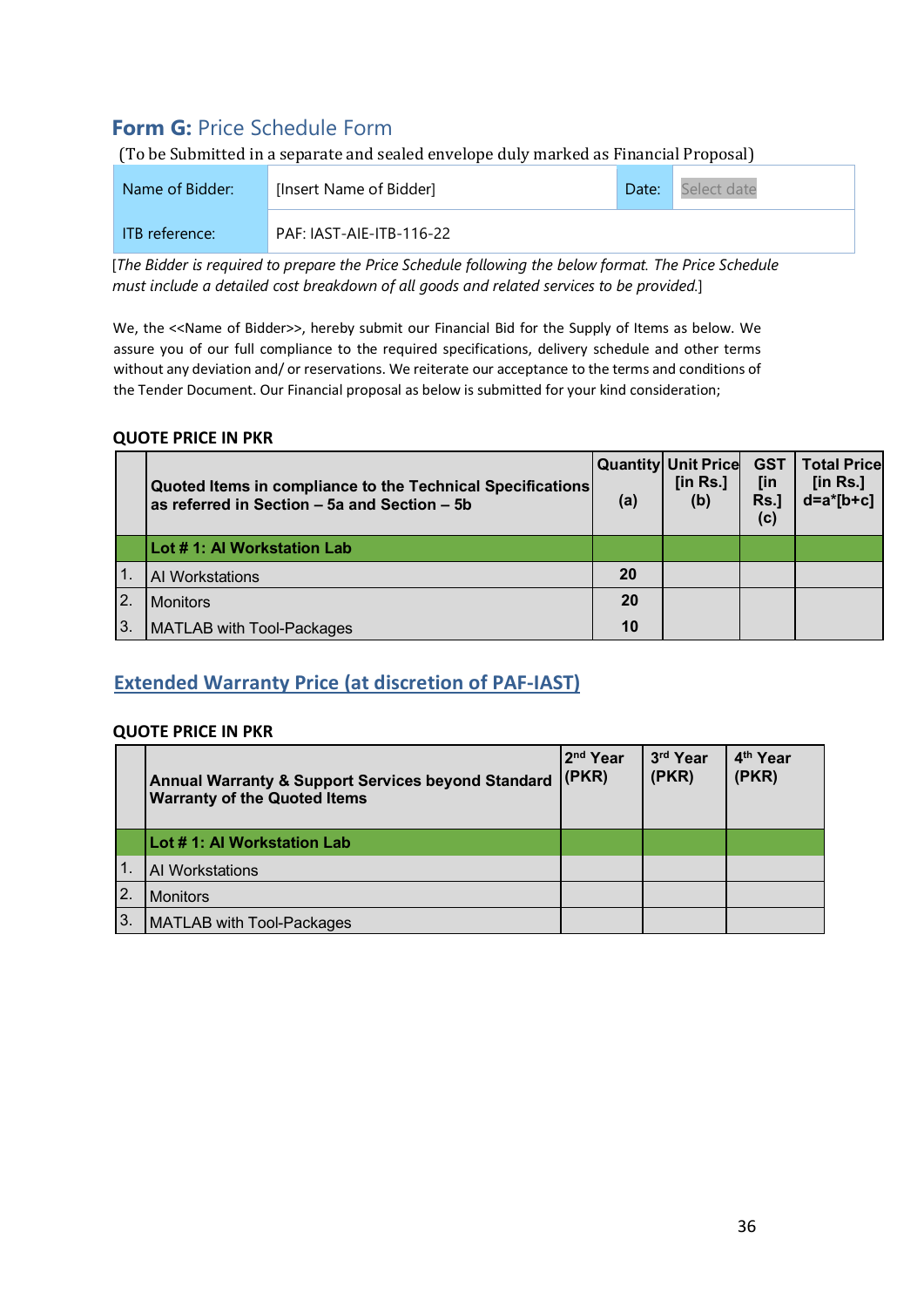Total Bid Value in Figures (including Extended Warranty Price): PKR\_\_\_\_\_\_\_\_\_\_\_\_\_\_\_\_\_\_\_\_ Total Bid Value in words (including Extended Warranty Price): PKR\_\_\_\_\_\_\_\_\_\_\_\_\_\_\_\_

\_\_\_\_\_\_\_\_\_\_\_\_\_\_\_\_\_\_\_\_\_\_\_\_\_\_\_\_\_\_\_\_\_\_\_\_\_\_\_\_\_\_\_\_\_\_\_\_\_\_\_\_\_\_\_\_\_\_\_\_\_\_\_\_\_\_\_\_\_\_\_\_\_\_\_

Offered Percentage Discount in case LC (Letter of Credit) is opted as Mode of Payment:

Final Bid Value in Figures (including Extended Warranty & Discount): \_\_\_\_\_\_\_\_\_\_\_\_ Final Bid Value in words (including Extended Warranty & Discount):

\_\_\_\_\_\_\_\_\_\_\_\_\_\_\_\_\_\_\_\_\_\_\_\_\_\_\_\_\_\_\_\_\_\_\_\_\_\_\_\_\_\_\_\_\_\_\_\_\_\_\_\_\_\_\_\_\_\_\_\_\_\_\_\_\_\_\_\_\_\_\_\_\_\_\_\_\_

Name & Designation of Authorized Person:\_\_\_\_\_\_\_\_\_\_\_\_\_\_\_\_\_\_\_\_\_\_

 $\overline{\phantom{a}}$ 

Signature: \_\_\_\_\_\_\_\_\_\_\_\_\_\_\_\_\_\_\_\_\_\_\_ (Please affix company stamp here) Note: Quoted price must be inclusive of all taxes and duties.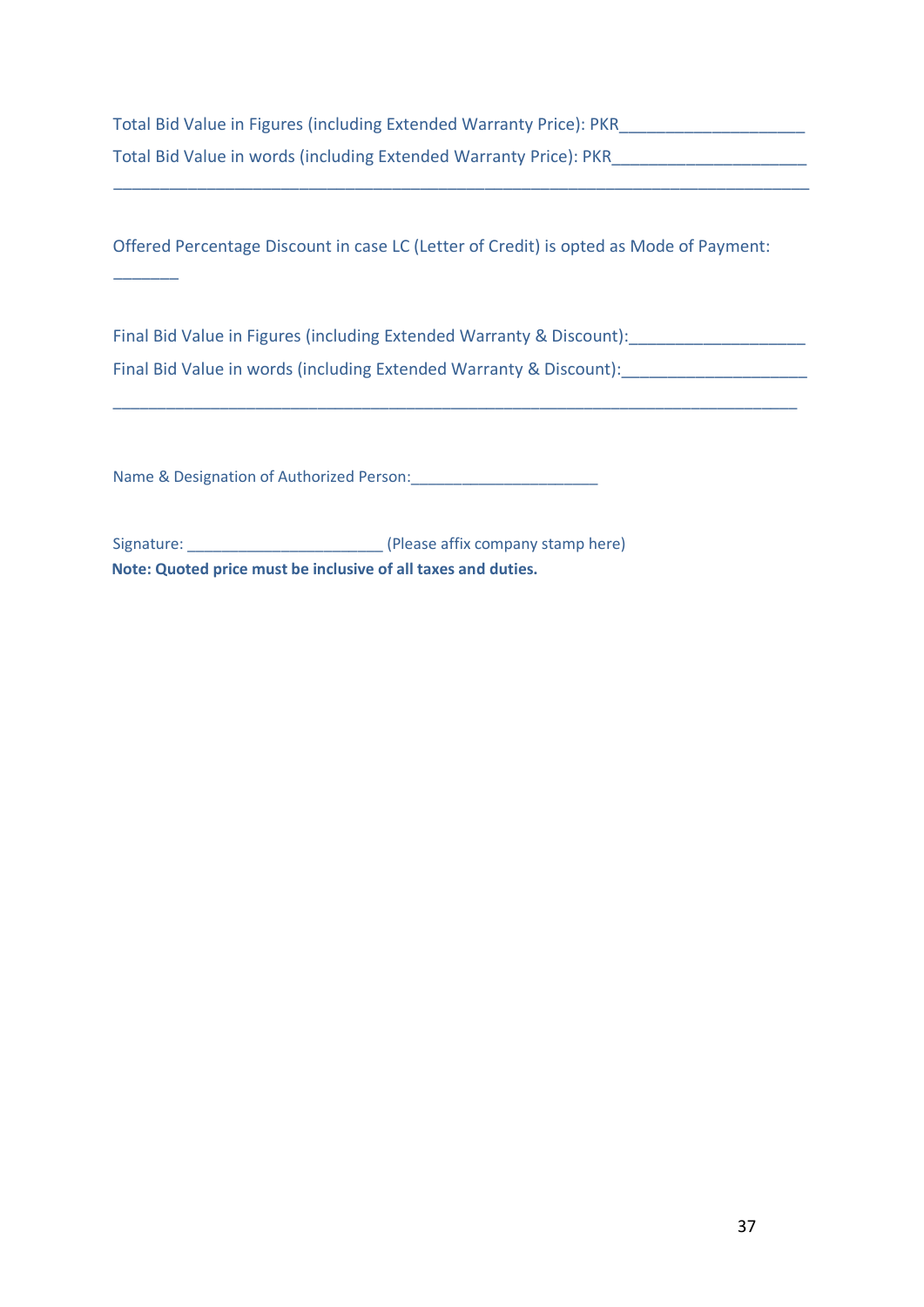#### QUOTE PRICE IN USD

|                  |                                                               |           |                 | <b>Quantity Unit Price Total Price</b> |
|------------------|---------------------------------------------------------------|-----------|-----------------|----------------------------------------|
|                  | Quoted Items in compliance to the Technical Specifications as | y         | $[$ in US\$ $]$ | $[$ in US\$ $]$                        |
|                  | referred in Section - 5a and Section - 5b                     |           | (b)             | $d=a*b$                                |
|                  |                                                               | (a)       |                 |                                        |
|                  | Lot # 1: Al Workstation Lab                                   |           |                 |                                        |
| $\overline{1}$ . | AI Workstations                                               | <b>20</b> |                 |                                        |
| <sup>2.</sup>    | <b>Monitors</b>                                               | 20        |                 |                                        |
| IЗ.              | <b>MATLAB with Tool-Packages</b>                              | 10        |                 |                                        |

## Extended Warranty Price (at discretion of PAF-IAST)

#### QUOTE PRICE IN USD

|    | <b>Annual Warranty &amp; Support Services beyond Standard</b><br><b>Warranty of the Quoted Items</b> | 2 <sup>nd</sup> Year<br>(US\$) | 3rd Year<br>(US\$) | 4 <sup>th</sup> Year<br>(US\$) |
|----|------------------------------------------------------------------------------------------------------|--------------------------------|--------------------|--------------------------------|
|    | Lot # 1: Al Workstation Lab                                                                          |                                |                    |                                |
|    | AI Workstations                                                                                      |                                |                    |                                |
| 2. | <b>Monitors</b>                                                                                      |                                |                    |                                |
| 3. | <b>MATLAB with Tool-Packages</b>                                                                     |                                |                    |                                |

\_\_\_\_\_\_\_\_\_\_\_\_\_\_\_\_\_\_\_\_\_\_\_\_\_\_\_\_\_\_\_\_\_\_\_\_\_\_\_\_\_\_\_\_\_\_\_\_\_\_\_\_\_\_\_\_\_\_\_\_\_\_\_\_\_\_\_\_\_\_\_\_\_\_\_

Total Bid Value in Figures (including Extended Warranty Price): USD\_\_\_\_\_\_\_\_\_\_\_\_\_\_

Total Bid Value in words (including Extended Warranty Price): USD\_\_\_\_\_\_\_\_\_\_\_\_\_\_\_\_\_\_\_\_\_

Name & Designation of Authorized Person:\_\_\_\_\_\_\_\_\_\_\_\_\_\_\_\_\_\_\_\_\_\_

Signature: \_\_\_\_\_\_\_\_\_\_\_\_\_\_\_\_\_\_\_\_\_\_\_ (Please affix company stamp here)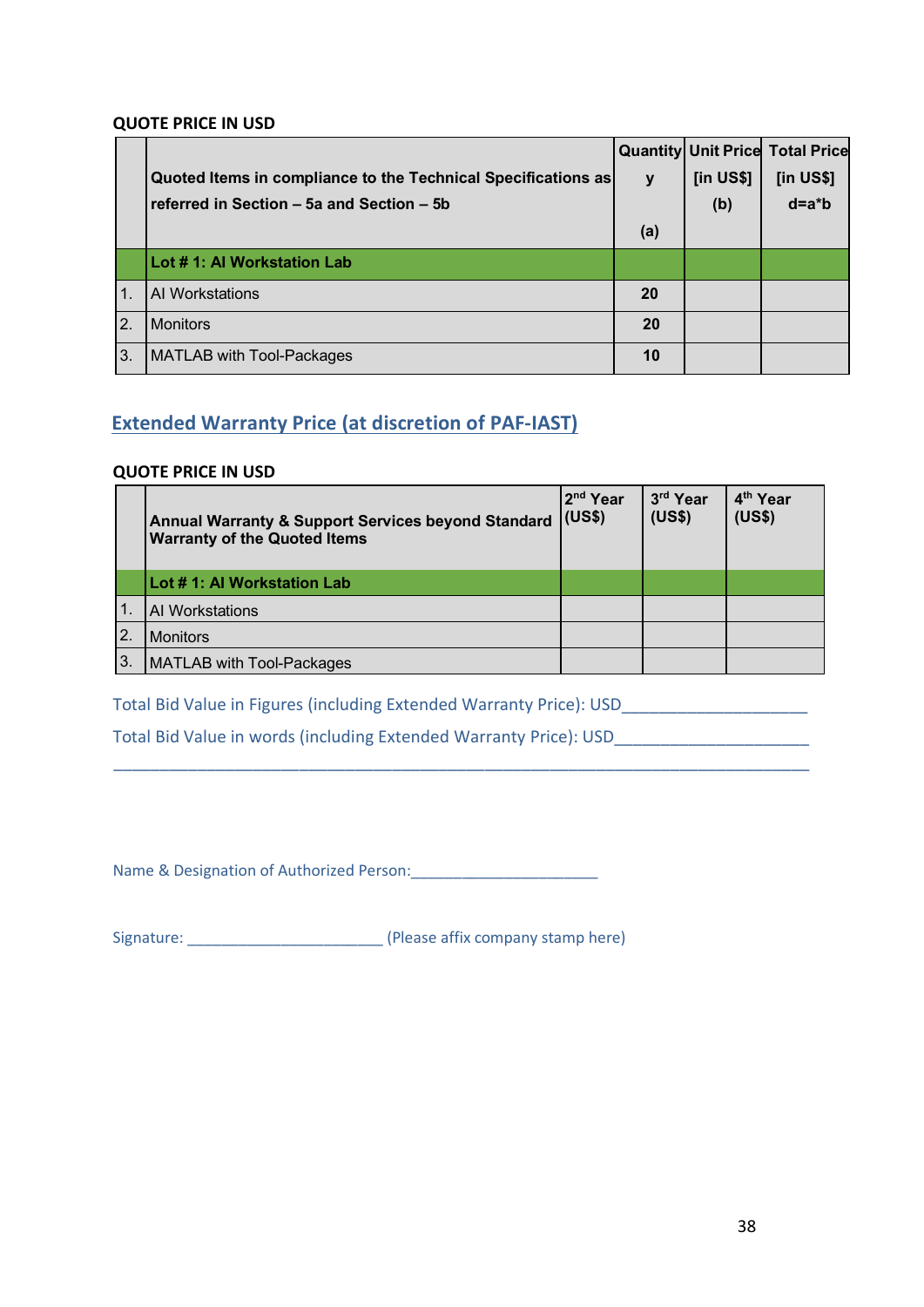## Annex – I: Integrity Pact

The Bidders will be required to submit the below text on stamp paper after filling in the details and duly signed as well as stamped, as part of their Technical Proposal.

## DECLARATION OF FEES, COMMISSION AND BROKERAGE ETC PAYABLE BY THE SUPPLIER OF GOODS, SERVICES & WORK IN CONTRACTS

#### WORTH RS. 10.0 MILLION OR MORE

(To be filled by the bidder as a part of technical proposal)

Contract Number: \_\_\_\_\_\_\_\_\_\_\_\_\_\_\_\_\_\_\_\_\_\_\_\_\_\_ Dated: \_\_\_\_\_\_\_\_\_\_\_\_\_\_\_\_\_\_\_\_\_\_\_\_\_\_\_\_\_

| <b>Contract Value:</b> |  |
|------------------------|--|
|------------------------|--|

Contract Title: \_\_\_\_\_\_\_\_\_\_\_\_\_\_\_\_\_\_\_\_\_\_\_

hereby declare that it has not obtained or induced the procurement of any contract, right, interest, privilege or other obligation or benefit from Government of Pakistan or any administrative subdivision or agency thereof or any other entity owned or controlled by it (GoP) through any corrupt business partner.

Without limiting the generality of the forgoing, entity and many represents and warrants that it has fully declared the brokerage, commission, fees etc. paid or payable to anyone and not given or not given or agreed to give and shall not give or agree to give to anyone within or outside Pakistan either directly or indirectly through any nature or juridical person, including its affiliate, agent, associate, broker, consultant, director, promoter, shareholder, sponsor or subsidiary, any commission, gratification, bribe, finder's fee or kickback, whether described as consultant fee or otherwise, with the object of obtaining or inducing the procurement of a contract, right, interest, privilege or other obligation or benefit in whatever from GoP, except that which has been expressly declared pursuant hereto.

\_\_\_\_\_\_\_\_\_\_\_\_\_\_\_\_ certifies that it has made and will make full disclosure of all agreements and arrangements with all persons in respect of or related to the transaction with GoP and has not taken any action or will not take any action to circumvent the above declaration, representation or warranty.

accept full responsibility and strict liability for making any false declaration, not making full discloser, misrepresenting facts or taking any action likely to defeat the purpose of this declaration, representation and warranty. It agrees that any contract, right, interest, privilege or other obligation or benefit obtained or procured as aforesaid shall, without prejudice to any other right and remedies available to GoP under any law, contract or other instrument, be voidable at the option of GoP.

Notwithstanding any rights and remedies exercised by GoP in this regard, \_\_\_\_\_\_\_\_\_\_\_\_\_\_\_\_\_\_ agrees to identify GoP for any loss or damage incurred by it on account of its corrupt business practices and further pay compensation to GoP in an amount equivalent to ten time the sum of any commission, gratification, bribe, finder's fee or kickback given by example as aforesaid for the purpose of obtaining or inducing the procurement of any contract, right, interest, privilege or other obligation or benefit in whatsoever from GoP.

[Buyer] [Seller / Supplier]

\_\_\_\_\_\_\_\_\_\_\_\_\_\_\_\_\_\_\_\_ \_\_\_\_\_\_\_\_\_\_\_\_\_\_\_\_\_\_\_\_\_\_\_\_